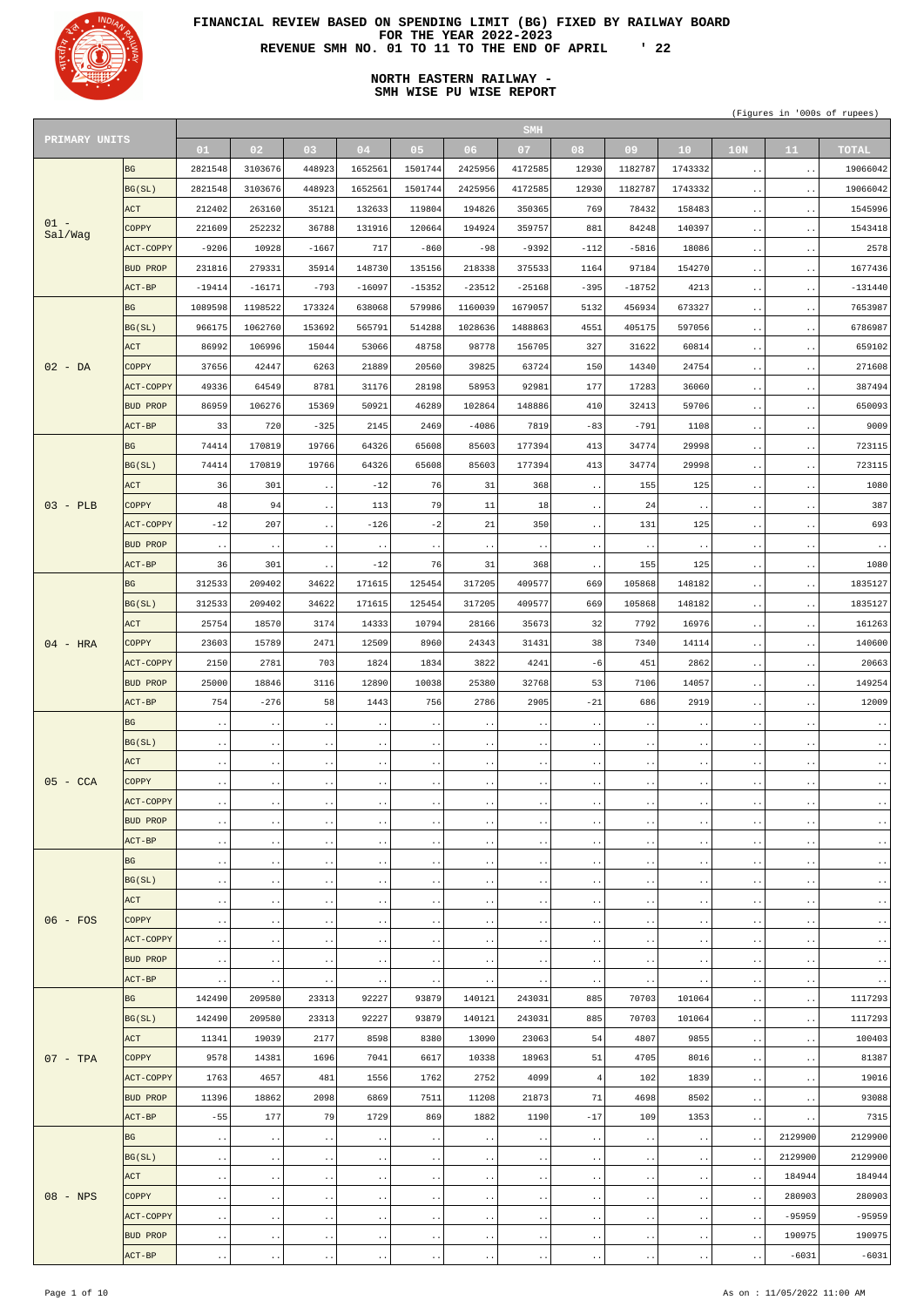

# **NORTH EASTERN RAILWAY - SMH WISE PU WISE REPORT**

| PRIMARY UNITS |                  |                        |                                       |                        |                        |                        |                        | <b>SMH</b>             |                        |                        |                        |                        |                        |                        |
|---------------|------------------|------------------------|---------------------------------------|------------------------|------------------------|------------------------|------------------------|------------------------|------------------------|------------------------|------------------------|------------------------|------------------------|------------------------|
|               |                  | 01                     | 02 <sub>1</sub>                       | 03                     | 04                     | 05                     | 06 <sub>1</sub>        | 07                     | 08                     | 09                     | 10                     | 10N                    | 11 <sub>1</sub>        | <b>TOTAL</b>           |
|               | <b>BG</b>        | $\ddot{\phantom{1}}$ . | $\bullet$ . $\bullet$                 | $\ddot{\phantom{0}}$   | $\ddot{\phantom{1}}$ . | $\ddotsc$              | $\ddotsc$              | $\ddot{\phantom{1}}$ . | $\ddotsc$              | $\ddot{\phantom{1}}$ . | $\ddot{\phantom{1}}$ . | $\ddot{\phantom{1}}$ . | $\ddot{\phantom{1}}$ . | $\ddot{\phantom{0}}$ . |
|               | BG(SL)           | $\ddot{\phantom{1}}$ . | $\sim$ $\sim$                         | $\ddot{\phantom{0}}$   | $\ddot{\phantom{1}}$ . | $\ddotsc$              | $\ddot{\phantom{0}}$   | $\ddot{\phantom{1}}$ . | $\ddotsc$              | $\ddot{\phantom{0}}$   | $\ddot{\phantom{1}}$ . | $\ddot{\phantom{0}}$   | $\ddot{\phantom{0}}$ . | $\ddot{\phantom{0}}$ . |
|               | <b>ACT</b>       | $\ddot{\phantom{1}}$ . | $\bullet$ $\bullet$                   | $\ddot{\phantom{a}}$ . | $\ddot{\phantom{1}}$ . | $\bullet$ $\bullet$    | $\ddot{\phantom{a}}$ . | $\ddot{\phantom{1}}$ . | $\ddotsc$              | $\ddot{\phantom{1}}$ . | $\ddot{\phantom{1}}$ . | $\ddot{\phantom{1}}$ . | $\ddot{\phantom{a}}$ . | $\bullet$ $\bullet$    |
| $09 - WCL$    | <b>COPPY</b>     |                        |                                       |                        |                        |                        |                        |                        |                        |                        |                        |                        |                        |                        |
|               |                  | $\bullet$ $\bullet$    | $\sim$ $\sim$                         | $\ddot{\phantom{0}}$   | $\ddot{\phantom{1}}$ . | $\ddotsc$              | $\ddot{\phantom{0}}$   | $\ddot{\phantom{1}}$ . | $\ddotsc$              | $\ddot{\phantom{0}}$   | $\ddot{\phantom{1}}$ . | $\ddot{\phantom{0}}$   | $\ddot{\phantom{a}}$ . | $\ddot{\phantom{0}}$ . |
|               | ACT-COPPY        | $\sim$ $\sim$          | $\bullet$ $\bullet$                   | $\ddot{\phantom{a}}$ . | $\ddot{\phantom{1}}$ . | $\sim$ $\sim$          | $\ddot{\phantom{a}}$ . | $\ddot{\phantom{1}}$ . | $\ddotsc$              | $\ddot{\phantom{1}}$ . | $\ddot{\phantom{1}}$ . | $\ddot{\phantom{1}}$ . | $\ddot{\phantom{a}}$ . | $\bullet$ $\bullet$    |
|               | <b>BUD PROP</b>  | $\bullet$ $\bullet$    | $\sim$ $\sim$                         | $\ddot{\phantom{1}}$ . | $\ddot{\phantom{1}}$ . | $\ddotsc$              | $\ddot{\phantom{0}}$   | $\ddot{\phantom{1}}$ . | $\ddot{\phantom{1}}$ . | $\ddot{\phantom{1}}$ . | $\ddot{\phantom{1}}$ . | $\ddot{\phantom{0}}$   | $\ddot{\phantom{a}}$ . | $\ddot{\phantom{0}}$ . |
|               | $ACT-BP$         | $\sim$ $\sim$          | $\bullet$ $\bullet$                   | $\ddot{\phantom{a}}$ . | $\ddot{\phantom{1}}$ . | $\ddot{\phantom{1}}$ . |                        | $\ddot{\phantom{1}}$ . | $\ddotsc$              | $\sim$ $\sim$          | $\ddot{\phantom{1}}$ . | $\ddot{\phantom{a}}$ . | $\ddot{\phantom{a}}$ . | $\ddot{\phantom{0}}$ . |
|               | <b>BG</b>        | 480                    | $\ddotsc$                             | 725                    | $\ddot{\phantom{1}}$ . | 2459                   | 616810                 | 225466                 | 255                    | $\ddot{\phantom{1}}$ . | 1368                   | $\ddot{\phantom{1}}$ . | $\ddot{\phantom{1}}$ . | 847563                 |
|               | BG(SL)           | 480                    | $\bullet$ $\bullet$                   | 725                    | $\ddot{\phantom{1}}$ . | 2459                   | 616810                 | 225466                 | 255                    | $\bullet$ $\bullet$    | 1368                   | $\ddot{\phantom{a}}$ . | $\ddot{\phantom{1}}$ . | 847563                 |
|               | <b>ACT</b>       | 271                    | 5 <sub>5</sub>                        | $\ddot{\phantom{1}}$ . | 529                    | 627                    | 58982                  | 24525                  | $\ddot{\phantom{1}}$ . | $\ddot{\phantom{1}}$ . | 386                    | $\ddot{\phantom{1}}$ . | $\ddot{\phantom{1}}$ . | 85326                  |
| $10 - KMA$    | <b>COPPY</b>     | $\sim$ $\sim$          | $\bullet$ $\bullet$                   | 11                     | 456                    | 114                    | 51031                  | 18685                  | 20                     | $\bullet$ $\bullet$    | 28                     | $\ddot{\phantom{1}}$ . | $\ddot{\phantom{a}}$ . | 70344                  |
|               | <b>ACT-COPPY</b> | 271                    | 5 <sup>1</sup>                        | $-11$                  | 74                     | 514                    | 7952                   | 5840                   | $-20$                  | $\ddot{\phantom{1}}$ . | 358                    | $\ddot{\phantom{1}}$ . | $\ddot{\phantom{1}}$ . | 14983                  |
|               | <b>BUD PROP</b>  |                        |                                       | 58                     |                        | 197                    | 55513                  | 23675                  | 21                     |                        | 96                     |                        |                        | 79560                  |
|               | $ACT-BP$         | $\sim$ $\sim$<br>271   | $\bullet$ $\bullet$<br>5 <sup>1</sup> | $-58$                  | $\ddot{\phantom{1}}$ . | 430                    | 3469                   | 850                    |                        | $\ddot{\phantom{0}}$   | 290                    | $\ddot{\phantom{1}}$ . | $\ddot{\phantom{a}}$ . | 5766                   |
|               |                  |                        |                                       |                        | 529                    |                        |                        |                        | $-21$                  | $\ddot{\phantom{1}}$ . |                        | $\ddot{\phantom{1}}$ . | $\ddot{\phantom{1}}$ . |                        |
|               | <b>BG</b>        | 214                    | $\bullet$ $\bullet$                   | $\ddot{\phantom{1}}$ . | 19959                  | 1598                   | 28292                  | 28647                  | 34                     | 169                    | 583                    | $\ddot{\phantom{1}}$ . | $\ddot{\phantom{a}}$ . | 79496                  |
|               | BG(SL)           | 214                    | $\sim$ $\sim$                         | $\ddot{\phantom{1}}$ . | 19959                  | 1598                   | 28292                  | 20647                  | 34                     | 169                    | 583                    | $\ddot{\phantom{1}}$ . | $\ddot{\phantom{1}}$ . | 71496                  |
|               | <b>ACT</b>       | 38                     | $\sim$ $\sim$                         | $\ddot{\phantom{1}}$ . | 10165                  | 739                    | 6541                   | 420                    | $\ddot{\phantom{1}}$ . | $\sqrt{2}$             | $\ddot{\phantom{1}}$ . | $\ddot{\phantom{1}}$ . | $\ddot{\phantom{a}}$ . | 17905                  |
| $11 - OT$     | <b>COPPY</b>     | 22                     | $\sim$ $\sim$                         | $\ddot{\phantom{1}}$ . | $\ddot{\phantom{1}}$ . | $\ddot{\phantom{1}}$ . | $\ddot{\phantom{0}}$   | 962                    | $\ddot{\phantom{1}}$ . | $\bullet$ .            | $\ddot{\phantom{1}}$ . | $\ddot{\phantom{1}}$ . | $\ddot{\phantom{1}}$ . | 984                    |
|               | ACT-COPPY        | 16                     | $\sim$ $\sim$                         | $\ddot{\phantom{1}}$ . | 10165                  | 739                    | 6541                   | $-542$                 | $\bullet$ . $\bullet$  | $\overline{c}$         | $\ddot{\phantom{1}}$ . | $\ddot{\phantom{1}}$ . | $\ddot{\phantom{1}}$ . | 16920                  |
|               | <b>BUD PROP</b>  | 17                     | $\sim$ $\sim$                         | $\ddot{\phantom{1}}$ . | 1397                   | 128                    | 1980                   | 1445                   | $\overline{3}$         | 14                     | 47                     | $\ddot{\phantom{1}}$ . | $\ddot{\phantom{1}}$ . | 5031                   |
|               | $ACT-BP$         | 21                     | $\sim$ $\sim$                         | $\ddot{\phantom{0}}$   | 8768                   | 611                    | 4561                   | $-1025$                | $-3$                   | $-12$                  | $-47$                  | $\ddot{\phantom{a}}$ . | $\ddot{\phantom{1}}$ . | 12874                  |
|               | <b>BG</b>        | 1842                   | 45344                                 | 1446                   | 23639                  | 17201                  | 40368                  | 129899                 | 370                    | 2808                   | 555                    | $\ddot{\phantom{1}}$ . | $\ddot{\phantom{1}}$ . | 263472                 |
|               | BG(SL)           | 1842                   | 45344                                 | 1446                   | 23639                  | 17201                  | 40368                  | 129899                 | 370                    | 2808                   | 555                    | $\ddot{\phantom{1}}$ . | $\ddot{\phantom{1}}$ . | 263472                 |
|               | <b>ACT</b>       | 216                    | 9768                                  | 310                    | 3887                   | 2155                   | 7239                   | 15718                  | 48                     | 385                    | 76                     |                        |                        | 39804                  |
|               | <b>COPPY</b>     |                        | 3990                                  |                        |                        | 1077                   | 3325                   | 8651                   |                        | 130                    |                        | $\ddot{\phantom{0}}$   | $\ddot{\phantom{0}}$   |                        |
| $12 - NDA$    |                  | 56                     |                                       | 96                     | 2056                   |                        |                        |                        | $\vert 4 \vert$        |                        | 37                     | $\ddot{\phantom{1}}$ . | $\ddot{\phantom{1}}$ . | 19422                  |
|               | <b>ACT-COPPY</b> | 160                    | 5778                                  | 214                    | 1831                   | 1079                   | 3914                   | 7067                   | 45                     | 256                    | 40                     | $\ddot{\phantom{1}}$ . | $\ddot{\phantom{1}}$ . | 20383                  |
|               | <b>BUD PROP</b>  | 148                    | 2671                                  | 116                    | 1960                   | 1378                   | 3228                   | 10393                  | 26                     | 168                    | 67                     | $\ddot{\phantom{1}}$ . | $\ddot{\phantom{1}}$ . | 20155                  |
|               | $ACT-BP$         | 68                     | 7097                                  | 194                    | 1927                   | 777                    | 4011                   | 5325                   | 22                     | 217                    | 9                      | $\ddot{\phantom{a}}$ . | $\ddot{\phantom{1}}$ . | 19649                  |
|               | <b>BG</b>        | 10075                  | 343036                                | 6356                   | 29256                  | 27298                  | 114976                 | 160084                 | 127                    | 88392                  | 212670                 | $\ddot{\phantom{1}}$ . | $\ddot{\phantom{1}}$ . | 992270                 |
|               | BG(SL)           | 8895                   | 309035                                | 5612                   | 25831                  | 24102                  | 101514                 | 142241                 | 127                    | 78043                  | 192870                 | $\ddot{\phantom{1}}$ . | $\ddot{\phantom{1}}$ . | 888270                 |
|               | <b>ACT</b>       | 650                    | 25111                                 | 84                     | 1387                   | 3353                   | 9815                   | 12915                  | 5 <sup>1</sup>         | 5772                   | 13671                  | $\ddot{\phantom{a}}$ . | $\ddot{\phantom{1}}$ . | 72762                  |
| $13 - OA$     | <b>COPPY</b>     | 400                    | 21793                                 | 36                     | 1027                   | 951                    | 7163                   | 7812                   | 1                      | 6373                   | 13515                  | $\ddot{\phantom{1}}$ . | $\ddot{\phantom{1}}$ . | 59071                  |
|               | ACT-COPPY        | 250                    | 3318                                  | 48                     | 360                    | 2402                   | 2652                   | 5103                   | 4                      | $-602$                 | 156                    | $\ddot{\phantom{1}}$ . | $\ddot{\phantom{1}}$ . | 13691                  |
|               | <b>BUD PROP</b>  | 711                    | 27816                                 | 281                    | 903                    | 1931                   | 8122                   | 11377                  | 9 <sub>1</sub>         | 6061                   | 13139                  | $\ddot{\phantom{1}}$ . | $\ddot{\phantom{1}}$ . | 70350                  |
|               | $ACT-BP$         | $-61$                  | $-2705$                               | $-197$                 | 484                    | 1422                   | 1693                   | 1538                   | $-4$                   | $-289$                 | 532                    | $\ddot{\phantom{1}}$ . | $\ddot{\phantom{1}}$ . | 2412                   |
|               | <b>BG</b>        | 1145                   | 45                                    | 250                    | 100                    | 11                     | $\ddot{\phantom{0}}$   | 15                     | $\bullet$ . $\bullet$  | 5637                   | 2198                   | $\ddot{\phantom{1}}$ . | $\ddot{\phantom{1}}$ . | 9401                   |
|               | BG(SL)           | 1145                   | 45                                    | 250                    | 100                    | 11                     |                        | 15                     |                        | 5637                   | 2198                   |                        |                        | 9401                   |
|               |                  |                        |                                       |                        |                        |                        | $\ddot{\phantom{0}}$   |                        | $\ddot{\phantom{1}}$ . |                        |                        | $\ddot{\phantom{a}}$ . | $\ddot{\phantom{1}}$ . |                        |
| $14$ - FEES & | <b>ACT</b>       | 128                    | $\overline{\mathbf{3}}$               | $\mathbf{1}$           | 2                      | $\ddot{\phantom{1}}$ . | 69                     | 7                      | $\ddot{\phantom{1}}$ . | 199                    | 15                     | $\ddot{\phantom{a}}$ . | $\ddot{\phantom{a}}$ . | 422                    |
| HON.          | COPPY            | 6                      | $\overline{a}$                        | $\mathbf{1}$           | $\ddot{\phantom{1}}$ . | 8                      | $\ddot{\phantom{0}}$   | 3                      | $\ddot{\phantom{1}}$ . | 170                    | $\overline{3}$         | $\ddot{\phantom{1}}$ . | $\ddot{\phantom{1}}$ . | 193                    |
|               | ACT-COPPY        | 122                    | $\mathbf{1}$                          | $\ddot{\phantom{1}}$ . | 2                      | $-8$                   | 69                     | 4                      | $\ddot{\phantom{1}}$ . | 29                     | 12                     | $\ddot{\phantom{a}}$ . | $\ddot{\phantom{a}}$ . | 229                    |
|               | <b>BUD PROP</b>  | 80                     | $\overline{\mathbf{3}}$               | 10                     | 5                      | $\mathbf{1}$           | $\ddot{\phantom{0}}$   | 2                      | $\ddot{\phantom{1}}$ . | 338                    | 9                      | $\ddot{\phantom{1}}$ . | $\ddot{\phantom{1}}$ . | 448                    |
|               | $ACT-BP$         | 48                     | $\ddot{\phantom{0}}$                  | $-9$                   | $-3$                   | $-1$                   | 69                     | 5                      | $\ddot{\phantom{1}}$   | $-139$                 | 6                      | $\ddot{\phantom{a}}$ . | $\ddot{\phantom{a}}$ . | $-26$                  |
|               | <b>BG</b>        | 22099                  | 7980                                  | 783                    | 5147                   | 5219                   | 2440                   | 17047                  | 293                    | 5461                   | 13063                  | $\ddot{\phantom{1}}$ . | $\ddot{\phantom{1}}$ . | 79532                  |
|               | BG(SL)           | 22099                  | 7980                                  | 783                    | 5147                   | 5219                   | 2440                   | 17047                  | 293                    | 5461                   | 13063                  | $\ddot{\phantom{1}}$ . | $\ddot{\phantom{1}}$ . | 79532                  |
|               | <b>ACT</b>       | 2984                   | 903                                   | $\ddot{\phantom{1}}$ . | 647                    | 306                    | 301                    | 1465                   | $\ddot{\phantom{1}}$ . | 251                    | 3618                   | $\ddot{\phantom{1}}$ . | $\ddot{\phantom{1}}$ . | 10475                  |
| $15 - TA$     | <b>COPPY</b>     | 1360                   | 370                                   | 1295                   | 362                    | 484                    | 95                     | 677                    | 63                     | 77                     | 470                    | $\ddot{\phantom{a}}$ . | $\ddot{\phantom{1}}$ . | 5252                   |
|               | ACT-COPPY        | 1625                   | 534                                   | $-1295$                | 284                    | $-178$                 | 206                    | 788                    | $-63$                  | 174                    | 3147                   | $\ddot{\phantom{a}}$ . | $\ddot{\phantom{1}}$ . | 5223                   |
|               | <b>BUD PROP</b>  | 1768                   | 718                                   | 78                     | 432                    | 421                    | 106                    | 916                    | 29                     | 328                    | 601                    | $\ddot{\phantom{1}}$ . | $\ddot{\phantom{0}}$   | 5397                   |
|               | $ACT-BP$         | 1216                   | 185                                   | $-78$                  | 215                    | $-115$                 | 195                    | 549                    | $-29$                  | $-77$                  | 3017                   | $\ddot{\phantom{1}}$ . |                        | 5078                   |
|               | <b>BG</b>        | 46153                  | 222774                                | 4447                   | 31517                  | 120383                 | 18454                  | 125437                 | 27                     | 8849                   | 143814                 |                        | $\ddot{\phantom{1}}$ . | 721855                 |
|               |                  |                        |                                       |                        |                        |                        |                        |                        |                        |                        |                        | $\epsilon$ .           | $\ddot{\phantom{1}}$ . |                        |
|               | BG(SL)           | 46153                  | 191674                                | 4047                   | 28117                  | 100883                 | 15954                  | 115437                 | 27                     | 7049                   | 140514                 | $\sim$ $\sim$          | $\ddot{\phantom{1}}$ . | 649855                 |
|               | ACT              | 8792                   | 35191                                 | 719                    | 6407                   | 17091                  | 2821                   | 21591                  | 10                     | 1102                   | 24217                  | $\sim$ $\sim$          | $\ddot{\phantom{1}}$ . | 117942                 |
| $16 - TE$     | COPPY            | 2509                   | 9310                                  | 39                     | 1478                   | 5464                   | 824                    | 5027                   | $\ddot{\phantom{1}}$ . | 367                    | 9739                   | $\ddot{\phantom{1}}$ . | $\ddot{\phantom{1}}$ . | 34756                  |
|               | ACT-COPPY        | 6283                   | 25881                                 | 680                    | 4929                   | 11627                  | 1998                   | 16564                  | 11                     | 735                    | 14478                  | $\sim$ $\sim$          | $\ddot{\phantom{1}}$ . | 83185                  |
|               | <b>BUD PROP</b>  | 3691                   | 26834                                 | 323                    | 1212                   | 8071                   | 652                    | 9233                   | $\sqrt{2}$             | 352                    | 15457                  | $\ddot{\phantom{1}}$ . | $\ddot{\phantom{1}}$ . | 65827                  |
|               | ACT-BP           | 5101                   | 8357                                  | 396                    | 5195                   | 9020                   | 2169                   | 12358                  | $\bf 8$                | 750                    | 8760                   | $\Box$                 | $\sim$ $\sim$          | 52115                  |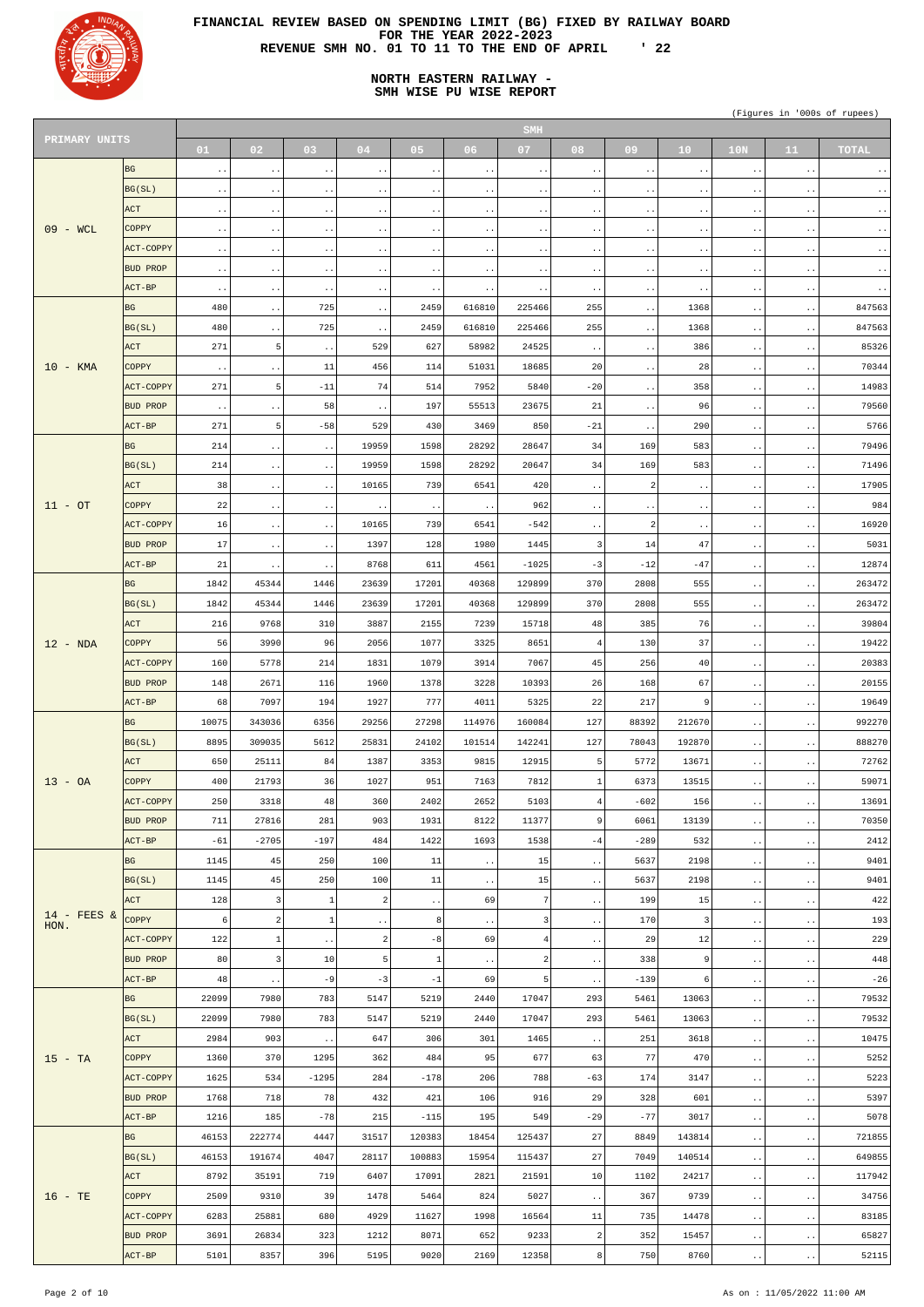

# **NORTH EASTERN RAILWAY - SMH WISE PU WISE REPORT**

| PRIMARY UNITS          |                  |                        |                        |                        |                              |                            |                        | <b>SMH</b>             |                        |                        |                        |                        |                        |                         |
|------------------------|------------------|------------------------|------------------------|------------------------|------------------------------|----------------------------|------------------------|------------------------|------------------------|------------------------|------------------------|------------------------|------------------------|-------------------------|
|                        |                  | 01                     | 02                     | 03                     | 04                           | 0 <sub>5</sub>             | 06                     | 07                     | 08                     | 09                     | 10 <sup>°</sup>        | 10N                    | 11                     | <b>TOTAL</b>            |
|                        | <b>BG</b>        | $\ddot{\phantom{1}}$ . | 2566                   | $\bullet$ . $\bullet$  | $\sim$ $\sim$                | 124                        | $\ddot{\phantom{1}}$ . | 1247                   | $\bullet$ .            | $\sim$ $\sim$          | 17                     | $\ddotsc$              | $\sim$ $\sim$          | 3954                    |
|                        | BG(SL)           | $\cdot$ .              | 2566                   | $\bullet$ $\bullet$    | $\ddot{\phantom{1}}$ .       | 124                        | $\ddot{\phantom{1}}$ . | 1247                   | $\bullet$ $\bullet$    | $\ddot{\phantom{0}}$ . | 17                     | $\cdot$ .              | $\sim$ $\sim$          | 3954                    |
|                        | ACT              |                        |                        |                        |                              |                            |                        |                        |                        |                        |                        |                        |                        |                         |
|                        |                  | $\cdot$ .              | $\bullet$ .            | $\bullet$ $\bullet$    | $\ddot{\phantom{a}}$ .       | $\ddot{\phantom{0}}$ .     | $\ddot{\phantom{1}}$ . | $\cdot$ .              | $\bullet$ $\bullet$    | $\bullet$ .            | $\ddot{\phantom{a}}$ . | $\bullet$ $\bullet$    | $\ddot{\phantom{1}}$ . | $\sim$ $\sim$           |
| $17 - ATP$             | <b>COPPY</b>     | $\cdot$ .              | $\ddot{\phantom{a}}$ . | $\ddot{\phantom{1}}$ . | $\ddot{\phantom{1}}$ .       | $\ddot{\phantom{0}}$ .     | $\sim$ $\sim$          | $\cdot$ .              | $\bullet$ .            | $\ddot{\phantom{0}}$ . | $\ddot{\phantom{1}}$ . | $\cdot$ .              | $\ddot{\phantom{1}}$ . | $\sim$ $\sim$           |
|                        | ACT-COPPY        | $\ddot{\phantom{1}}$ . | $\bullet$ .            | $\bullet$ . $\bullet$  | $\ddot{\phantom{a}}$ .       | $\ddot{\phantom{0}}$ .     | $\sim$ $\sim$          | $\cdot$ .              | $\bullet$ $\bullet$    | $\bullet$ .            | $\ddot{\phantom{1}}$ . | $\bullet$ $\bullet$    | $\sim$ $\sim$          | $\sim$ $\sim$           |
|                        | BUD PROP         | $\ddot{\phantom{1}}$ . | 205                    | $\ddot{\phantom{1}}$ . | $\ddot{\phantom{1}}$ .       | 10                         | $\ddot{\phantom{a}}$ . | 102                    | $\bullet$ $\bullet$    | $\ddot{\phantom{0}}$ . | -1                     | $\cdot$ .              | $\sim$ $\sim$          | 318                     |
|                        | ACT-BP           | $\ddot{\phantom{1}}$ . | $-205$                 | $\ddot{\phantom{a}}$ . | $\ddot{\phantom{a}}$ .       | $-10$                      | $\ddot{\phantom{0}}$   | $-102$                 | $\bullet$ $\bullet$    | $\ddot{\phantom{0}}$   | $-1$                   | $\ddot{\phantom{1}}$ . | $\bullet$ . $\bullet$  | $-318$                  |
|                        | <b>BG</b>        | 39738                  | 5094                   | 419                    | 7853                         | 1868                       | 7074                   | 14895                  | $\bullet$ $\bullet$    | 20968                  | 8749                   | $\cdot$ .              | $\ddot{\phantom{1}}$ . | 106658                  |
|                        | BG(SL)           | 35138                  | 4294                   | 419                    | 6603                         | 1568                       | 5944                   | 12515                  | $\bullet$ . $\bullet$  | 15968                  | 7209                   | $\ddot{\phantom{1}}$ . | $\ddot{\phantom{1}}$ . | 89658                   |
|                        | ACT              | 3401                   | 747                    | 29                     | 1278                         | 226                        | 790                    | 2348                   | $\ddotsc$              | 606                    | 1127                   | $\cdot$ .              | $\ddot{\phantom{1}}$ . | 10552                   |
| $18 - OB$              | <b>COPPY</b>     | 2085                   | 426                    | 5                      | 574                          | 162                        | 851                    | 1059                   | $\bullet$ $\bullet$    | 727                    | 499                    | $\ddot{\phantom{1}}$ . | $\sim$ $\sim$          | 6387                    |
|                        | <b>ACT-COPPY</b> | 1316                   | 322                    | 24                     | 703                          | 64                         | $-61$                  | 1289                   |                        | $-122$                 | 628                    |                        |                        | 4164                    |
|                        |                  |                        |                        |                        |                              |                            |                        |                        | $\ddotsc$              |                        |                        | $\ddotsc$              | $\ddot{\phantom{1}}$ . |                         |
|                        | BUD PROP         | 2814                   | 250                    | 2                      | 721                          | 78                         | 416                    | 751                    | $\ddotsc$              | 798                    | 189                    | $\ddot{\phantom{0}}$ . | $\sim$ $\sim$          | 6019                    |
|                        | ACT-BP           | 587                    | 497                    | 27                     | 557                          | 148                        | 374                    | 1597                   | $\ddot{\phantom{1}}$ . | $-192$                 | 938                    | $\ddotsc$              | $\ddot{\phantom{1}}$ . | 4533                    |
|                        | <b>BG</b>        | 8112                   | 535                    | 805                    | 219                          | 100                        | 3611                   | 719                    | $\ddotsc$              | 289                    | 391                    | $\ddot{\phantom{0}}$ . | $\ddot{\phantom{1}}$ . | 14781                   |
|                        | BG(SL)           | 8112                   | 535                    | 805                    | 219                          | 100                        | 3611                   | 719                    | $\ddot{\phantom{1}}$ . | 289                    | 391                    | $\ddotsc$              | $\sim$ $\sim$          | 14781                   |
|                        | ACT              | 648                    | $\bullet$ .            | 2                      | $\overline{c}$               | $\ddot{\phantom{0}}$ .     | $\ddot{\phantom{1}}$ . | -1                     | $\bullet$ $\bullet$    | 11                     | 26                     | $\ddot{\phantom{0}}$ . | $\sim$ $\sim$          | 691                     |
| $19$ - Phone           | <b>COPPY</b>     | 119                    | $\mathbf{1}$           | 4                      | $\sim$ $\sim$                | $\ddot{\phantom{a}}$ .     | $\sim$ $\sim$          | $\mathbf{1}$           | $\bullet$ $\bullet$    | $\ddot{\phantom{1}}$ . | -5                     | $\ddotsc$              | $\sim$ $\sim$          | 130                     |
|                        | <b>ACT-COPPY</b> | 529                    | $-1$                   | $-2$                   | $\overline{a}$               | $\ddot{\phantom{0}}$ .     | $\ddotsc$              | $\cdot$ .              | $\bullet$ .            | 11                     | 21                     | $\ddot{\phantom{0}}$ . | $\ddot{\phantom{1}}$ . | 560                     |
|                        | <b>BUD PROP</b>  | 649                    | 43                     | 81                     | 22                           | 8                          | 253                    | 58                     | $\ddotsc$              | 20                     | -7                     | $\ddot{\phantom{1}}$ . | $\sim$ $\sim$          | 1141                    |
|                        | ACT-BP           | $-1$                   | $-43$                  | $-79$                  | $-20$                        | $-8$                       | $-253$                 | $-57$                  |                        | $-9$                   | 19                     |                        |                        | $-450$                  |
|                        |                  |                        |                        |                        |                              |                            |                        |                        | $\ddot{\phantom{0}}$ . |                        |                        | $\ddot{\phantom{0}}$ . | $\ddot{\phantom{1}}$ . |                         |
|                        | <b>BG</b>        | 18390                  | 4199                   | 1001                   | 3853                         | 4876                       | 3783                   | 10509                  | 223                    | 4171                   | 4573                   | $\ddot{\phantom{1}}$ . | $\ddot{\phantom{1}}$ . | 55578                   |
|                        | BG(SL)           | 18390                  | 4199                   | 1001                   | 3853                         | 4876                       | 3783                   | 10509                  | 223                    | 4171                   | 4573                   | $\ddot{\phantom{0}}$ . | $\ddot{\phantom{1}}$ . | 55578                   |
|                        | <b>ACT</b>       | 1854                   | 534                    | $\ddot{\phantom{0}}$   | 202                          | 355                        | 287                    | 1143                   | $\bullet$ .            | 750                    | 429                    | $\bullet$ .            | $\ddot{\phantom{0}}$   | 5554                    |
| $20 -$ Leave<br>Salary | COPPY            | 558                    | 88                     | $\ddot{\phantom{1}}$ . | 50                           | 173                        | $\ddot{\phantom{0}}$   | 672                    | $\ddotsc$              | 44                     | 75                     | $\ddot{\phantom{1}}$ . | $\ddot{\phantom{1}}$ . | 1660                    |
|                        | <b>ACT-COPPY</b> | 1296                   | 445                    | $\bullet$ . $\bullet$  | 153                          | 182                        | 287                    | 471                    | $\ddot{\phantom{1}}$ . | 706                    | 355                    | $\ddot{\phantom{1}}$ . | $\bullet$ $\bullet$    | 3894                    |
|                        | <b>BUD PROP</b>  | 1474                   | 141                    | 70                     | 231                          | 391                        | 265                    | 803                    | 18                     | 292                    | 60                     | $\ddot{\phantom{1}}$ . | $\ddot{\phantom{1}}$ . | 3745                    |
|                        | ACT-BP           | 380                    | 393                    | $-70$                  | $-29$                        | $-36$                      | 22                     | 340                    | $-18$                  | 458                    | 369                    | $\ddot{\phantom{1}}$ . | $\bullet$ $\bullet$    | 1809                    |
|                        | <b>BG</b>        | 32110                  | 11431                  | $\ddot{\phantom{1}}$ . | 29                           | 200                        | 74                     | 2222                   | $\ddotsc$              | 803                    | 155                    | $\ddot{\phantom{1}}$ . | $\ddot{\phantom{1}}$ . | 47024                   |
|                        | BG(SL)           | 32110                  | 11431                  | $\ddot{\phantom{1}}$ . | 29                           | 200                        | 74                     | 2222                   | $\ddot{\phantom{a}}$ . | 803                    | 155                    | $\ddot{\phantom{1}}$ . | $\bullet$ $\bullet$    | 47024                   |
|                        | ACT              | 5747                   | 1959                   | $\ddot{\phantom{0}}$ . | 66                           | 91                         | 95                     | 18                     | $\ddot{\phantom{1}}$ . | 175                    | $\ddot{\phantom{1}}$ . | $\ddot{\phantom{1}}$ . | $\ddot{\phantom{1}}$ . | 8150                    |
| $21 - Adv$             | COPPY            | 5532                   | 1320                   | $\bullet$ $\bullet$    |                              | $\sim$ $\sim$              | 194                    | 1565                   | $\ddot{\phantom{1}}$ . | $\ddot{\phantom{a}}$ . |                        |                        | $\bullet$ $\bullet$    | 8611                    |
| Expenses               | <b>ACT-COPPY</b> | 215                    | 639                    |                        | $\ddot{\phantom{a}}$ .<br>66 | 91                         | $-99$                  | $-1547$                |                        | 175                    | $\ddotsc$              | $\ddot{\phantom{1}}$ . |                        | $-461$                  |
|                        |                  |                        |                        | $\bullet$ . $\bullet$  |                              |                            |                        |                        | $\ddotsc$              |                        | $\ddot{\phantom{1}}$ . | $\ddot{\phantom{1}}$ . | $\ddot{\phantom{1}}$ . |                         |
|                        | <b>BUD PROP</b>  | 2568                   | 1029                   | $\bullet$ . $\bullet$  | 2                            | 16                         | 7                      | 222                    | $\ddot{\phantom{1}}$ . | 64                     | $\ddot{\phantom{1}}$ . | $\ddot{\phantom{1}}$ . | $\bullet$ $\bullet$    | 3908                    |
|                        | ACT-BP           | 3179                   | 930                    | $\ddot{\phantom{0}}$ . | 64                           | 75                         | 88                     | $-204$                 | $\ddot{\phantom{1}}$ . | 111                    | $\ddot{\phantom{1}}$ . | $\ddot{\phantom{1}}$ . | $\ddot{\phantom{1}}$ . | 4242                    |
|                        | <b>BG</b>        | $\ddot{\phantom{0}}$ . | $\bullet$ $\bullet$    | $\ddot{\phantom{a}}$ . | $\ddot{\phantom{1}}$ .       | $\ddot{\phantom{0}}$ .     | $\ddot{\phantom{a}}$ . | $\ddot{\phantom{1}}$ . | $\bullet$ $\bullet$    | $\ddot{\phantom{a}}$ . | $\ddotsc$              | $\ddot{\phantom{0}}$ . | $\ddot{\phantom{1}}$ . | $\cdot$ .               |
|                        | BG(SL)           | $\sim$ $\sim$          | $\ddot{\phantom{0}}$ . | $\bullet$ $\bullet$    | $\ddot{\phantom{1}}$ .       | $\ddot{\phantom{0}}$ .     | $\ddot{\phantom{1}}$ . | $\ddot{\phantom{1}}$ . | $\bullet$ $\bullet$    | $\ddot{\phantom{1}}$ . | $\ddotsc$              | $\ddot{\phantom{0}}$ . | $\ddot{\phantom{1}}$ . | $\sim$ $\sim$           |
| $22 - Util.$           | ACT              | $\ddot{\phantom{0}}$ . | $\bullet$ $\bullet$    | $\ddotsc$              | $\ddot{\phantom{1}}$ .       | $\ddot{\phantom{0}}$ .     | $\sim$ $\sim$          | $\ddot{\phantom{1}}$ . | $\bullet$ $\bullet$    | $\ddot{\phantom{0}}$ . | $\ddotsc$              | $\ddot{\phantom{0}}$ . | $\sim$ $\sim$          | $\ddot{\phantom{0}}$ .  |
| (excl.<br>electricity  | COPPY            | $\sim$ $\sim$          | $\ddot{\phantom{a}}$ . | $\bullet$ $\bullet$    | $\ddot{\phantom{1}}$ .       | $\ddot{\phantom{0}}$ .     | $\ddot{\phantom{1}}$ . | $\ddot{\phantom{1}}$ . | $\bullet$ $\bullet$    | $\ddot{\phantom{1}}$ . | $\ddotsc$              | $\ddot{\phantom{0}}$ . | $\ddot{\phantom{1}}$ . | $\sim$ $\sim$           |
|                        | ACT-COPPY        | $\sim$ $\sim$          | $\bullet$ $\bullet$    | $\ddotsc$              | $\ddot{\phantom{1}}$ .       | $\ddot{\phantom{0}}$ .     | $\ddot{\phantom{a}}$ . | $\ddot{\phantom{1}}$ . | $\bullet$ $\bullet$    | $\ddot{\phantom{0}}$ . | $\ddotsc$              | $\ddot{\phantom{0}}$ . | $\ddot{\phantom{1}}$ . | $\ddot{\phantom{0}}$ .  |
|                        | BUD PROP         | $\sim$ $\sim$          | $\ddot{\phantom{a}}$ . | $\bullet$ $\bullet$    | $\sim$ $\sim$                | $\ddot{\phantom{1}}$ .     | $\ddot{\phantom{a}}$ . | $\sim$ $\sim$          | $\bullet$ $\bullet$    | $\ddot{\phantom{1}}$ . | $\ddot{\phantom{1}}$ . | $\ddotsc$              | $\ddot{\phantom{1}}$ . | $\ddot{\phantom{1}}$ .  |
|                        | ACT-BP           | $\ddot{\phantom{0}}$ . | $\bullet$ $\bullet$    | $\ddot{\phantom{a}}$ . | $\ddot{\phantom{1}}$ .       | $\ddot{\phantom{0}}$ .     | $\ddot{\phantom{a}}$ . | $\ddot{\phantom{1}}$ . | $\bullet$ $\bullet$    | $\ddot{\phantom{a}}$ . | $\ddotsc$              | $\ddot{\phantom{0}}$ . | $\ddot{\phantom{1}}$ . | $\ddot{\phantom{0}}$ .  |
|                        | <b>BG</b>        | $\sim$ $\sim$          | $\ddot{\phantom{1}}$ . | $\bullet$ $\bullet$    | $\sim$ $\sim$                | $\ddot{\phantom{1}}$ .     | $\ddot{\phantom{1}}$ . | $\sim$ $\sim$          | $\bullet$ $\bullet$    | $\ddot{\phantom{1}}$ . | $\ddot{\phantom{1}}$ . | $\ddotsc$              | $\ddot{\phantom{1}}$ . | $\ddot{\phantom{1}}$ .  |
|                        | BG(SL)           |                        |                        |                        |                              |                            |                        |                        |                        |                        |                        |                        |                        |                         |
|                        |                  | $\ddot{\phantom{1}}$ . | $\bullet$ $\bullet$    | $\ddot{\phantom{a}}$ . | $\ddot{\phantom{1}}$ .       | $\ddot{\phantom{0}}$ .     | $\ddot{\phantom{1}}$ . | $\ddot{\phantom{1}}$ . | $\bullet$ $\bullet$    | $\ddot{\phantom{a}}$ . | $\ddotsc$              | $\ddot{\phantom{0}}$ . | $\ddot{\phantom{0}}$ . | $\ddot{\phantom{0}}$ .  |
| $23$ - Rental          | ACT              | $\sim$ $\sim$          | $\ddot{\phantom{a}}$ . | $\bullet$ $\bullet$    | $\sim$ $\sim$                | $\sim$ $\sim$              | $\ddot{\phantom{1}}$ . | $\sim$ $\sim$          | $\bullet$ .            | $\ddot{\phantom{1}}$ . | $\ddot{\phantom{1}}$ . | $\ddotsc$              | $\ddot{\phantom{1}}$ . | $\ddot{\phantom{1}}$ .  |
| Office<br>Equip        | COPPY            | $\ddot{\phantom{1}}$ . | $\bullet$ $\bullet$    | $\ddot{\phantom{a}}$ . | $\ddot{\phantom{1}}$ .       | $\ddot{\phantom{0}}$ .     | $\ddot{\phantom{1}}$ . | $\cdot$ .              | $\bullet$ $\bullet$    | $\ddot{\phantom{a}}$ . | $\ddot{\phantom{1}}$ . | $\ddot{\phantom{0}}$ . | $\ddot{\phantom{0}}$ . | $\ddot{\phantom{0}}$ .  |
|                        | ACT-COPPY        | $\sim$ $\sim$          | $\ddot{\phantom{a}}$ . | $\bullet$ $\bullet$    | $\sim$ $\sim$                | $\ddot{\phantom{1}}$ .     | $\ddot{\phantom{a}}$ . | $\sim$ $\sim$          | $\bullet$ .            | $\ddot{\phantom{1}}$ . | $\ddot{\phantom{1}}$ . | $\ddotsc$              | $\ddot{\phantom{1}}$ . | $\ddot{\phantom{1}}$ .  |
|                        | BUD PROP         | $\ddot{\phantom{0}}$ . | $\cdot$ .              | $\ddotsc$              | $\ddot{\phantom{1}}$ .       | $\ddot{\phantom{1}}$ .     | $\ddot{\phantom{1}}$ . | $\cdot$ .              | $\ddot{\phantom{0}}$   | $\ddot{\phantom{0}}$ . | $\sim$ $\sim$          | $\ddot{\phantom{1}}$ . | $\ddot{\phantom{1}}$   | $\ddot{\phantom{0}}$ .  |
|                        | $ ACT-BP $       | $\sim$ $\sim$          | $\bullet$ .            | $\ddot{\phantom{1}}$ . | $\sim$ $\sim$                | $\ddot{\phantom{0}}$ .     | $\ddot{\phantom{a}}$ . | $\sim$ $\sim$          | $\bullet$ . $\bullet$  | $\ddot{\phantom{1}}$ . | $\ddot{\phantom{1}}$ . | $\ddot{\phantom{0}}$ . | $\ddot{\phantom{1}}$ . | $\langle \cdot \rangle$ |
|                        | BG               | 7558                   | $\ddot{\phantom{1}}$ . | 318                    | 425                          | $18\,$                     | $\ddotsc$              | 5773                   | $\ddot{\phantom{1}}$ . | 403                    | 500                    | $\ddot{\phantom{1}}$ . | $\sim$ $\sim$          | 14995                   |
|                        | BG(SL)           | 7558                   | $\epsilon$ .           | 318                    | 425                          | $18\,$                     | $\ddotsc$              | 5773                   | $\ddot{\phantom{a}}$ . | 403                    | 500                    | $\ddot{\phantom{1}}$ . | $\sim$ $\sim$          | 14995                   |
|                        | ACT              | 516                    | $10$                   | $\ddot{\phantom{1}}$ . | $\sim$ $\sim$                | $\ddot{\phantom{1}}$ .     | $\ddot{\phantom{a}}$ . | $\ddot{\phantom{1}}$ . | $\ddot{\phantom{0}}$ . | $\ddot{\phantom{0}}$ . | 30                     | $\ddot{\phantom{1}}$ . | $\ddot{\phantom{1}}$ . | 556                     |
| $24 -$<br>Printing     | <b>COPPY</b>     | 493                    | $\epsilon$ .           | 27                     | $\ddot{\phantom{1}}$ .       | $\ddot{\phantom{1}}$ .     | $\sim$ $\sim$          | $\sim$ $\sim$          | $\bullet$ $\bullet$    | $\ddot{\phantom{0}}$ . | 30                     | $\ddot{\phantom{1}}$ . | $\sim$ $\sim$          | 550                     |
| and Stnry              | ACT-COPPY        | 23                     | 10                     | $-27$                  | $\ddot{\phantom{1}}$ .       | $\ddot{\phantom{1}}$ .     | $\ddot{\phantom{1}}$ . | $\sim$ $\sim$          | $\ddot{\phantom{0}}$ . | $\ddot{\phantom{1}}$ . | $\ddot{\phantom{1}}$ . | $\ddot{\phantom{0}}$ . | $\ddot{\phantom{1}}$ . | $\sqrt{6}$              |
|                        | BUD PROP         | 607                    |                        | 22                     | 26                           | $\ensuremath{\mathbbm{1}}$ |                        | 520                    |                        | 32                     | 30                     |                        |                        | 1238                    |
|                        | ACT-BP           |                        | $\epsilon$ .<br>$10$   |                        |                              |                            | $\sim$ $\sim$          |                        | $\bullet$ $\bullet$    |                        |                        | $\ddot{\phantom{1}}$ . | $\sim$ $\sim$          |                         |
|                        |                  | $-91$                  |                        | $-22$                  | $-26$                        | $^{\rm -1}$                | $\ddot{\phantom{1}}$ . | $-520$                 | $\ddot{\phantom{0}}$ . | $-32$                  | $\ddot{\phantom{1}}$ . | $\ddot{\phantom{1}}$ . | $\sim$ $\sim$          | $-682$                  |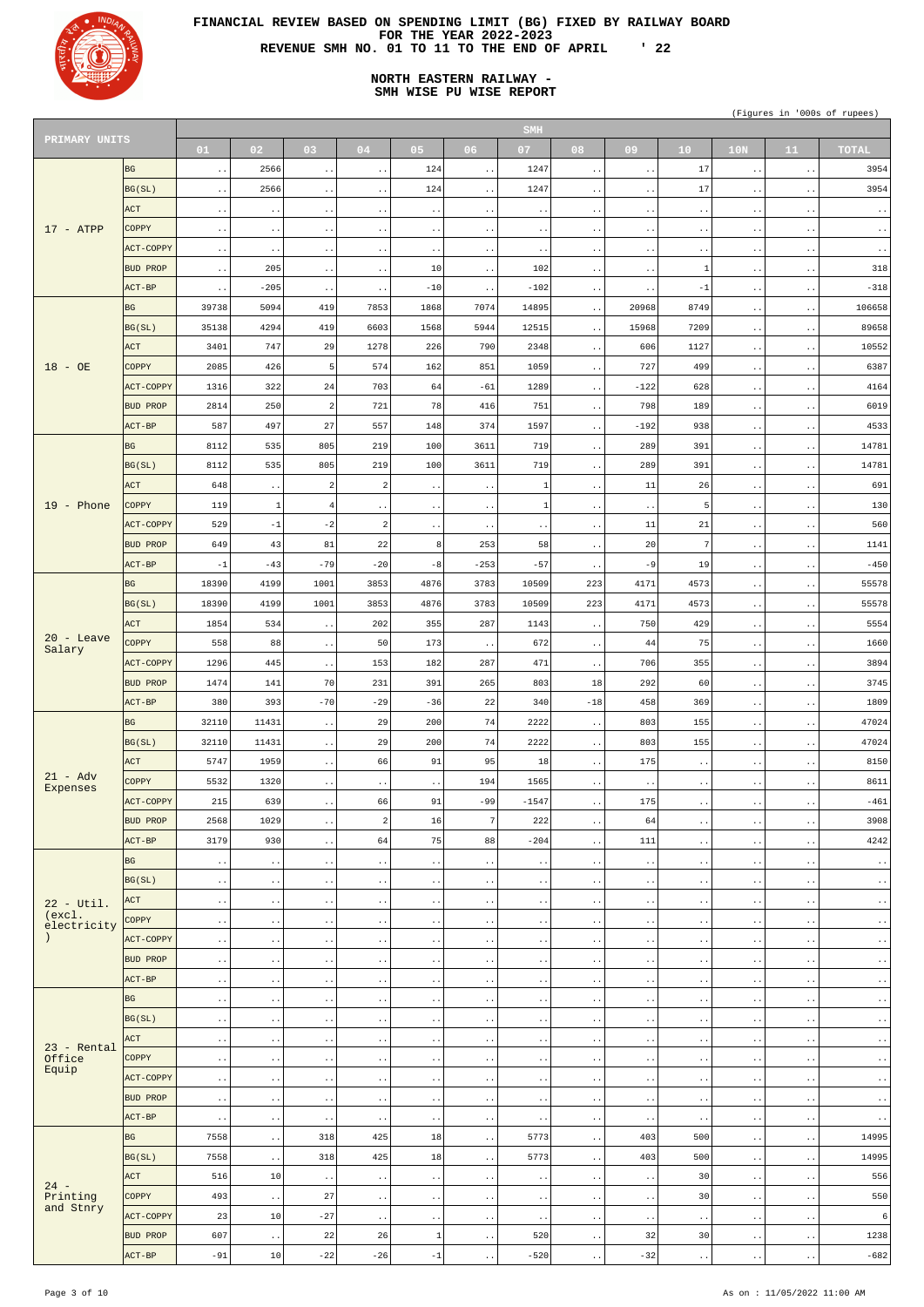

# **NORTH EASTERN RAILWAY - SMH WISE PU WISE REPORT**

| PRIMARY UNITS            |                  |                        |                       |                        |                        |                        |                        | <b>SMH</b>             |                        |                        |                        |                        |                        |                        |
|--------------------------|------------------|------------------------|-----------------------|------------------------|------------------------|------------------------|------------------------|------------------------|------------------------|------------------------|------------------------|------------------------|------------------------|------------------------|
|                          |                  | 01                     | 02 <sub>1</sub>       | 03                     | 04                     | 05                     | 06 <sub>1</sub>        | 07                     | 08                     | 09                     | 10                     | 10 <sub>N</sub>        | 11                     | <b>TOTAL</b>           |
|                          | <b>BG</b>        | $\sim$ $\sim$          | $\ddotsc$             | $\ddotsc$              | $\ddot{\phantom{0}}$ . | $\bullet$ $\bullet$    | $\ddot{\phantom{0}}$   | $\ddot{\phantom{1}}$ . | $\ddot{\phantom{1}}$ . | 686823                 | $\sim$ $\sim$          | $\ddot{\phantom{1}}$ . | $\bullet$ . $\bullet$  | 686823                 |
|                          | BG(SL)           | $\ddot{\phantom{1}}$ . | $\sim$ $\sim$         | $\ddot{\phantom{1}}$ . | $\ddot{\phantom{1}}$ . | $\sim$ $\sim$          | $\ddot{\phantom{1}}$ . | $\ddot{\phantom{1}}$ . | $\ddot{\phantom{1}}$ . | 649823                 | $\sim$ $\sim$          | $\ddot{\phantom{a}}$ . | $\ddot{\phantom{1}}$ . | 649823                 |
|                          | <b>ACT</b>       |                        |                       |                        |                        |                        |                        |                        |                        | 329747                 |                        |                        |                        | 329747                 |
| $25 -$                   |                  | $\ddot{\phantom{1}}$ . | $\sim$ $\sim$         | $\ddot{\phantom{1}}$ . | $\ddot{\phantom{1}}$ . | $\ddot{\phantom{1}}$ . | $\ddot{\phantom{0}}$   | $\ddot{\phantom{1}}$ . | $\ddot{\phantom{1}}$ . |                        | $\ddot{\phantom{1}}$ . | $\ddot{\phantom{1}}$ . | $\bullet$ . $\bullet$  |                        |
| Children<br>Edu. Allow   | COPPY            | $\ddot{\phantom{1}}$ . | $\sim$ $\sim$         | $\ddot{\phantom{a}}$ . | $\ddot{\phantom{1}}$ . | $\sim$ $\sim$          | $\ddot{\phantom{1}}$ . | $\ddot{\phantom{1}}$ . | $\ddot{\phantom{1}}$ . | 249984                 | $\sim$ $\sim$          | $\ddot{\phantom{a}}$ . | $\ddot{\phantom{1}}$ . | 249984                 |
|                          | ACT-COPPY        | $\sim$ $\sim$          | $\sim$ $\sim$         | $\ddot{\phantom{1}}$ . | $\ddot{\phantom{1}}$ . | $\ddot{\phantom{1}}$ . | $\ddot{\phantom{0}}$   | $\ddot{\phantom{1}}$ . | $\ddot{\phantom{1}}$ . | 79762                  | $\ddot{\phantom{1}}$ . | $\ddot{\phantom{1}}$ . | $\bullet$ . $\bullet$  | 79762                  |
|                          | <b>BUD PROP</b>  | $\ddot{\phantom{1}}$ . | $\sim$ $\sim$         | $\ddot{\phantom{a}}$ . | $\ddot{\phantom{1}}$ . | $\sim$ $\sim$          | $\ddot{\phantom{1}}$ . | $\ddot{\phantom{1}}$ . | $\ddot{\phantom{1}}$ . | 331410                 | $\sim$ $\sim$          | $\ddot{\phantom{a}}$ . | $\ddot{\phantom{1}}$ . | 331410                 |
|                          | $ACT-BP$         | $\ddot{\phantom{1}}$ . | $\sim$ $\sim$         | $\ddot{\phantom{1}}$ . | $\ddot{\phantom{1}}$ . | $\ddot{\phantom{1}}$ . | $\ddot{\phantom{0}}$   | $\ddot{\phantom{1}}$ . | $\ddot{\phantom{1}}$ . | $-1663$                | $\ddot{\phantom{1}}$ . | $\ddot{\phantom{1}}$ . | $\bullet$ . $\bullet$  | $-1663$                |
|                          | <b>BG</b>        | $\ddot{\phantom{1}}$ . | $\ddotsc$             | $\ddot{\phantom{a}}$ . | $\ddot{\phantom{1}}$ . | $\ddotsc$              | $\ddot{\phantom{1}}$ . | $\ddot{\phantom{1}}$ . | $\ddot{\phantom{1}}$ . | 501927                 | $\sim$ $\sim$          | $\ddot{\phantom{a}}$ . | $\ddot{\phantom{1}}$ . | 501927                 |
|                          | BG(SL)           | $\sim$ $\sim$          | $\sim$ $\sim$         | $\ddot{\phantom{1}}$ . | $\ddot{\phantom{1}}$ . | $\bullet$ . $\bullet$  | $\ddot{\phantom{0}}$   | $\ddot{\phantom{1}}$ . | $\sim$ $\sim$          | 424927                 | $\ddot{\phantom{1}}$ . | $\ddot{\phantom{1}}$ . | $\bullet$ . $\bullet$  | 424927                 |
|                          | <b>ACT</b>       |                        |                       |                        |                        |                        |                        |                        |                        | 59745                  |                        |                        |                        | 59745                  |
| $26 -$                   |                  | $\ddot{\phantom{1}}$ . | $\ddotsc$             | $\ddot{\phantom{a}}$ . | $\ddot{\phantom{1}}$ . | $\ddotsc$              | $\ddot{\phantom{1}}$ . | $\ddot{\phantom{1}}$ . | $\ddot{\phantom{0}}$   |                        | $\sim$ $\sim$          | $\ddot{\phantom{a}}$ . | $\ddot{\phantom{1}}$ . |                        |
| Medical<br>Expenses      | <b>COPPY</b>     | $\ddot{\phantom{1}}$ . | $\sim$ $\sim$         | $\ddot{\phantom{1}}$ . | $\ddot{\phantom{1}}$ . | $\bullet$ . $\bullet$  | $\ddot{\phantom{0}}$   | $\ddot{\phantom{1}}$ . | $\ddot{\phantom{1}}$ . | 31277                  | $\ddot{\phantom{1}}$ . | $\ddot{\phantom{1}}$ . | $\bullet$ . $\bullet$  | 31277                  |
|                          | ACT-COPPY        | $\ddot{\phantom{1}}$ . | $\ddotsc$             | $\ddot{\phantom{a}}$ . | $\ddot{\phantom{1}}$ . | $\ddotsc$              | $\ddot{\phantom{1}}$ . | $\ddot{\phantom{1}}$ . | $\ddot{\phantom{0}}$   | 28468                  | $\sim$ $\sim$          | $\ddot{\phantom{a}}$ . | $\bullet$ . $\bullet$  | 28468                  |
|                          | <b>BUD PROP</b>  | $\ddot{\phantom{1}}$ . | $\sim$ $\sim$         | $\ddot{\phantom{1}}$ . | $\ddot{\phantom{1}}$ . | $\bullet$ . $\bullet$  | $\ddot{\phantom{0}}$   | $\sim$ $\sim$          | $\sim$ $\sim$          | 50991                  | $\ddot{\phantom{1}}$ . | $\ddot{\phantom{1}}$ . | $\bullet$ . $\bullet$  | 50991                  |
|                          | $ACT-BP$         | $\ddot{\phantom{1}}$ . | $\ddotsc$             | $\ddot{\phantom{0}}$   | $\ddot{\phantom{1}}$ . | $\ddotsc$              | $\ddot{\phantom{0}}$   | $\ddot{\phantom{1}}$ . | $\ddot{\phantom{0}}$   | 8754                   | $\ddot{\phantom{1}}$ . | $\ddot{\phantom{1}}$ . | $\bullet$ . $\bullet$  | 8754                   |
|                          | <b>BG</b>        | 8433                   | 130787                | 171688                 | 247120                 | 177920                 | 85427                  | 7491                   | 542100                 | 6921                   | 5744                   | $\ddot{\phantom{1}}$ . | $\sim$ $\sim$          | 1383631                |
|                          | BG(SL)           | 8433                   | 118077                | 150004                 | 218105                 | 170630                 | 77126                  | 7491                   | 542100                 | 6921                   | 5744                   | $\ddot{\phantom{1}}$ . | $\ddot{\phantom{1}}$ . | 1304631                |
|                          | <b>ACT</b>       | 407                    | 89296                 | 7779                   | 8374                   | $-16284$               | 1350                   | 229                    | 29028                  | 1793                   | $\ddot{\phantom{1}}$ . | $\ddot{\phantom{1}}$ . | $\ddot{\phantom{1}}$ . | 121973                 |
| $27 -$                   |                  | 73                     | 1190                  | 6213                   |                        |                        | 3106                   |                        |                        | 32                     |                        |                        |                        | 29446                  |
| Materials<br>from stock  | COPPY            |                        |                       |                        | 4230                   | 3134                   |                        | 124                    | 11293                  |                        | 51                     | $\ddot{\phantom{1}}$ . | $\ddot{\phantom{1}}$ . |                        |
|                          | ACT-COPPY        | 334                    | 88106                 | 1566                   | 4144                   | $-19418$               | $-1755$                | 106                    | 17735                  | 1761                   | $-51$                  | $\ddot{\phantom{1}}$ . | $\ddot{\phantom{1}}$ . | 92527                  |
|                          | <b>BUD PROP</b>  | 693                    | 3542                  | 3000                   | 8543                   | 13652                  | 3962                   | 449                    | 43367                  | 484                    | 287                    | $\ddot{\phantom{1}}$ . | $\ddot{\phantom{1}}$ . | 77979                  |
|                          | $ACT-BP$         | $-286$                 | 85754                 | 4779                   | $-169$                 | $-29936$               | $-2612$                | $-220$                 | $-14339$               | 1309                   | $-287$                 | $\sim$ $\sim$          | $\ddot{\phantom{1}}$ . | 43994                  |
|                          | <b>BG</b>        | 9958                   | 266136                | 57961                  | 12759                  | 135479                 | 20099                  | 10692                  | $\ddot{\phantom{0}}$   | 135645                 | 11155                  | $\ddot{\phantom{1}}$ . | $\bullet$ . $\bullet$  | 659884                 |
|                          | BG(SL)           | 9958                   | 231136                | 42961                  | 17759                  | 120479                 | 15099                  | 15692                  | $\sim$ $\sim$          | 135645                 | 11155                  | $\ddot{\phantom{a}}$ . | $\ddot{\phantom{1}}$ . | 599884                 |
|                          | <b>ACT</b>       | 1222                   | $-64888$              | 5162                   | 2322                   | 21404                  | 4326                   | 1090                   | $\ddot{\phantom{a}}$   | 16410                  | 1691                   | $\ddot{\phantom{0}}$   | $\ddotsc$              | $-11260$               |
| $28 -$<br>Materials -    | COPPY            | 707                    | 1746                  | 3757                   | 306                    | 14646                  | 2030                   | 436                    |                        | 8601                   | 239                    |                        |                        | 32468                  |
| Direct<br>purchase       |                  |                        |                       |                        |                        |                        |                        |                        | $\ddot{\phantom{1}}$ . |                        |                        | $\ddot{\phantom{1}}$ . | $\ddot{\phantom{1}}$ . |                        |
|                          | ACT-COPPY        | 515                    | -66634                | 1405                   | 2016                   | 6758                   | 2296                   | 654                    | $\ddotsc$              | 7809                   | 1452                   | $\ddot{\phantom{1}}$ . | $\bullet$ . $\bullet$  | $-43728$               |
|                          | <b>BUD PROP</b>  | 795                    | 18486                 | 4296                   | 1066                   | 9641                   | 906                    | 707                    | $\ddot{\phantom{1}}$ . | 7154                   | 558                    | $\sim$ $\sim$          | $\ddot{\phantom{1}}$ . | 43609                  |
|                          | $ACT-BP$         | 427                    | $-83374$              | 866                    | 1256                   | 11763                  | 3420                   | 383                    | $\ddotsc$              | 9256                   | 1133                   | $\ddot{\phantom{1}}$ . | $\bullet$ . $\bullet$  | $-54869$               |
|                          | <b>BG</b>        | $\sim$ $\sim$          | $\bullet$ $\bullet$   | $\ddot{\phantom{1}}$ . | $\ddot{\phantom{1}}$ . | $\sim$ $\sim$          | $\ddot{\phantom{a}}$ . | $\ddot{\phantom{1}}$ . | $\ddot{\phantom{1}}$ . | 2028                   | $\sim$ $\sim$          | $\ddot{\phantom{0}}$ . | $\ddot{\phantom{1}}$ . | 2028                   |
|                          | BG(SL)           | $\sim$ $\sim$          | $\sim$ $\sim$         | $\ddot{\phantom{1}}$ . | $\sim$ .               | $\bullet$ . $\bullet$  | $\ddot{\phantom{0}}$   | $\ddot{\phantom{1}}$ . | $\ddot{\phantom{0}}$   | 2028                   | $\ddot{\phantom{1}}$ . | $\ddot{\phantom{1}}$ . | $\bullet$ . $\bullet$  | 2028                   |
|                          | <b>ACT</b>       | $\sim$ $\sim$          | $\sim$ $\sim$         | $\ddot{\phantom{1}}$ . | $\ddot{\phantom{1}}$ . | $\sim$ $\sim$          | $\ddot{\phantom{a}}$ . | $\ddot{\phantom{1}}$ . | $\ddot{\phantom{1}}$ . | $\ddot{\phantom{1}}$ . | $\ddot{\phantom{1}}$ . | $\ddot{\phantom{a}}$ . | $\bullet$ . $\bullet$  | $\sim$ $\sim$          |
| 29 - Remu.<br>Re-engaged | <b>COPPY</b>     | $\sim$ $\sim$          | $\sim$ $\sim$         | $\ddot{\phantom{1}}$ . | $\ddot{\phantom{1}}$ . | $\bullet$ . $\bullet$  | $\ddot{\phantom{0}}$   | $\ddot{\phantom{1}}$ . | $\ddot{\phantom{1}}$ . | $\ddot{\phantom{0}}$ . | $\ddot{\phantom{1}}$ . | $\ddot{\phantom{1}}$ . | $\bullet$ . $\bullet$  | $\sim$ $\sim$          |
| Staff                    | ACT-COPPY        |                        |                       |                        |                        |                        |                        |                        |                        |                        |                        |                        |                        |                        |
|                          |                  | $\sim$ $\sim$          | $\sim$ $\sim$         | $\ddot{\phantom{1}}$ . | $\ddot{\phantom{1}}$ . | $\sim$ $\sim$          | $\ddot{\phantom{a}}$ . | $\ddot{\phantom{1}}$ . | $\ddot{\phantom{1}}$ . | $\ddot{\phantom{1}}$ . | $\ddot{\phantom{1}}$ . | $\ddot{\phantom{a}}$ . | $\bullet$ . $\bullet$  | $\ddot{\phantom{0}}$ . |
|                          | <b>BUD PROP</b>  | $\sim$ $\sim$          | $\sim$ $\sim$         | $\ddot{\phantom{1}}$ . | $\ddot{\phantom{1}}$ . | $\bullet$ . $\bullet$  | $\ddot{\phantom{0}}$   | $\ddot{\phantom{1}}$ . | $\ddot{\phantom{0}}$   | 183                    | $\ddot{\phantom{1}}$ . | $\ddot{\phantom{1}}$ . | $\bullet$ . $\bullet$  | 183                    |
|                          | $ACT-BP$         | $\sim$ $\sim$          | $\sim$ $\sim$         | $\ddot{\phantom{1}}$ . | $\ddot{\phantom{1}}$ . | $\sim$ $\sim$          | $\ddot{\phantom{0}}$   | $\ddot{\phantom{1}}$ . | $\ddot{\phantom{0}}$   | $-183$                 | $\sim$ $\sim$          | $\ddot{\phantom{1}}$ . | $\ddot{\phantom{1}}$ . | $-183$                 |
|                          | <b>BG</b>        | 154098                 | $\sim$ $\sim$         | $\ddot{\phantom{0}}$   | 85813                  | 219027                 | 29273                  | $\ddot{\phantom{0}}$   | 2231402                | 119190                 | $\ddot{\phantom{1}}$ . | $\ddot{\phantom{1}}$ . | $\sim$ $\sim$          | 2838803                |
|                          | BG(SL)           | 133098                 | $\sim$ $\sim$         | $\ddot{\phantom{1}}$ . | 77513                  | 197827                 | 29273                  | $\sim$ $\sim$          | 2154402                | 110690                 | $\ddot{\phantom{1}}$ . | $\ddot{\phantom{a}}$ . | $\ddot{\phantom{1}}$ . | 2702803                |
|                          | <b>ACT</b>       | 3488                   | $\sim$ $\sim$         | $\ddot{\phantom{1}}$ . | 1667                   | $\ddotsc$              | 22339                  | $\sim$ .               | 66746                  | $-18034$               | $\ddot{\phantom{1}}$ . | $\ddot{\phantom{1}}$ . | $\sim$ $\sim$          | 76207                  |
| $30 - Cost$<br>Of Elec.  | <b>COPPY</b>     | 3207                   | $\sim$ $\sim$         | $\ddotsc$              | 1668                   | $\sim$ $\sim$          | 16614                  | $\ddot{\phantom{1}}$ . | 21259                  | 6194                   | $\ddot{\phantom{1}}$ . | $\ddot{\phantom{0}}$ . | $\ddot{\phantom{1}}$ . | 48941                  |
| Energy                   | ACT-COPPY        | 281                    | $\sim$ $\sim$         | $\ddot{\phantom{1}}$ . | $\ddot{\phantom{1}}$ . | $\ddotsc$              | 5725                   | $\ddot{\phantom{1}}$ . | 45487                  | $-24227$               | $\ddot{\phantom{1}}$ . | $\ddot{\phantom{1}}$ . | $\ddot{\phantom{1}}$ . | 27266                  |
|                          | <b>BUD PROP</b>  | 2662                   |                       |                        | 1648                   | 17804                  | 2927                   |                        | 164501                 | 5644                   |                        |                        |                        | 195186                 |
|                          |                  |                        | $\sim$ $\sim$         | $\ddotsc$              |                        |                        |                        | $\sim$ .               |                        |                        | $\ddot{\phantom{1}}$ . | $\ddotsc$              | $\ddot{\phantom{1}}$ . |                        |
|                          | $ACT-BP$         | 826                    | $\sim$ $\sim$         | $\ddot{\phantom{1}}$ . | 19                     | $-17804$               | 19412                  | $\sim$ .               | $-97755$               | $-23678$               | $\ddot{\phantom{1}}$ . | $\ddot{\phantom{1}}$ . | $\ddot{\phantom{1}}$ . | $-118979$              |
|                          | <b>BG</b>        | $\ddot{\phantom{1}}$ . | $\ddotsc$             | $\ddot{\phantom{1}}$ . | $\sim$ .               | $\ddot{\phantom{1}}$ . | 198572                 | $\sim$ $\sim$          | $\ddot{\phantom{1}}$ . | $\ddot{\phantom{1}}$ . | $\ddot{\phantom{1}}$ . | $\ddotsc$              | $\ddot{\phantom{1}}$ . | 198572                 |
|                          | BG(SL)           | $\sim$ $\sim$          | $\sim$ $\sim$         | $\bullet$ . $\bullet$  | $\ddot{\phantom{0}}$   | $\sim$ $\sim$          | 198572                 | $\ddot{\phantom{1}}$ . | $\ddot{\phantom{1}}$ . | $\bullet$ .            | $\ddot{\phantom{1}}$ . | $\ddot{\phantom{1}}$ . | $\ddot{\phantom{1}}$ . | 198572                 |
|                          | <b>ACT</b>       | $\mathbf{1}$           | $\ddotsc$             | $\ddot{\phantom{1}}$ . | 826                    | $\ddotsc$              | 11839                  | $\ddot{\phantom{1}}$ . | $\ddot{\phantom{1}}$ . | $\bullet$ .            | $\ddot{\phantom{1}}$ . | $\ddot{\phantom{1}}$ . | $\bullet$ . $\bullet$  | 12666                  |
| $31 - OF$                | COPPY            | $\sim$ $\sim$          | $\sim$ $\sim$         | $\ddot{\phantom{1}}$ . | $\ddot{\phantom{1}}$ . | $\bullet$ . $\bullet$  | 613                    | $\sim$ $\sim$          | $\ddot{\phantom{1}}$ . | $\bullet$ .            | $\sim$ $\sim$          | $\ddotsc$              | $\ddot{\phantom{1}}$ . | 613                    |
|                          | <b>ACT-COPPY</b> | $\mathbf{1}$           | $\ddotsc$             | $\ddot{\phantom{1}}$ . | 826                    | $\ddot{\phantom{1}}$ . | 11226                  | $\ddot{\phantom{1}}$ . | $\ddot{\phantom{1}}$ . | $\bullet$ .            | $\ddot{\phantom{1}}$ . | $\ddotsc$              | $\ddot{\phantom{1}}$ . | 12053                  |
|                          | <b>BUD PROP</b>  |                        | $\bullet$ . $\bullet$ | $\ddot{\phantom{0}}$   |                        | $\bullet$ . $\bullet$  | 19857                  |                        | $\ddot{\phantom{0}}$   | $\ddot{\phantom{1}}$ . |                        | $\ddot{\phantom{1}}$ . |                        | 19857                  |
|                          | ACT-BP           | $\ddot{\phantom{1}}$ . |                       |                        | $\ddot{\phantom{1}}$ . |                        |                        | $\ddot{\phantom{1}}$ . |                        |                        | $\ddot{\phantom{1}}$ . |                        | $\ddot{\phantom{1}}$ . |                        |
|                          |                  | $\mathbf{1}$           | $\sim$ $\sim$         | $\ddot{\phantom{1}}$ . | 826                    | $\ddot{\phantom{1}}$ . | $-8018$                | $\sim$ .               | $\ddot{\phantom{1}}$ . | $\bullet$ .            | $\ddot{\phantom{1}}$ . | $\sim$ $\sim$          | $\sim$ $\sim$          | $-7191$                |
|                          | <b>BG</b>        | 28411                  | 922085                | 67500                  | 172326                 | 332737                 | 433747                 | 381845                 | $\ddot{\phantom{1}}$ . | 233108                 | 38734                  | $\ddot{\phantom{1}}$ . | $\ddot{\phantom{1}}$ . | 2610493                |
|                          | BG(SL)           | 28411                  | 803685                | 48500                  | 153826                 | 276737                 | 348647                 | 349845                 | $\ddot{\phantom{1}}$ . | 185108                 | 33734                  | $\sim$ $\sim$          | $\ddot{\phantom{1}}$ . | 2228493                |
|                          | ACT              | 2079                   | 141657                | 584                    | 43939                  | 52570                  | 80161                  | 44090                  | $\ddot{\phantom{1}}$ . | 36851                  | 3619                   | $\ddot{\phantom{a}}$ . | $\ddot{\phantom{1}}$ . | 405550                 |
| $32 - CP$                | COPPY            | 286                    | 35445                 | 2971                   | 3256                   | 38525                  | 11793                  | 18373                  | $\ddot{\phantom{1}}$ . | 18764                  | 1332                   | $\sim$ $\sim$          | $\ddot{\phantom{1}}$ . | 130745                 |
|                          | ACT-COPPY        | 1793                   | 106212                | $-2387$                | 40682                  | 14045                  | 68368                  | 25718                  | $\ddot{\phantom{1}}$ . | 18087                  | 2286                   | $\ddot{\phantom{a}}$ . | $\ddot{\phantom{1}}$ . | 274805                 |
|                          | <b>BUD PROP</b>  | 1655                   | 112514                | 2425                   | 9230                   | 22139                  | 41838                  | 34985                  | $\ddot{\phantom{a}}$ . | 27766                  | 1090                   | $\ddot{\phantom{a}}$ . | $\ddot{\phantom{1}}$ . | 253642                 |
|                          | $ACT-BP$         | 424                    | 29143                 | $-1841$                | 34709                  | 30431                  | 38323                  | 9105                   |                        | 9085                   | 2529                   |                        |                        | 151908                 |
|                          |                  |                        |                       |                        |                        |                        |                        |                        | $\ddot{\phantom{1}}$ . |                        |                        | $\ddot{\phantom{1}}$ . | $\ddot{\phantom{0}}$ . |                        |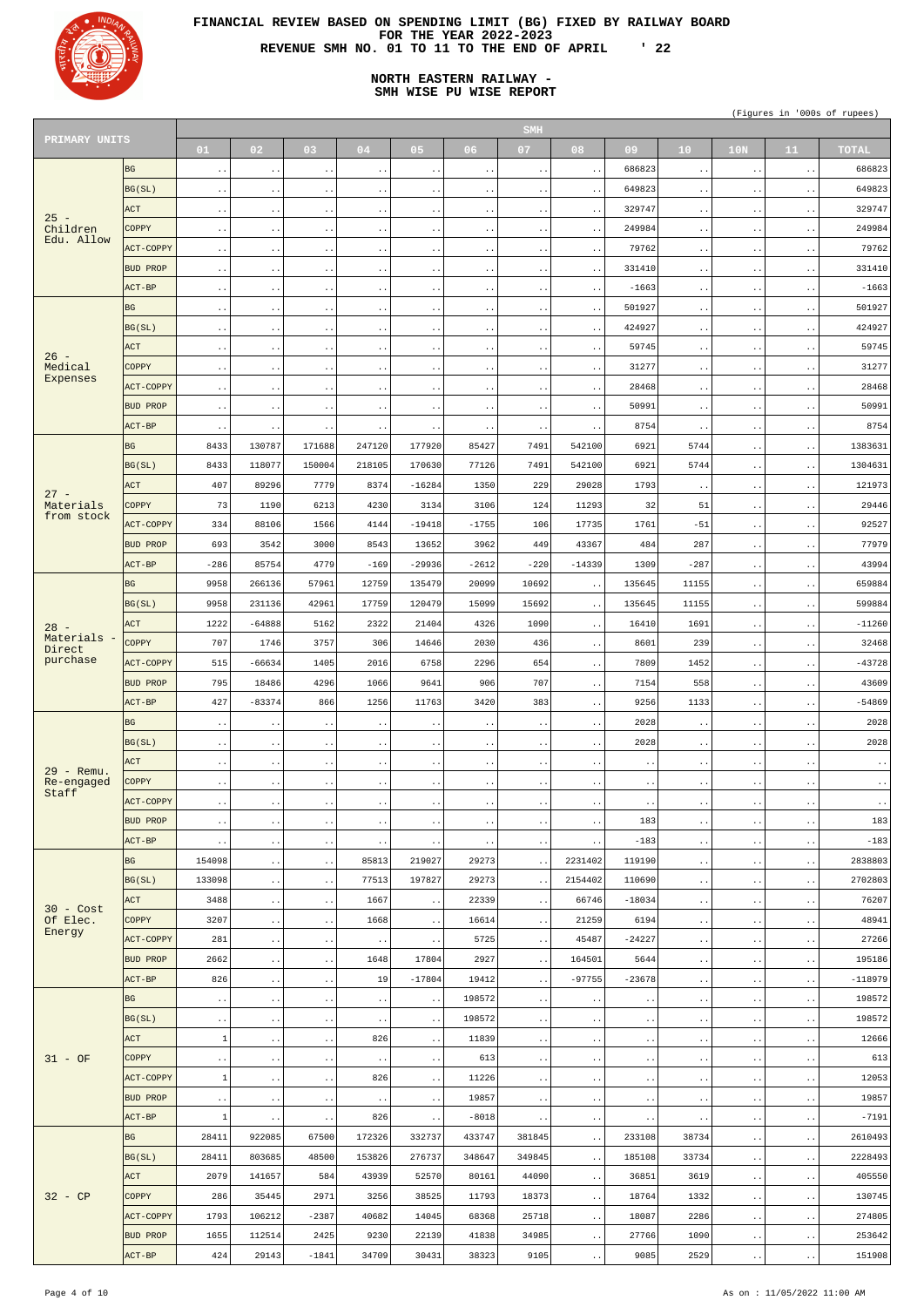

# **NORTH EASTERN RAILWAY - SMH WISE PU WISE REPORT**

|                     |                 |                        |                        |                        |                        |                        |                        | <b>SMH</b>             |                                              |                        |                        |                           |                          |                                              |
|---------------------|-----------------|------------------------|------------------------|------------------------|------------------------|------------------------|------------------------|------------------------|----------------------------------------------|------------------------|------------------------|---------------------------|--------------------------|----------------------------------------------|
| PRIMARY UNITS       |                 | 01                     | 02                     | 03                     | 04                     | 05                     | 06                     | 07                     | 08                                           | 09                     | 10 <sub>1</sub>        | 10 <sub>N</sub>           | 11                       | <b>TOTAL</b>                                 |
|                     | <b>BG</b>       | $\ddot{\phantom{1}}$ . | 621                    | 111385                 | $\sim$ $\sim$          | 54653                  | $\sim$ $\sim$          | 4515457                | $\sim$ $\sim$                                | 174                    | 325697                 | $\sim$ $\sim$             | $\sim$ $\sim$            | 5007987                                      |
|                     | BG(SL)          | $\ddot{\phantom{a}}$ . | 621                    | 111385                 | $\sim$ $\sim$          | 54653                  | $\sim$ $\sim$          | 4515457                | $\sim$ $\sim$                                | 174                    | 325697                 | $\sim$ $\sim$             | $\sim$ $\sim$            | 5007987                                      |
|                     | ACT             | $\sim$ .               | $\sim$ $\sim$          | $-1493$                | $\sim$ $\sim$          | $-34312$               | $\sim$ $\sim$          | 2135077                | $-3799$                                      | $\bullet$ $\bullet$    | $\sim$ $\sim$          | $\sim$ $\sim$             | $\sim$ $\sim$            | 2095473                                      |
| $33 - TRDC$         | <b>COPPY</b>    | $\sim$ $\sim$          | $\ddot{\phantom{1}}$ . | 1463                   | $\sim$ $\sim$          | $-20400$               | $\sim$ $\sim$          | 2321385                | 6798                                         | $\bullet$ $\bullet$    | $\sim$ $\sim$          | $\sim$ $\sim$             | $\sim$ $\sim$            | 2309247                                      |
|                     | ACT-COPPY       |                        |                        | $-2957$                | $\sim$ $\sim$          | $-13912$               | $\sim$ $\sim$          | $-186308$              | $-10597$                                     | $\bullet$ $\bullet$    | $\sim$ $\sim$          |                           |                          | $-213774$                                    |
|                     | <b>BUD PROP</b> | $\sim$ $\sim$          | $\sim$ $\sim$<br>43    | 2228                   |                        | 4371                   |                        | 2735000                |                                              | 16                     | 20321                  | $\sim$ $\sim$             | $\sim$ $\sim$            | 2761979                                      |
|                     |                 | $\ddot{\phantom{a}}$ . |                        |                        | $\sim$ $\sim$          |                        | $\sim$ $\sim$          |                        | $\sim$ $\sim$                                |                        |                        | $\sim$ $\sim$             | $\sim$ $\sim$            |                                              |
|                     | ACT-BP          | $\ddot{\phantom{1}}$ . | $-43$                  | $-3721$                | $\sim$ $\sim$          | $-38683$               | $\sim$ $\sim$          | $-599923$              | $-3799$                                      | $-16$                  | $-20321$               | $\sim$ $\sim$             | $\sim$ $\sim$            | $-666506$                                    |
|                     | <b>BG</b>       | $\ddot{\phantom{a}}$ . | $\ddot{\phantom{1}}$ . | 1270                   | 1615198                | 81133                  | $\sim$ $\sim$          | $\cdot$ .              | $\sim$ $\sim$                                | $\ddot{\phantom{1}}$ . | $\sim$ $\sim$          | $\sim$ $\sim$             | $\sim$ $\sim$            | 1697601                                      |
|                     | BG(SL)          | $\sim$ .               | $\sim$ $\sim$          | 1270                   | 1599198                | 81133                  | $\sim$ $\sim$          | $\sim$ $\sim$          | $\sim$ $\sim$                                | $\bullet$ $\bullet$    | $\sim$ $\sim$          | $\sim$ $\sim$             | $\sim$ $\sim$            | 1681601                                      |
|                     | ACT             | $\ddot{\phantom{a}}$ . | $\ddot{\phantom{1}}$ . | $\mathbf{1}$           | 171329                 | 5553                   | $\sim$ $\sim$          | $\cdot$ .              | $\sim$ $\sim$                                | $\ddot{\phantom{1}}$ . | $\sim$ $\sim$          | $\sim$ $\sim$             | $\sim$ $\sim$            | 176883                                       |
| $34 - Wages$<br>POH | <b>COPPY</b>    | $\sim$ $\sim$          | $\ddot{\phantom{1}}$ . | 177                    | 188000                 | 2456                   | $\sim$ $\sim$          | $\sim$ $\sim$          | $\sim$ $\sim$                                | $\ddot{\phantom{1}}$ . | $\sim$ $\sim$          | $\sim$ $\sim$             | $\sim$ $\sim$            | 190634                                       |
|                     | ACT-COPPY       | $\ddot{\phantom{1}}$ . | $\ddot{\phantom{1}}$ . | $-176$                 | $-16671$               | 3097                   | $\sim$ $\sim$          | $\cdot$ .              | $\sim$ $\sim$                                | $\ddot{\phantom{1}}$ . | $\sim$ $\sim$          | $\sim$ $\sim$             | $\ddot{\phantom{1}}$ .   | $-13750$                                     |
|                     | <b>BUD PROP</b> | $\sim$ $\sim$          | $\ddot{\phantom{1}}$ . | 102                    | 143928                 | 7303                   | $\sim$ $\sim$          | $\sim$ $\sim$          | $\sim$ $\sim$                                | $\ddot{\phantom{1}}$ . | $\sim$ $\sim$          | $\sim$ $\sim$             | $\sim$ $\sim$            | 151333                                       |
|                     | $ACT-BP$        | $\ddot{\phantom{1}}$ . | $\ddot{\phantom{1}}$ . | $-101$                 | 27401                  | $-1750$                | $\sim$ $\sim$          | $\cdot$ .              | $\sim$ $\sim$                                | $\ddot{\phantom{1}}$ . | $\sim$ $\sim$          | $\sim$ $\sim$             | $\sim$ $\sim$            | 25550                                        |
|                     | BG              | $\sim$ $\sim$          | $\ddot{\phantom{1}}$ . | 25                     | 934369                 | 60967                  | $\sim$ $\sim$          | $\sim$ $\sim$          | $\sim$ $\sim$                                | $\ddotsc$              | $\sim$ $\sim$          | $\sim$ $\sim$             | $\sim$ $\sim$            | 995361                                       |
|                     | BG(SL)          | $\ddot{\phantom{1}}$ . | $\ddot{\phantom{1}}$ . | 25                     | 839369                 | 60967                  | $\sim$ $\sim$          | $\cdot$ .              | $\sim$ $\sim$                                | $\ddot{\phantom{1}}$ . | $\sim$ $\sim$          | $\sim$ $\sim$             | $\sim$ $\sim$            | 900361                                       |
|                     | ACT             | $\sim$ $\sim$          | $\ddot{\phantom{1}}$ . | 67                     | 89708                  | 14756                  | $\sim$ $\sim$          | $\sim$ $\sim$          | $\sim$ $\sim$                                | $\ddot{\phantom{1}}$ . | $\sim$ $\sim$          | $\sim$ $\sim$             | $\sim$ $\sim$            | 104531                                       |
| $35 -$<br>Material  | <b>COPPY</b>    | $\ddot{\phantom{1}}$ . | $\ddot{\phantom{1}}$ . | $\overline{4}$         | 58499                  | 706                    | 214                    | $\ddot{\phantom{1}}$ . | $\sim$ $\sim$                                | $\ddot{\phantom{1}}$ . | $\sim$ $\sim$          | $\sim$ $\sim$             | $\bullet$ $\bullet$      | 59423                                        |
| POH                 | ACT-COPPY       | $\sim$ $\sim$          | $\ddot{\phantom{1}}$ . | 63                     | 31210                  | 14050                  | $-214$                 | $\sim$ $\sim$          | $\sim$ $\sim$                                | $\ddot{\phantom{1}}$ . | $\sim$ $\sim$          | $\sim$ $\sim$             | $\sim$ $\sim$            | 45108                                        |
|                     | BUD PROP        | $\ddot{\phantom{1}}$ . | $\ddot{\phantom{1}}$ . | $\overline{c}$         | 67150                  | 4877                   | $\sim$ $\sim$          | $\ddot{\phantom{1}}$ . | $\sim$ $\sim$                                | $\ddot{\phantom{1}}$ . | $\sim$ $\sim$          | $\sim$ $\sim$             | $\sim$ $\sim$            | 72029                                        |
|                     | $ACT-BP$        | $\sim$ $\sim$          | $\ddot{\phantom{1}}$ . | 65                     | 22558                  | 9879                   | $\sim$ $\sim$          | $\cdot$ .              | $\sim$ $\sim$                                | $\ddot{\phantom{1}}$ . | $\sim$ $\sim$          | $\sim$ $\sim$             | $\sim$ $\sim$            | 32502                                        |
|                     | <b>BG</b>       |                        |                        |                        |                        |                        |                        |                        |                                              |                        |                        |                           |                          |                                              |
|                     | BG(SL)          | $\ddot{\phantom{1}}$ . | $\ddot{\phantom{1}}$ . | $\sim$ $\sim$          | $\ddot{\phantom{1}}$ . | $\bullet$ $\bullet$    | $\sim$ $\sim$          | $\cdot$ .              | $\sim$ $\sim$                                | $\ddot{\phantom{1}}$ . | $\sim$ $\sim$          | $\sim$ $\sim$             | $\sim$ $\sim$            | $\sim$ $\sim$                                |
|                     |                 | $\ddot{\phantom{0}}$ . | $\ddot{\phantom{1}}$ . | $\sim$ $\sim$          | $\sim$ $\sim$          | $\ddot{\phantom{0}}$ . | $\sim$ $\sim$          | $\ddot{\phantom{1}}$ . | $\bullet$ $\bullet$                          | $\sim$ $\sim$          | $\ddot{\phantom{1}}$ . | $\sim$ $\sim$             | $\sim$ $\sim$            | $\sim$ $\sim$                                |
| $36$ - Excise       | <b>ACT</b>      | $\bullet$ .            | $\ddotsc$              | $\sim$ $\sim$          | $\ddot{\phantom{1}}$ . | $\ddot{\phantom{1}}$ . | $\sim$ $\sim$          | $\ddot{\phantom{1}}$ . | $\ddot{\phantom{0}}$                         | $\ddot{\phantom{0}}$   | $\ddot{\phantom{a}}$ . | $\bullet\hspace{0.4mm}$ . | $\bullet$ .<br>$\bullet$ | $\ddot{\phantom{1}}$ .                       |
| Duty                | COPPY           | $\sim$ .               | $\ddot{\phantom{1}}$ . | $\cdot$ .              | $\sim$ $\sim$          | $\ddot{\phantom{1}}$ . | $\sim$ $\sim$          | $\cdot$ .              | $\bullet$ $\bullet$                          | $\ddot{\phantom{0}}$   | $\ddot{\phantom{1}}$ . | $\sim$ $\sim$             | $\sim$ $\sim$            | $\ddot{\phantom{1}}$ .                       |
|                     | ACT-COPPY       | $\sim$ .               | $\ddot{\phantom{1}}$ . | $\cdot$ .              | $\ddot{\phantom{1}}$ . | $\ddot{\phantom{1}}$ . | $\ddot{\phantom{1}}$ . | $\ddot{\phantom{1}}$ . | $\bullet\hspace{0.4mm}\bullet\hspace{0.4mm}$ | $\ddot{\phantom{1}}$ . | $\sim$ $\sim$          | $\sim$ $\sim$             | $\sim$ $\sim$            | $\ddot{\phantom{1}}$ .                       |
|                     | <b>BUD PROP</b> | $\ddot{\phantom{a}}$ . | $\ddot{\phantom{1}}$ . | $\sim$ $\sim$          | $\sim$ $\sim$          | $\ddot{\phantom{1}}$ . | $\sim$ $\sim$          | $\sim$ $\sim$          | $\ddot{\phantom{1}}$ .                       | $\ddot{\phantom{1}}$ . | $\sim$ $\sim$          | $\sim$ $\sim$             | $\sim$ $\sim$            | $\ddot{\phantom{a}}$ .                       |
|                     | ACT-BP          | $\ddot{\phantom{a}}$ . | $\ddot{\phantom{1}}$ . | $\cdot$ .              | $\ddot{\phantom{1}}$ . | $\ddot{\phantom{1}}$ . | $\ddot{\phantom{1}}$ . | $\ddot{\phantom{1}}$ . | $\bullet\hspace{0.4mm}\bullet\hspace{0.4mm}$ | $\ddot{\phantom{1}}$ . | $\sim$ $\sim$          | $\sim$ $\sim$             | $\sim$ $\sim$            | $\ddot{\phantom{1}}$ .                       |
|                     | BG              | $\ddot{\phantom{a}}$ . | $\ddot{\phantom{1}}$ . | $\sim$ $\sim$          | $\sim$ $\sim$          | $\ddot{\phantom{1}}$ . | $\sim$ $\sim$          | $\sim$ $\sim$          | $\ddot{\phantom{1}}$ .                       | $\ddot{\phantom{1}}$ . | $\sim$ $\sim$          | $\sim$ $\sim$             | $\sim$ $\sim$            | $\ddot{\phantom{a}}$ .                       |
|                     | BG(SL)          | $\sim$ .               | $\ddot{\phantom{1}}$ . | $\sim$ $\sim$          | $\ddot{\phantom{1}}$ . | $\ddot{\phantom{1}}$ . | $\ddot{\phantom{1}}$ . | $\ddot{\phantom{1}}$ . | $\bullet\hspace{0.4mm}\bullet\hspace{0.4mm}$ | $\ddot{\phantom{1}}$ . | $\sim$ $\sim$          | $\sim$ $\sim$             | $\sim$ $\sim$            | $\ddot{\phantom{1}}$ .                       |
| $37 -$              | ACT             | $\ddot{\phantom{a}}$ . | $\ddot{\phantom{1}}$ . | $\sim$ $\sim$          | $\sim$ $\sim$          | $\ddot{\phantom{1}}$ . | $\sim$ $\sim$          | $\sim$ $\sim$          | $\ddot{\phantom{1}}$ .                       | $\ddot{\phantom{0}}$   | $\sim$ $\sim$          | $\sim$ $\sim$             | $\sim$ $\sim$            | $\ddot{\phantom{a}}$ .                       |
| Customs             | <b>COPPY</b>    | $\sim$ .               | $\ddot{\phantom{1}}$ . | $\sim$ $\sim$          | $\ddot{\phantom{1}}$ . | $\ddot{\phantom{1}}$ . | $\ddot{\phantom{1}}$ . | $\ddot{\phantom{1}}$ . | $\bullet\hspace{0.4mm}\bullet\hspace{0.4mm}$ | $\ddot{\phantom{1}}$ . | $\sim$ $\sim$          | $\sim$ $\sim$             | $\sim$ $\sim$            | $\ddot{\phantom{1}}$ .                       |
| Duty                | ACT-COPPY       | $\sim$ .               | $\ddot{\phantom{1}}$ . | $\sim$ $\sim$          | $\sim$ $\sim$          | $\ddot{\phantom{1}}$ . | $\ddot{\phantom{1}}$ . | $\sim$ $\sim$          | $\ddot{\phantom{1}}$ .                       | $\ddot{\phantom{0}}$   | $\ddot{\phantom{1}}$ . | $\sim$ $\sim$             | $\sim$ $\sim$            | $\ddot{\phantom{1}}$ .                       |
|                     | <b>BUD PROP</b> | $\sim$ .               | $\ddot{\phantom{1}}$ . | $\sim$ $\sim$          | $\ddot{\phantom{1}}$ . | $\ddot{\phantom{1}}$ . | $\ddot{\phantom{1}}$ . | $\sim$ $\sim$          | $\bullet\hspace{0.4mm}\bullet\hspace{0.4mm}$ | $\ddot{\phantom{1}}$ . | $\sim$ $\sim$          | $\sim$ $\sim$             | $\sim$ $\sim$            | $\ddot{\phantom{1}}$ .                       |
|                     | ACT-BP          | $\ddot{\phantom{a}}$ . | $\ddot{\phantom{1}}$ . | $\sim$ $\sim$          | $\ddot{\phantom{1}}$ . | $\ddot{\phantom{1}}$ . | $\ddot{\phantom{1}}$ . | $\sim$ $\sim$          | $\ddot{\phantom{1}}$ .                       | $\ddot{\phantom{0}}$   | $\ddot{\phantom{1}}$ . | $\sim$ $\sim$             | $\sim$ $\sim$            | $\ddot{\phantom{1}}$ .                       |
|                     | BG              | $\sim$ .               | $\ddot{\phantom{1}}$ . | $\sim$ $\sim$          | $\ddot{\phantom{1}}$ . | $\ddot{\phantom{1}}$ . | $\ddot{\phantom{1}}$ . | $\sim$ $\sim$          | $\ddot{\phantom{1}}$ .                       | $\ddot{\phantom{1}}$ . | $\sim$ $\sim$          | $\sim$ $\sim$             | $\sim$ $\sim$            | $\ddot{\phantom{1}}$ .                       |
|                     | BG(SL)          | $\ddot{\phantom{a}}$ . | $\ddot{\phantom{1}}$ . | $\sim$ $\sim$          | $\ddot{\phantom{1}}$ . | $\ddot{\phantom{1}}$ . | $\ddot{\phantom{1}}$ . | $\sim$ $\sim$          | $\ddot{\phantom{1}}$ .                       | $\ddot{\phantom{0}}$   | $\ddot{\phantom{1}}$ . | $\cdot$ .                 | $\sim$ $\sim$            | $\ddot{\phantom{1}}$ .                       |
|                     | <b>ACT</b>      | $\sim$ .               | $\ddot{\phantom{1}}$ . | $\sim$ $\sim$          | $\ddot{\phantom{1}}$ . | $\ddot{\phantom{1}}$ . | $\sim$ $\sim$          | $\sim$ $\sim$          | $\ddot{\phantom{1}}$ .                       | $\ddot{\phantom{1}}$ . | $\sim$ $\sim$          | $\sim$ $\sim$             | $\sim$ $\sim$            | $\ddot{\phantom{1}}$ .                       |
| $38 - Sales$        | COPPY           | $\sim$ .               | $\ddot{\phantom{1}}$ . | $\sim$ $\sim$          | $\ddot{\phantom{1}}$ . | $\ddot{\phantom{1}}$ . | $\ddot{\phantom{1}}$ . | $\sim$ $\sim$          | $\bullet\hspace{0.4mm}\bullet\hspace{0.4mm}$ | $\ddot{\phantom{0}}$   | $\ddot{\phantom{1}}$ . | $\cdot$ .                 | $\sim$ $\sim$            | $\ddot{\phantom{1}}$ .                       |
| Tax                 | ACT-COPPY       | $\sim$ .               | $\ddot{\phantom{1}}$ . | $\sim$ $\sim$          | $\ddot{\phantom{1}}$ . | $\ddot{\phantom{1}}$ . | $\sim$ $\sim$          | $\sim$ $\sim$          | $\ddot{\phantom{1}}$ .                       | $\ddot{\phantom{1}}$ . | $\sim$ $\sim$          | $\sim$ $\sim$             | $\sim$ $\sim$            | $\ddot{\phantom{1}}$ .                       |
|                     | <b>BUD PROP</b> | $\ddot{\phantom{a}}$ . | $\ddot{\phantom{1}}$ . | $\sim$ $\sim$          | $\ddot{\phantom{1}}$ . | $\ddot{\phantom{1}}$ . | $\ddot{\phantom{1}}$ . | $\sim$ $\sim$          | $\bullet\hspace{0.4mm}\bullet\hspace{0.4mm}$ | $\ddot{\phantom{0}}$   | $\ddot{\phantom{1}}$ . | $\cdot$ .                 | $\sim$ $\sim$            | $\ddot{\phantom{1}}$ .                       |
|                     | ACT-BP          | $\ddot{\phantom{a}}$ . | $\ddot{\phantom{1}}$ . | $\sim$ $\sim$          | $\ddot{\phantom{1}}$ . | $\ddot{\phantom{1}}$ . | $\sim$ $\sim$          | $\sim$ $\sim$          | $\ddot{\phantom{1}}$ .                       | $\bullet$ .            | $\sim$ $\sim$          | $\sim$ $\sim$             | $\sim$ $\sim$            | $\ddot{\phantom{1}}$ .                       |
|                     | BG              | 1171                   | $\ddot{\phantom{1}}$ . | $\cdot$ .              | $\ddot{\phantom{1}}$ . | $\ddot{\phantom{1}}$ . | $\ddot{\phantom{1}}$ . | $\sim$ $\sim$          | $\bullet\hspace{0.4mm}\bullet\hspace{0.4mm}$ | 1000                   | $\sim$ $\sim$          |                           | $\sim$ $\sim$            | 2171                                         |
|                     | BG(SL)          | 1171                   |                        |                        |                        |                        |                        |                        |                                              | 1000                   |                        | $\sim$ $\sim$             |                          | 2171                                         |
|                     | ACT             | 46                     | $\ddot{\phantom{1}}$ . | $\sim$ $\sim$          | $\ddot{\phantom{1}}$ . | $\ddot{\phantom{1}}$ . | $\sim$ $\sim$          | $\cdot$ .              | $\ddot{\phantom{1}}$ .                       |                        | $\sim$ $\sim$          | $\sim$ $\sim$             | $\sim$ $\sim$            | 46                                           |
|                     |                 |                        | $\ddot{\phantom{1}}$ . | $\cdot$ .              | $\sim$ $\sim$          | $\ddot{\phantom{1}}$ . | $\ddot{\phantom{1}}$ . | $\ddot{\phantom{1}}$ . | $\bullet\hspace{0.4mm}\bullet\hspace{0.4mm}$ | $\ddot{\phantom{0}}$   | $\ddot{\phantom{1}}$ . | $\sim$ $\sim$             | $\sim$ $\sim$            |                                              |
| $39 - ATP$          | <b>COPPY</b>    | 22                     | $\ddot{\phantom{1}}$ . | $\sim$ $\sim$          | $\ddot{\phantom{1}}$ . | $\ddot{\phantom{1}}$ . | $\sim$ $\sim$          | $\cdot$ .              | $\ddot{\phantom{1}}$ .                       | $\ddot{\phantom{1}}$ . | $\ddot{\phantom{1}}$ . | $\sim$ $\sim$             | $\sim$ $\sim$            | $2\sqrt{2}$                                  |
|                     | ACT-COPPY       | 24                     | $\ddot{\phantom{1}}$ . | $\cdot$ .              | $\ddot{\phantom{1}}$ . | $\ddot{\phantom{1}}$ . | $\ddot{\phantom{1}}$ . | $\ddot{\phantom{1}}$ . | $\bullet\hspace{0.4mm}\bullet\hspace{0.4mm}$ | $\ddot{\phantom{0}}$   | $\ddot{\phantom{1}}$ . | $\sim$ $\sim$             | $\sim$ $\sim$            | 24                                           |
|                     | <b>BUD PROP</b> | $2\sqrt{2}$            | $\ddot{\phantom{1}}$ . | $\bullet$ $\bullet$    | $\sim$ $\sim$          | $\ddot{\phantom{1}}$ . | $\sim$ $\sim$          | $\cdot$ .              | $\ddot{\phantom{0}}$                         | $\ddot{\phantom{1}}$ . | $\ddot{\phantom{1}}$ . | $\sim$ $\sim$             | $\sim$ $\sim$            | $2\sqrt{2}$                                  |
|                     | ACT-BP          | 24                     | $\ddot{\phantom{1}}$ . | $\sim$ $\sim$          | $\sim$ $\sim$          | $\ddot{\phantom{1}}$ . | $\sim$ $\sim$          | $\ddot{\phantom{1}}$ . | $\bullet\hspace{0.4mm}\bullet\hspace{0.4mm}$ | $\bullet$ $\bullet$    | $\bullet$ $\bullet$    | $\sim$ $\sim$             | $\sim$ $\sim$            | $2\sqrt{4}$                                  |
|                     | BG              | $\ddot{\phantom{1}}$ . | $\ddot{\phantom{1}}$ . | $\sim$ $\sim$          | $\sim$ $\sim$          | $\bullet$ $\bullet$    | $\sim$ $\sim$          | $\sim$ $\sim$          | $\sim$ $\sim$                                | $\sim$ $\sim$          | $\sim$ $\sim$          | $\sim$ $\sim$             | $\sim$ $\sim$            | $\sim$ $\sim$                                |
|                     | BG(SL)          | $\ddot{\phantom{1}}$ . | $\ddot{\phantom{1}}$ . | $\sim$ $\sim$          | $\sim$ $\sim$          | $\bullet$ $\bullet$    | $\sim$ $\sim$          | $\sim$ $\sim$          | $\sim$ $\sim$                                | $\bullet$ $\bullet$    | $\sim$ $\sim$          | $\sim$ $\sim$             | $\sim$ $\sim$            | $\sim$ $\sim$                                |
|                     | ACT             | $\ddot{\phantom{1}}$ . | $\ddot{\phantom{1}}$ . | $\sim$ $\sim$          | $\sim$ $\sim$          | $\bullet$ $\bullet$    | $\sim$ $\sim$          | $\sim$ $\sim$          | $\sim$ $\sim$                                | $\bullet$ $\bullet$    | $\sim$ $\sim$          | $\sim$ $\sim$             | $\sim$ $\sim$            | $\sim$ $\sim$                                |
| $40 - ATF$          | <b>COPPY</b>    | $\ddot{\phantom{1}}$ . | $\ddot{\phantom{1}}$ . | $\sim$ $\sim$          | $\sim$ $\sim$          | $\bullet$ $\bullet$    | $\sim$ $\sim$          | $\sim$ $\sim$          | $\sim$ $\sim$                                | $\bullet$ $\bullet$    | $\sim$ $\sim$          | $\sim$ $\sim$             | $\sim$ $\sim$            | $\sim$ $\sim$                                |
|                     | ACT-COPPY       | $\ddot{\phantom{1}}$ . | $\ddot{\phantom{1}}$ . | $\sim$ $\sim$          | $\sim$ $\sim$          | $\ddot{\phantom{1}}$ . | $\sim$ $\sim$          | $\sim$ $\sim$          | $\sim$ $\sim$                                | $\bullet$ $\bullet$    | $\sim$ $\sim$          | $\sim$ $\sim$             | $\sim$ $\sim$            | $\sim$ $\sim$                                |
|                     | BUD PROP        | $\ddot{\phantom{1}}$ . | $\ddot{\phantom{1}}$ . | $\sim$ $\sim$          | $\sim$ $\sim$          | $\bullet$ $\bullet$    | $\sim$ $\sim$          | $\sim$ $\sim$          | $\sim$ $\sim$                                | $\bullet$ $\bullet$    | $\sim$ $\sim$          | $\sim$ $\sim$             | $\sim$ $\sim$            | $\sim$ $\sim$                                |
|                     | ACT-BP          | $\ddot{\phantom{1}}$ . | $\ddot{\phantom{1}}$ . | $\ddot{\phantom{1}}$ . | $\sim$ $\sim$          | $\ddot{\phantom{1}}$ . | $\sim$ $\sim$          | $\cdot$ .              | $\bullet$ $\bullet$                          | $\sim$ $\sim$          | $\ddot{\phantom{1}}$ . | $\sim$ $\sim$             | $\sim$ $\sim$            | $\langle\cdot\,\rangle\langle\cdot\,\rangle$ |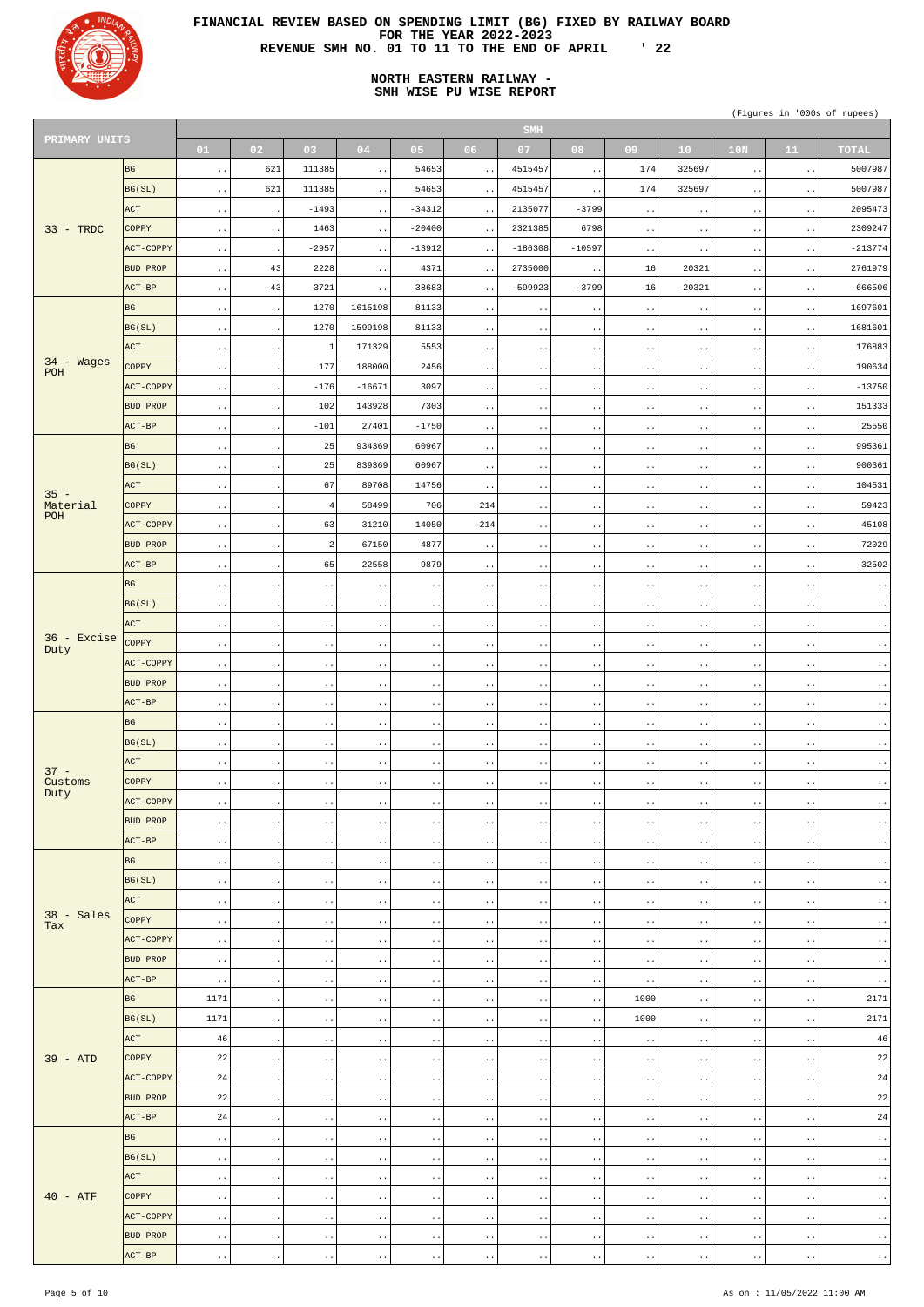

# **NORTH EASTERN RAILWAY - SMH WISE PU WISE REPORT**

|                              |                  |                        |                       |                                              |                         |                        |                        | SMH                    |                                              |                                              |                        |                        |                        |                        |
|------------------------------|------------------|------------------------|-----------------------|----------------------------------------------|-------------------------|------------------------|------------------------|------------------------|----------------------------------------------|----------------------------------------------|------------------------|------------------------|------------------------|------------------------|
| PRIMARY UNITS                |                  | 01                     | 02                    | 03                                           | 04                      | 05                     | 06                     | 07                     | 08                                           | 09                                           | 10 <sup>°</sup>        | 10N                    | 11                     | <b>TOTAL</b>           |
|                              | BG               | $\sim$ $\sim$          | $\bullet$ . $\bullet$ | $\sim$ $\sim$                                | $\sim$ $\sim$           | $\sim$ $\sim$          | $\sim$ $\sim$          | $\bullet$ $\bullet$    | $\sim$ $\sim$                                | $\sim$ $\sim$                                | $\ddot{\phantom{1}}$ . | $\sim$ $\sim$          | $\ddot{\phantom{1}}$ . | $\sim$ $\sim$          |
|                              | BG(SL)           |                        |                       |                                              |                         |                        |                        |                        |                                              |                                              |                        |                        |                        |                        |
|                              |                  | $\sim$ $\sim$          | $\bullet$ $\bullet$   | $\ddot{\phantom{1}}$ .                       | $\sim$ $\sim$           | $\sim$ $\sim$          | $\ddot{\phantom{1}}$ . | $\sim$ $\sim$          | $\cdot$ .                                    | $\ddot{\phantom{1}}$ .                       | $\ddot{\phantom{1}}$ . | $\cdot$ .              | $\ddot{\phantom{1}}$ . | $\ddot{\phantom{1}}$ . |
|                              | ACT              | $\bullet$ $\bullet$    | $\bullet$ $\bullet$   | $\bullet\hspace{0.4mm}\bullet\hspace{0.4mm}$ | $\sim$ $\sim$           | $\ddot{\phantom{1}}$ . | $\ddot{\phantom{1}}$ . | $\bullet$ $\bullet$    | $\cdot$ .                                    | $\bullet$ $\bullet$                          | $\ddot{\phantom{1}}$ . | $\cdot$ .              | $\ddot{\phantom{1}}$ . | $\ddot{\phantom{1}}$ . |
| $41 - VAT$                   | <b>COPPY</b>     | $\sim$ $\sim$          | $\bullet$ $\bullet$   | $\ddot{\phantom{1}}$ .                       | $\sim$ $\sim$           | $\sim$ $\sim$          | $\ddot{\phantom{1}}$ . | $\sim$ $\sim$          | $\sim$ $\sim$                                | $\bullet$ $\bullet$                          | $\ddot{\phantom{1}}$ . | $\cdot$ .              | $\ddot{\phantom{1}}$ . | $\ddot{\phantom{1}}$ . |
|                              | ACT-COPPY        | $\sim$ $\sim$          | $\bullet$ $\bullet$   | $\bullet\hspace{0.4mm}\bullet\hspace{0.4mm}$ | $\sim$ $\sim$           | $\ddot{\phantom{1}}$ . | $\ddot{\phantom{1}}$ . | $\bullet$ $\bullet$    | $\sim$ $\sim$                                | $\bullet$ $\bullet$                          | $\ddot{\phantom{1}}$ . | $\cdot$ .              | $\sim$ $\sim$          | $\ddot{\phantom{1}}$ . |
|                              | <b>BUD PROP</b>  | $\sim$ $\sim$          | $\cdot$ .             | $\ddot{\phantom{1}}$ .                       | $\sim$ $\sim$           | $\sim$ $\sim$          | $\ddot{\phantom{1}}$ . | $\sim$ $\sim$          | $\sim$ $\sim$                                | $\bullet$ $\bullet$                          | $\ddot{\phantom{1}}$ . | $\cdot$ .              | $\ddot{\phantom{1}}$ . | $\ddot{\phantom{1}}$ . |
|                              | ACT-BP           | $\sim$ $\sim$          | $\bullet$ $\bullet$   | $\ddot{\phantom{1}}$ .                       | $\sim$ $\sim$           | $\sim$ $\sim$          | $\ddot{\phantom{1}}$ . | $\ddot{\phantom{1}}$ . | $\cdot$ .                                    | $\sim$ $\sim$                                | $\ddot{\phantom{1}}$ . | $\cdot$ .              | $\sim$ $\sim$          | $\sim$ $\sim$          |
|                              | <b>BG</b>        | 6191                   | 15847                 | 710                                          | 710                     | 2201                   | 1630                   | 14867                  | 40                                           | 890                                          | 4721                   | $\ddot{\phantom{1}}$ . | $\ddot{\phantom{a}}$ . | 47807                  |
|                              | BG(SL)           | 6191                   | 15847                 | 710                                          | 710                     | 2201                   | 1630                   | 14867                  | 40                                           | 890                                          | 4721                   | $\ddot{\phantom{1}}$ . | $\bullet$ $\bullet$    | 47807                  |
|                              | ACT              | 370                    | 775                   | 45                                           | 171                     | 87                     | 15                     | 729                    |                                              | 246                                          | 1209                   |                        |                        | 3648                   |
| $42 - ARR$                   |                  |                        |                       |                                              |                         |                        |                        |                        | $\ddot{\phantom{1}}$ .                       |                                              |                        | $\ddot{\phantom{1}}$ . | $\bullet$ $\bullet$    |                        |
| <b>SALARY</b>                | <b>COPPY</b>     | 685                    | 1092                  | 389                                          | 108                     | 294                    | 100                    | 1134                   | $\ddot{\phantom{1}}$ .                       | 20                                           | 471                    | $\ddot{\phantom{1}}$ . | $\bullet$ $\bullet$    | 4293                   |
|                              | <b>ACT-COPPY</b> | $-315$                 | $-316$                | $-344$                                       | 63                      | $-208$                 | $-85$                  | $-405$                 | $\ddot{\phantom{1}}$ .                       | 226                                          | 738                    | $\ddot{\phantom{1}}$ . | $\bullet$ $\bullet$    | $-645$                 |
|                              | <b>BUD PROP</b>  | 371                    | 1585                  | 50                                           | 105                     | 198                    | 92                     | 1189                   | 3                                            | 58                                           | 472                    | $\ddot{\phantom{1}}$ . | $\sim$ $\sim$          | 4123                   |
|                              | ACT-BP           | $-1$                   | $-810$                | $-5$                                         | 66                      | $-111$                 | $-77$                  | $-460$                 | $-3$                                         | 188                                          | 737                    | $\sim$ $\sim$          | $\bullet$ $\bullet$    | $-475$                 |
|                              | <b>BG</b>        | 1331                   | 3824                  | 125                                          | 303                     | 254                    | 148                    | 2847                   | $\ddot{\phantom{1}}$ .                       | 955                                          | 1075                   | $\sim$ $\sim$          | $\ddot{\phantom{a}}$ . | 10862                  |
|                              | BG(SL)           | 1331                   | 3824                  | 125                                          | 303                     | 254                    | 148                    | 2847                   | $\bullet$ $\bullet$                          | 955                                          | 1075                   | $\sim$ $\sim$          | $\bullet$ $\bullet$    | 10862                  |
|                              | ACT              | 3022                   | 5550                  | $\bullet$ $\bullet$                          | 2298                    | 3621                   | 2049                   | 840                    | $\ddot{\phantom{1}}$ .                       | 1303                                         | 2808                   | $\sim$ $\sim$          | $\cdot$ .              | 21491                  |
| $43$ - ARR DA COPPY          |                  | 90                     | 168                   | $\bullet$ $\bullet$                          | 8                       | 42                     | 3                      | 119                    | $\bullet$ $\bullet$                          | $6 \mid$                                     | $\overline{c}$         | $\sim$ $\sim$          | $\bullet$ $\bullet$    | 437                    |
|                              |                  |                        |                       |                                              |                         |                        |                        |                        |                                              |                                              |                        |                        |                        |                        |
|                              | ACT-COPPY        | 2933                   | 5382                  | $\ddot{\phantom{1}}$ .                       | 2290                    | 3579                   | 2046                   | 722                    | $\ddot{\phantom{1}}$ .                       | 1297                                         | 2806                   | $\sim$ $\sim$          | $\ddot{\phantom{a}}$ . | 21054                  |
|                              | <b>BUD PROP</b>  | 20                     | 284                   | 11                                           | $\overline{4}$          | 23                     | 9                      | 228                    | $\bullet$ $\bullet$                          | 86                                           | $\overline{3}$         | $\sim$ $\sim$          | $\bullet$ $\bullet$    | 668                    |
|                              | ACT-BP           | 3002                   | 5266                  | $-11$                                        | 2294                    | 3598                   | 2040                   | 612                    | $\ddot{\phantom{1}}$ .                       | 1217                                         | 2805                   | $\sim$ $\sim$          | $\ddot{\phantom{a}}$ . | 20823                  |
|                              | <b>BG</b>        | 1783                   | 3253                  | 90                                           | 88                      | 1026                   | 589                    | 5645                   | $\bullet$ $\bullet$                          | 872                                          | 2270                   | $\ddotsc$              | $\bullet$ $\bullet$    | 15616                  |
|                              | BG(SL)           | 1783                   | 3253                  | 90                                           | 88                      | 1026                   | 589                    | 5645                   | $\ddot{\phantom{1}}$ .                       | 872                                          | 2270                   | $\ddotsc$              | $\ddot{\phantom{a}}$ . | 15616                  |
|                              | <b>ACT</b>       | 157                    | 567                   | $\ddot{\phantom{1}}$ .                       | 84                      | 415                    | 10486                  | 5144                   | $\bullet$ .                                  | 99                                           | 461                    | $\ddot{\phantom{1}}$ . | $\sim$ $\sim$          | 17413                  |
| $44 - ARR$<br>OTH ALW        | COPPY            | 27                     | 229                   | $\ddot{\phantom{1}}$ .                       | $7\phantom{.0}$         | 322                    | 181                    | 366                    | $\ddot{\phantom{1}}$ .                       | 83                                           | 116                    | $\ddotsc$              | $\sim$ $\sim$          | 1332                   |
|                              | ACT-COPPY        | 130                    | 337                   | $\bullet$ $\bullet$                          | 77                      | 93                     | 10305                  | 4779                   | $\bullet$ $\bullet$                          | 16                                           | 345                    | $\cdot$ .              | $\ddot{\phantom{1}}$ . | 16082                  |
|                              | <b>BUD PROP</b>  | 17                     | 358                   | 8                                            | $\overline{\mathbf{3}}$ | 62                     | 35                     | 452                    | $\ddot{\phantom{1}}$ .                       | 87                                           | 166                    | $\cdot$ .              | $\ddot{\phantom{1}}$ . | 1188                   |
|                              | ACT-BP           | 140                    | 209                   | $-8$                                         | 81                      | 353                    | 10451                  | 4692                   |                                              | 12                                           | 295                    |                        |                        | 16225                  |
|                              |                  |                        |                       |                                              |                         |                        |                        |                        | $\ddot{\phantom{1}}$ .                       |                                              |                        | $\sim$ $\sim$          | $\ddot{\phantom{1}}$ . |                        |
|                              | <b>BG</b>        | $\sim$ $\sim$          | $\sim$ $\sim$         | $\ddot{\phantom{1}}$ .                       | 194                     | $\sim$ $\sim$          | $\ddot{\phantom{1}}$ . | $\cdot$ .              | $\ddot{\phantom{1}}$ .                       | $\sim$ $\sim$                                | $\ddot{\phantom{1}}$ . | $\ddot{\phantom{1}}$ . | $\ddot{\phantom{1}}$ . | 194                    |
|                              | BG(SL)           | $\ddot{\phantom{1}}$ . | $\sim$ $\sim$         | $\ddot{\phantom{1}}$ .                       | 194                     | $\ddot{\phantom{1}}$ . | $\ddot{\phantom{1}}$ . | $\bullet$ $\bullet$    | $\ddot{\phantom{1}}$ .                       | $\bullet$ $\bullet$                          | $\ddot{\phantom{1}}$ . | $\sim$ $\sim$          | $\ddot{\phantom{1}}$ . | 194                    |
|                              | ACT              | $\sim$ $\sim$          | $\sim$ $\sim$         | $\ddot{\phantom{1}}$ .                       | $\sim$ $\sim$           | $\sim$ $\sim$          | $\ddot{\phantom{a}}$ . | $\sim$ $\sim$          | $\ddot{\phantom{1}}$ .                       | $\ddot{\phantom{a}}$ .                       | $\ddot{\phantom{1}}$ . | $\ddot{\phantom{1}}$ . | $\ddot{\phantom{1}}$ . | $\ddot{\phantom{1}}$ . |
| $45$ - Pmt Of<br>Service Tax | COPPY            | $\ddot{\phantom{1}}$ . | $\sim$ $\sim$         | $\ddot{\phantom{1}}$ .                       | $\sim$ $\sim$           | $\ddot{\phantom{1}}$ . | $\ddot{\phantom{1}}$ . | $\ddot{\phantom{1}}$ . | $\ddot{\phantom{1}}$ .                       | $\bullet\hspace{0.4mm}\bullet\hspace{0.4mm}$ | $\ddot{\phantom{1}}$ . | $\cdot$ .              | $\ddot{\phantom{1}}$ . | $\ddot{\phantom{1}}$ . |
|                              | ACT-COPPY        | $\sim$ $\sim$          | $\sim$ $\sim$         | $\ddot{\phantom{1}}$ .                       | $\sim$ $\sim$           | $\sim$ $\sim$          | $\ddot{\phantom{1}}$ . | $\sim$ $\sim$          | $\ddot{\phantom{1}}$ .                       | $\bullet$ $\bullet$                          | $\ddot{\phantom{1}}$ . | $\ddot{\phantom{1}}$ . | $\ddot{\phantom{1}}$ . | $\ddot{\phantom{1}}$ . |
|                              | <b>BUD PROP</b>  | $\ddot{\phantom{1}}$ . | $\sim$ $\sim$         | $\ddot{\phantom{1}}$ .                       | 16                      | $\ddot{\phantom{1}}$ . | $\ddot{\phantom{1}}$ . | $\ddot{\phantom{1}}$ . | $\ddot{\phantom{1}}$ .                       | $\bullet\hspace{0.4mm}\bullet\hspace{0.4mm}$ | $\ddot{\phantom{1}}$ . | $\cdot$ .              | $\ddot{\phantom{1}}$ . | 16                     |
|                              | ACT-BP           | $\ddot{\phantom{1}}$ . | $\sim$ $\sim$         | $\ddot{\phantom{1}}$ .                       | $-16$                   | $\ddot{\phantom{1}}$ . | $\ddot{\phantom{1}}$ . | $\sim$ $\sim$          | $\ddot{\phantom{1}}$ .                       | $\bullet$ $\bullet$                          | $\ddot{\phantom{1}}$ . | $\ddot{\phantom{1}}$ . | $\ddot{\phantom{1}}$ . | $-16$                  |
|                              | <b>BG</b>        | $\ddot{\phantom{1}}$ . | $\bullet$ $\bullet$   | $\ddot{\phantom{1}}$ .                       | $\sim$ $\sim$           | $\ddot{\phantom{1}}$ . | $\ddot{\phantom{1}}$ . | $\ddot{\phantom{1}}$ . | $\ddot{\phantom{1}}$ .                       | $\bullet\hspace{0.4mm}\bullet\hspace{0.4mm}$ | $\ddot{\phantom{1}}$ . | $\ddotsc$              | $\sim$ $\sim$          | $\ddot{\phantom{1}}$ . |
|                              | BG(SL)           |                        |                       |                                              |                         |                        |                        |                        |                                              |                                              |                        |                        |                        |                        |
|                              |                  | $\sim$ $\sim$          | $\sim$ $\sim$         | $\ddot{\phantom{1}}$ .                       | $\sim$ $\sim$           | $\sim$ $\sim$          | $\ddot{\phantom{1}}$ . | $\sim$ $\sim$          | $\ddot{\phantom{1}}$ .                       | $\bullet$ $\bullet$                          | $\ddot{\phantom{1}}$ . | $\ddot{\phantom{1}}$ . | $\ddot{\phantom{1}}$ . | $\ddot{\phantom{1}}$ . |
| $46 -$<br>Counter-           | ACT              | $\ddot{\phantom{1}}$ . | $\bullet$ $\bullet$   | $\ddot{\phantom{1}}$ .                       | $\ddot{\phantom{1}}$ .  | $\ddot{\phantom{1}}$ . | $\ddot{\phantom{1}}$ . | $\ddot{\phantom{1}}$ . | $\ddot{\phantom{1}}$ .                       | $\bullet\hspace{0.4mm}\bullet\hspace{0.4mm}$ | $\ddot{\phantom{1}}$ . | $\ddotsc$              | $\sim$ $\sim$          | $\ddot{\phantom{1}}$ . |
| vailing                      | <b>COPPY</b>     | $\sim$ $\sim$          | $\sim$ $\sim$         | $\ddot{\phantom{1}}$ .                       | $\sim$ $\sim$           | $\sim$ $\sim$          | $\ddot{\phantom{1}}$ . | $\sim$ $\sim$          | $\ddot{\phantom{1}}$ .                       | $\bullet$ $\bullet$                          | $\ddot{\phantom{1}}$ . | $\ddotsc$              | $\ddot{\phantom{1}}$ . | $\ddot{\phantom{1}}$ . |
| duty                         | ACT-COPPY        | $\ddot{\phantom{1}}$ . | $\bullet$ $\bullet$   | $\ddot{\phantom{1}}$ .                       | $\ddot{\phantom{1}}$ .  | $\ddot{\phantom{1}}$ . | $\ddot{\phantom{1}}$ . | $\ddot{\phantom{1}}$ . | $\cdot$ .                                    | $\bullet\hspace{0.4mm}\bullet\hspace{0.4mm}$ | $\ddot{\phantom{1}}$ . | $\cdot$ .              | $\sim$ $\sim$          | $\ddot{\phantom{1}}$ . |
|                              | <b>BUD PROP</b>  | $\ddot{\phantom{1}}$ . | $\sim$ $\sim$         | $\ddot{\phantom{1}}$ .                       | $\sim$ $\sim$           | $\sim$ $\sim$          | $\ddot{\phantom{1}}$ . | $\sim$ $\sim$          | $\ddot{\phantom{1}}$ .                       | $\bullet$ $\bullet$                          | $\ddot{\phantom{1}}$ . | $\ddotsc$              | $\ddot{\phantom{1}}$ . | $\ddot{\phantom{1}}$ . |
|                              | ACT-BP           | $\ddot{\phantom{1}}$ . | $\bullet$ $\bullet$   | $\ddot{\phantom{1}}$ .                       | $\ddot{\phantom{1}}$ .  | $\ddot{\phantom{1}}$ . | $\ddot{\phantom{1}}$ . | $\ddot{\phantom{1}}$ . | $\cdot$ .                                    | $\bullet\hspace{0.4mm}\bullet\hspace{0.4mm}$ | $\ddot{\phantom{1}}$ . | $\cdot$ .              | $\sim$ $\sim$          | $\ddot{\phantom{1}}$ . |
|                              | BG               | $\ddot{\phantom{1}}$ . | $\sim$ $\sim$         | $\ddot{\phantom{1}}$ .                       | $\sim$ $\sim$           | $\ddot{\phantom{1}}$ . | $\ddot{\phantom{1}}$ . | $\sim$ $\sim$          | $\ddot{\phantom{1}}$ .                       | $\bullet$ $\bullet$                          | $\ddot{\phantom{1}}$ . | $\cdot$ .              | $\ddot{\phantom{1}}$ . | $\ddot{\phantom{1}}$ . |
|                              | BG(SL)           | $\ddot{\phantom{1}}$ . | $\bullet$ $\bullet$   | $\ddot{\phantom{1}}$ .                       | $\ddot{\phantom{1}}$ .  | $\ddot{\phantom{1}}$ . | $\ddot{\phantom{1}}$ . | $\ddot{\phantom{1}}$ . | $\cdot$ .                                    | $\bullet\hspace{0.4mm}\bullet\hspace{0.4mm}$ | $\ddot{\phantom{1}}$ . | $\cdot$ .              | $\sim$ $\sim$          | $\ddot{\phantom{1}}$ . |
|                              | ACT              | $\ddot{\phantom{1}}$ . | $\sim$ $\sim$         | $\ddot{\phantom{1}}$ .                       | $\sim$ $\sim$           | $\ddot{\phantom{1}}$ . | $\ddot{\phantom{1}}$ . | $\bullet$ $\bullet$    | $\ddot{\phantom{1}}$ .                       | $\bullet$ $\bullet$                          | $\ddot{\phantom{1}}$ . | $\sim$ $\sim$          | $\ddot{\phantom{1}}$ . | $\ddot{\phantom{1}}$ . |
| $47 - Add1$                  | COPPY            | $\ddot{\phantom{1}}$ . | $\bullet$ $\bullet$   | $\ddot{\phantom{1}}$ .                       | $\ddot{\phantom{1}}$ .  | $\ddot{\phantom{1}}$ . | $\ddot{\phantom{1}}$ . | $\ddot{\phantom{1}}$ . | $\cdot$ .                                    | $\bullet\hspace{0.4mm}\bullet\hspace{0.4mm}$ | $\ddot{\phantom{1}}$ . | $\cdot$ .              | $\ddot{\phantom{1}}$ . | $\ddot{\phantom{1}}$ . |
| custom duty                  | ACT-COPPY        |                        |                       |                                              |                         |                        |                        |                        |                                              |                                              |                        |                        |                        |                        |
|                              |                  | $\bullet$ $\bullet$    | $\sim$ $\sim$         | $\ddot{\phantom{1}}$ .                       | $\ddot{\phantom{1}}$ .  | $\ddot{\phantom{1}}$ . | $\ddot{\phantom{1}}$ . | $\bullet$ $\bullet$    | $\ddot{\phantom{1}}$ .                       | $\bullet$ $\bullet$                          | $\ddot{\phantom{1}}$ . | $\sim$ $\sim$          | $\ddot{\phantom{1}}$ . | $\ddot{\phantom{1}}$ . |
|                              | <b>BUD PROP</b>  | $\ddot{\phantom{1}}$ . | $\bullet$ $\bullet$   | $\bullet\hspace{0.4mm}\bullet\hspace{0.4mm}$ | $\ddot{\phantom{1}}$ .  | $\ddot{\phantom{1}}$ . | $\ddot{\phantom{1}}$ . | $\ddot{\phantom{1}}$ . | $\ddot{\phantom{1}}$ .                       | $\sim$ $\sim$                                | $\ddot{\phantom{1}}$ . | $\ddot{\phantom{1}}$ . | $\sim$ $\sim$          | $\ddot{\phantom{1}}$ . |
|                              | $ ACT-BP $       | $\bullet$ $\bullet$    | $\bullet$ . $\bullet$ | $\ddot{\phantom{1}}$ .                       | $\ddot{\phantom{a}}$ .  | $\bullet$ $\bullet$    | $\ddot{\phantom{1}}$ . | $\ddot{\phantom{1}}$ . | $\ddot{\phantom{1}}$ .                       | $\bullet\hspace{0.4mm}\bullet\hspace{0.4mm}$ | $\ddot{\phantom{1}}$ . | $\sim$ $\sim$          | $\sim$ $\sim$          | $\sim$ $\sim$          |
|                              | BG               | $\ddot{\phantom{1}}$ . | $\bullet$ $\bullet$   | $\bullet$ $\bullet$                          | $\sim$ $\sim$           | $\ddot{\phantom{1}}$ . | $\ddot{\phantom{1}}$ . | $\sim$ $\sim$          | $\ddot{\phantom{1}}$ .                       | $\sim$ $\sim$                                | $\ddot{\phantom{1}}$ . | $\cdot$ .              | $\sim$ $\sim$          | $\sim$ $\sim$          |
|                              | BG(SL)           | $\bullet$ $\bullet$    | $\bullet$ . $\bullet$ | $\bullet$ $\bullet$                          | $\bullet$ $\bullet$     | $\ddot{\phantom{1}}$ . | $\ddot{\phantom{1}}$ . | $\ddot{\phantom{1}}$ . | $\bullet\hspace{0.4mm}\bullet\hspace{0.4mm}$ | $\bullet$ $\bullet$                          | $\ddot{\phantom{1}}$ . | $\sim$ $\sim$          | $\ddot{\phantom{1}}$ . | $\ddot{\phantom{1}}$ . |
|                              | ACT              | $\ddot{\phantom{1}}$ . | $\bullet$ $\bullet$   | $\bullet\hspace{0.4mm}\bullet\hspace{0.4mm}$ | $\ddot{\phantom{1}}$ .  | $\ddot{\phantom{1}}$ . | $\sim$ $\sim$          | $\bullet$ $\bullet$    | $\ddot{\phantom{1}}$ .                       | $\sim$ $\sim$                                | $\ddot{\phantom{1}}$ . | $\ddot{\phantom{1}}$ . | $\sim$ $\sim$          | $\sim$ $\sim$          |
| 48 - Custom                  | COPPY            | $\bullet$ $\bullet$    | $\bullet$ . $\bullet$ | $\ddot{\phantom{1}}$ .                       | $\bullet$ $\bullet$     | $\ddot{\phantom{1}}$ . | $\ddot{\phantom{1}}$ . | $\ddot{\phantom{1}}$ . | $\ddot{\phantom{1}}$ .                       | $\bullet\hspace{0.4mm}\bullet\hspace{0.4mm}$ | $\ddot{\phantom{1}}$ . | $\sim$ $\sim$          | $\ddot{\phantom{1}}$ . | $\ddot{\phantom{1}}$ . |
| Duty paid                    | ACT-COPPY        | $\ddot{\phantom{1}}$ . | $\bullet$ $\bullet$   | $\bullet\hspace{0.4mm}\bullet\hspace{0.4mm}$ | $\sim$ $\sim$           | $\ddot{\phantom{1}}$ . | $\ddot{\phantom{1}}$ . | $\bullet$ $\bullet$    | $\ddot{\phantom{1}}$ .                       | $\sim$ $\sim$                                | $\ddot{\phantom{1}}$ . | $\ddot{\phantom{1}}$ . | $\sim$ $\sim$          | $\sim$ $\sim$          |
|                              | <b>BUD PROP</b>  |                        |                       |                                              |                         |                        |                        |                        |                                              |                                              |                        |                        |                        |                        |
|                              |                  | $\bullet$ $\bullet$    | $\bullet$ $\bullet$   | $\ddot{\phantom{1}}$ .                       | $\bullet$ $\bullet$     | $\ddot{\phantom{1}}$ . | $\ddot{\phantom{1}}$ . | $\bullet$ $\bullet$    | $\bullet\hspace{0.4mm}\bullet\hspace{0.4mm}$ | $\sim$ $\sim$                                | $\ddot{\phantom{1}}$ . | $\sim$ $\sim$          | $\sim$ $\sim$          | $\sim$ $\sim$          |
|                              | ACT-BP           | $\ddot{\phantom{1}}$ . | $\sim$ $\sim$         | $\bullet$ $\bullet$                          | $\ddot{\phantom{1}}$ .  | $\ddot{\phantom{1}}$ . | $\ddot{\phantom{1}}$ . | $\ddot{\phantom{1}}$ . | $\ddotsc$                                    | $\sim$ $\sim$                                | $\ddot{\phantom{1}}$ . | $\ddot{\phantom{1}}$ . | $\bullet$ $\bullet$    | $\sim$ $\sim$          |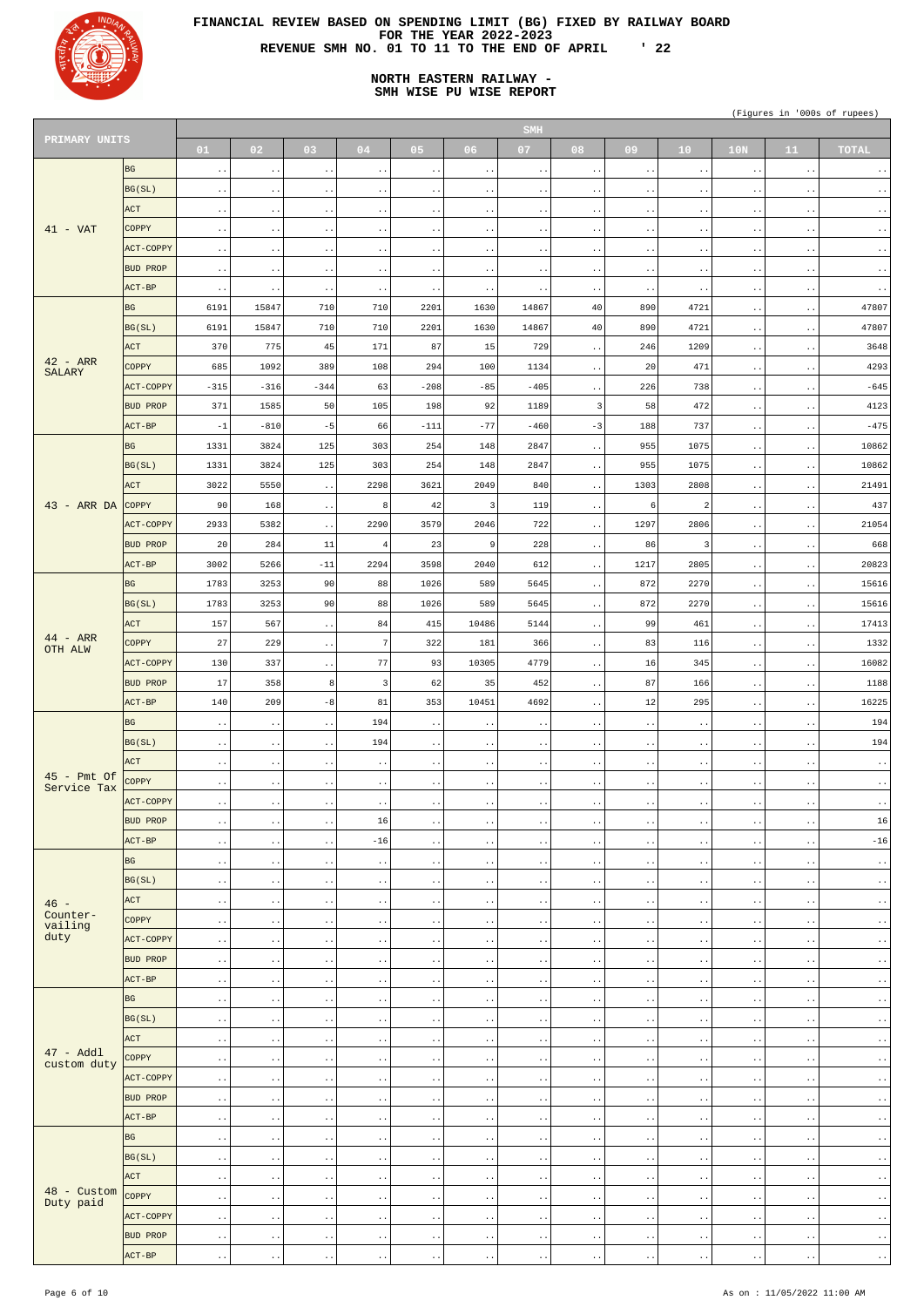

# **NORTH EASTERN RAILWAY - SMH WISE PU WISE REPORT**

| PRIMARY UNITS                   |                  |                        |                        |                        |                              |                                 |                        | <b>SMH</b>             |                        |                     |                        |                        |                        |                           |
|---------------------------------|------------------|------------------------|------------------------|------------------------|------------------------------|---------------------------------|------------------------|------------------------|------------------------|---------------------|------------------------|------------------------|------------------------|---------------------------|
|                                 |                  | 01                     | 02                     | 03                     | 04                           | 05                              | 06                     | 07                     | 08                     | 09                  | 10 <sup>°</sup>        | 10N                    | 11                     | <b>TOTAL</b>              |
|                                 | <b>BG</b>        | 11177                  | $\bullet$ $\bullet$    | 167                    | 721                          | 64                              | $\sim$ $\sim$          | 514                    | $\ddot{\phantom{1}}$ . | 312                 | 4765                   | $\sim$ $\sim$          | $\sim$ $\sim$          | 17720                     |
|                                 | BG(SL)           | 8677                   | $\sim$ $\sim$          | 167                    | 721                          | 64                              | $\bullet$ $\bullet$    | 514                    | $\ddot{\phantom{1}}$ . | 312                 | 4265                   | $\ddot{\phantom{1}}$ . | $\sim$ $\sim$          | 14720                     |
|                                 | ACT              | 1085                   | $\sim$ $\sim$          | 58                     | $\ddot{\phantom{1}}$ .       | $\sim$ $\sim$                   | $\sim$ $\sim$          | 178                    | $\ddot{\phantom{0}}$ . | $\sim$ $\sim$       | 763                    | $\ddot{\phantom{1}}$ . | $\sim$ $\sim$          | 2084                      |
| $50 -$                          | <b>COPPY</b>     | 477                    | $\sim$ $\sim$          | $\bullet$ $\bullet$    | $\ddot{\phantom{0}}$ .       | $\ddot{\phantom{1}}$ .          | $\ddot{\phantom{1}}$ . | 44                     | $\sim$ $\sim$          | $\bullet$ $\bullet$ | $\ddot{\phantom{1}}$ . | $\bullet$ $\bullet$    | $\sim$ $\sim$          | 521                       |
| COSTCOMP                        | ACT-COPPY        | 608                    |                        | 58                     |                              |                                 | $\sim$ $\sim$          | 134                    | $\ddot{\phantom{0}}$ . | $\sim$ $\sim$       | 763                    | $\ddot{\phantom{0}}$ . | $\sim$ $\sim$          | 1563                      |
|                                 | <b>BUD PROP</b>  | 255                    | $\sim$ $\sim$          | 10                     | $\ddot{\phantom{1}}$ .<br>61 | $\sim$ $\sim$<br>$\overline{4}$ |                        | 41                     |                        | 22                  | 299                    |                        |                        | 692                       |
|                                 | ACT-BP           | 830                    | $\sim$ $\sim$          | 48                     | $-61$                        | $-4$                            | $\ddot{\phantom{1}}$ . | 137                    | $\sim$ $\sim$          | $-22$               | 464                    | $\ddot{\phantom{1}}$ . | $\sim$ $\sim$          | 1392                      |
|                                 |                  |                        | $\sim$ $\sim$          |                        |                              |                                 | $\sim$ $\sim$          |                        | $\ddotsc$              |                     |                        | $\ddot{\phantom{1}}$ . | $\sim$ $\sim$          |                           |
|                                 | <b>BG</b>        | 4485                   | $\sim$ $\sim$          | 371                    | 240                          | 25                              | $\sim$ $\sim$          | 343                    | $\sim$ $\sim$          | 224                 | 1053                   | $\ddot{\phantom{1}}$ . | $\sim$ $\sim$          | 6741                      |
|                                 | BG(SL)           | 3485                   | $\sim$ $\sim$          | 371                    | 240                          | 25                              | $\ddot{\phantom{1}}$ . | 343                    | $\ddotsc$              | 224                 | 1053                   | $\ddot{\phantom{a}}$ . | $\sim$ $\sim$          | 5741                      |
| $51 -$                          | ACT              | 374                    | $\sim$ $\sim$          | 1                      | $\ddot{\phantom{1}}$ .       | $\ddot{\phantom{1}}$ .          | $\ddot{\phantom{1}}$ . | $\sim$ $\sim$          | $\ddot{\phantom{1}}$ . | $\bullet$ $\bullet$ | $\ddot{\phantom{1}}$ . | $\ddot{\phantom{1}}$ . | $\sim$ $\sim$          | 374                       |
| COMPCONSUM                      | COPPY            | 122                    | $\cdot$ .              | 10                     | 19                           | $\sim$ $\sim$                   | $\sim$ $\sim$          | $\sim$ $\sim$          | $\ddot{\phantom{1}}$ . | $\sim$ $\sim$       | $\ddot{\phantom{1}}$ . | $\bullet$ $\bullet$    | $\sim$ $\sim$          | 151                       |
|                                 | ACT-COPPY        | 252                    | $\ddot{\phantom{1}}$ . | $-10$                  | $-19$                        | $\sim$ $\sim$                   | $\sim$ $\sim$          | $\sim$ $\sim$          | $\ddot{\phantom{1}}$ . | $\sim$ $\sim$       | $\ddot{\phantom{1}}$ . | $\ddot{\phantom{1}}$ . | $\sim$ $\sim$          | 224                       |
|                                 | <b>BUD PROP</b>  | 106                    | $\ddot{\phantom{1}}$ . | 30                     | 12                           | $\overline{a}$                  | $\ddot{\phantom{a}}$ . | 27                     | $\ddotsc$              | 18                  | 74                     | $\bullet$ $\bullet$    | $\sim$ $\sim$          | 269                       |
|                                 | ACT-BP           | 268                    | $\cdot$ .              | $-29$                  | $-12$                        | $-2$                            | $\ddot{\phantom{a}}$ . | $-27$                  | $\ddotsc$              | $-18$               | $-74$                  | $\ddotsc$              | $\sim$ $\sim$          | 105                       |
|                                 | <b>BG</b>        | 8302                   | 132                    | $\ddot{\phantom{1}}$ . | 16                           | 32                              | $\ddot{\phantom{a}}$ . | $\sim$ $\sim$          | $\ddot{\phantom{1}}$ . | 1163                | 200                    | $\ddot{\phantom{1}}$ . | $\sim$ $\sim$          | 9845                      |
|                                 | BG(SL)           | 7302                   | 132                    | $\bullet$ $\bullet$    | 16                           | 32                              | $\sim$ $\sim$          | $\sim$ $\sim$          | $\ddot{\phantom{1}}$ . | 1163                | 200                    | $\ddotsc$              | $\sim$ $\sim$          | 8845                      |
|                                 | <b>ACT</b>       | 100                    | 100                    | $\bullet$ $\bullet$    | $\ddot{\phantom{1}}$ .       | $\ddot{\phantom{1}}$ .          | $\sim$ $\sim$          | $\ddot{\phantom{1}}$ . | $\ddot{\phantom{1}}$ . | 53                  | 53                     | $\ddot{\phantom{1}}$ . | $\sim$ $\sim$          | 307                       |
| 52 - Laptop                     | <b>COPPY</b>     | 252                    | $\sim$ $\sim$          | $\ddot{\phantom{1}}$ . | $\ddot{\phantom{1}}$ .       | $\sim$ $\sim$                   | $\sim$ $\sim$          | $\sim$ $\sim$          | $\ddot{\phantom{1}}$ . | 298                 | $\ddot{\phantom{1}}$ . | $\ddotsc$              | $\sim$ $\sim$          | 550                       |
|                                 | <b>ACT-COPPY</b> | $-152$                 | 100                    | $\bullet$ $\bullet$    | $\ddot{\phantom{1}}$ .       | $\sim$ $\sim$                   | $\sim$ $\sim$          | $\ddot{\phantom{1}}$ . | $\ddot{\phantom{1}}$ . | $-245$              | 53                     | $\ddot{\phantom{1}}$ . | $\sim$ $\sim$          | $-243$                    |
|                                 | <b>BUD PROP</b>  | 438                    | 8                      | $\bullet$ $\bullet$    | $\mathbf{1}$                 | $\overline{a}$                  | $\sim$ $\sim$          | $\sim$ $\sim$          | $\ddot{\phantom{1}}$ . | 93                  | 14                     | $\ddotsc$              | $\sim$ $\sim$          | 556                       |
|                                 | ACT-BP           | $-338$                 | 92                     | $\ddot{\phantom{1}}$ . | $-1$                         | $-2$                            | $\sim$ $\sim$          | $\ddot{\phantom{1}}$ . | $\ddot{\phantom{1}}$ . | $-40$               | 39                     | $\ddot{\phantom{1}}$ . | $\sim$ $\sim$          | $-249$                    |
|                                 | <b>BG</b>        | 832                    | $\sim$ $\sim$          | $\ddot{\phantom{1}}$ . | $\ddot{\phantom{1}}$ .       | $\sim$ $\sim$                   | $\sim$ $\sim$          | 100                    | $\ddotsc$              | 151                 | $\ddot{\phantom{1}}$ . | $\ddot{\phantom{0}}$ . | $\sim$ $\sim$          | 1083                      |
|                                 | BG(SL)           | 832                    |                        |                        |                              |                                 |                        | 100                    |                        | 151                 |                        |                        |                        | 1083                      |
|                                 | ACT              |                        | $\sim$ $\sim$          | $\bullet$ $\bullet$    | $\ddot{\phantom{1}}$ .       | $\ddot{\phantom{1}}$ .          | $\ddot{\phantom{a}}$ . |                        | $\sim$ $\sim$          | 126                 | $\ddot{\phantom{1}}$ . | $\ddot{\phantom{1}}$ . | $\sim$ $\sim$          | 126                       |
| $53 - A11$                      |                  | $\bullet$ .            | $\ddot{\phantom{1}}$ . | $\ddot{\phantom{0}}$ . | $\ddot{\phantom{0}}$ .       | $\ddot{\phantom{0}}$            | $\bullet$ .            | $\ddot{\phantom{0}}$ . | $\ddot{\phantom{1}}$ . |                     | $\ddot{\phantom{0}}$ . | $\ddot{\phantom{0}}$ . | $\ddot{\phantom{1}}$ . |                           |
| India LTC                       | COPPY            | 239                    | $\sim$ $\sim$          | $\ddot{\phantom{a}}$ . | $\ddot{\phantom{0}}$ .       | $\ddot{\phantom{1}}$ .          | $\ddot{\phantom{a}}$ . | $\sim$ $\sim$          | $\ddotsc$              | $\bullet$ $\bullet$ | $\ddot{\phantom{1}}$ . | $\ddot{\phantom{1}}$ . | $\sim$ $\sim$          | 239                       |
|                                 | ACT-COPPY        | $-239$                 | $\sim$ $\sim$          | $\ddot{\phantom{1}}$ . | $\ddot{\phantom{0}}$ .       | $\sim$ $\sim$                   | $\sim$ $\sim$          | $\sim$ $\sim$          | $\ddotsc$              | 126                 | $\ddot{\phantom{1}}$ . | $\ddot{\phantom{0}}$ . | $\sim$ $\sim$          | $-113$                    |
|                                 | <b>BUD PROP</b>  | 68                     | $\ddot{\phantom{1}}$ . | $\bullet$ $\bullet$    | $\ddot{\phantom{0}}$ .       | $\ddot{\phantom{1}}$ .          | $\sim$ $\sim$          | 7                      | $\sim$ $\sim$          | 12                  | $\ddot{\phantom{1}}$ . | $\ddotsc$              | $\sim$ $\sim$          | 87                        |
|                                 | $ACT-BP$         | $-68$                  | $\bullet$ $\bullet$    | $\ddot{\phantom{1}}$ . | $\ddot{\phantom{0}}$ .       | $\sim$ $\sim$                   | $\sim$ $\sim$          | $-7$                   | $\ddotsc$              | 114                 | $\ddot{\phantom{1}}$ . | $\ddot{\phantom{0}}$ . | $\sim$ $\sim$          | 39                        |
|                                 | <b>BG</b>        | $\sim$ $\sim$          | $\ddot{\phantom{1}}$ . | $\bullet$ $\bullet$    | $\ddot{\phantom{0}}$ .       | $\ddot{\phantom{1}}$ .          | $\ddot{\phantom{a}}$ . | $\sim$ $\sim$          | $\ddotsc$              | $\bullet$ $\bullet$ | $\ddot{\phantom{1}}$ . | $\ddotsc$              | $\ddot{\phantom{1}}$ . | $\langle \cdot \rangle$ . |
|                                 | BG(SL)           | $\ddot{\phantom{1}}$ . | $\bullet$ $\bullet$    | $\ddot{\phantom{1}}$ . | $\ddot{\phantom{0}}$ .       | $\sim$ $\sim$                   | $\sim$ $\sim$          | $\sim$ $\sim$          | $\ddotsc$              | $\sim$ $\sim$       | $\ddot{\phantom{1}}$ . | $\ddot{\phantom{0}}$ . | $\sim$ $\sim$          | $\cdot$ .                 |
|                                 | ACT              | $\sim$ $\sim$          | $\cdot$ .              | $\bullet$ $\bullet$    | $\ddot{\phantom{1}}$ .       | $\sim$ $\sim$                   | $\sim$ $\sim$          | $\sim$ $\sim$          | $\ddotsc$              | $\bullet$ $\bullet$ | $\ddot{\phantom{1}}$ . | $\ddotsc$              | $\ddot{\phantom{1}}$ . | $\langle \cdot \rangle$ . |
| $54$ - Int on<br>delayed NPS    | COPPY            | $\ddot{\phantom{0}}$ . | $\bullet$ $\bullet$    | $\ddot{\phantom{1}}$ . | $\ddot{\phantom{0}}$ .       | $\sim$ $\sim$                   | $\sim$ $\sim$          | $\sim$ $\sim$          | $\ddot{\phantom{0}}$ . | $\sim$ $\sim$       | $\ddot{\phantom{1}}$ . | $\ddot{\phantom{0}}$ . | $\sim$ $\sim$          | $\cdot$ .                 |
|                                 | ACT-COPPY        | $\sim$ $\sim$          | $\cdot$ .              | $\bullet$ $\bullet$    | $\ddot{\phantom{0}}$ .       | $\sim$ $\sim$                   | $\sim$ $\sim$          | $\sim$ $\sim$          | $\ddotsc$              | $\bullet$ $\bullet$ | $\ddot{\phantom{1}}$ . | $\ddotsc$              | $\ddot{\phantom{1}}$ . | $\langle \cdot \rangle$ . |
|                                 | <b>BUD PROP</b>  | $\ddot{\phantom{0}}$ . | $\bullet$ $\bullet$    | $\ddot{\phantom{1}}$ . | $\ddot{\phantom{0}}$ .       | $\sim$ $\sim$                   | $\sim$ $\sim$          | $\sim$ $\sim$          | $\ddot{\phantom{0}}$ . | $\sim$ $\sim$       | $\ddot{\phantom{1}}$ . | $\ddot{\phantom{0}}$ . | $\sim$ $\sim$          | $\langle \cdot \rangle$ . |
|                                 | ACT-BP           | $\ddot{\phantom{0}}$ . | $\cdot$ .              | $\bullet$ $\bullet$    | $\ddot{\phantom{0}}$ .       | $\sim$ $\sim$                   | $\sim$ $\sim$          | $\sim$ $\sim$          | $\ddot{\phantom{1}}$ . | $\bullet$ $\bullet$ | $\ddot{\phantom{1}}$ . | $\ddotsc$              | $\ddot{\phantom{1}}$ . | $\ddot{\phantom{1}}$ .    |
|                                 | <b>BG</b>        | $\ddot{\phantom{0}}$ . | $\sim$ $\sim$          | $\bullet$ $\bullet$    | $\ddot{\phantom{0}}$ .       | $\sim$ $\sim$                   | $\sim$ $\sim$          | $\sim$ $\sim$          | 675000                 | $\bullet$ $\bullet$ | $\ddot{\phantom{1}}$ . | $\ddot{\phantom{0}}$ . | $\sim$ $\sim$          | 675000                    |
|                                 | BG(SL)           | $\ddot{\phantom{0}}$ . | $\sim$ $\sim$          | $\bullet$ $\bullet$    | $\ddot{\phantom{0}}$ .       | $\sim$ $\sim$                   | $\sim$ $\sim$          | $\ddot{\phantom{0}}$ . | 675000                 | $\bullet$ $\bullet$ | $\ddot{\phantom{1}}$ . | $\ddot{\phantom{0}}$ . | $\ddot{\phantom{1}}$ . | 675000                    |
|                                 | ACT              | $\ddot{\phantom{0}}$ . | $\sim$ $\sim$          | $\bullet$ $\bullet$    | $\ddot{\phantom{1}}$ .       | $\sim$ $\sim$                   | $\sim$ $\sim$          | $\ddot{\phantom{1}}$ . | 111863                 | $\bullet$ $\bullet$ | $\ddot{\phantom{1}}$ . | $\ddotsc$              | $\bullet$ $\bullet$    | 111863                    |
| $60$ - Fuel<br>from Stock-      | <b>COPPY</b>     | $\ddot{\phantom{0}}$ . | $\sim$ $\sim$          | $\ddot{\phantom{1}}$ . | $\ddot{\phantom{0}}$ .       | $\sim$ $\sim$                   | $\sim$ $\sim$          | $\ddot{\phantom{0}}$ . | 35513                  | $\bullet$ $\bullet$ | $\ddot{\phantom{1}}$ . | $\ddot{\phantom{0}}$ . | $\sim$ $\sim$          | 35513                     |
| Home                            | ACT-COPPY        | $\sim$ $\sim$          | $\sim$ $\sim$          | $\bullet$ $\bullet$    | $\ddot{\phantom{0}}$ .       | $\sim$ $\sim$                   | $\sim$ $\sim$          | $\ddot{\phantom{0}}$ . | 76350                  | $\bullet$ $\bullet$ | $\ddot{\phantom{1}}$ . | $\ddotsc$              | $\ddot{\phantom{1}}$ . | 76350                     |
|                                 | <b>BUD PROP</b>  | $\ddot{\phantom{0}}$ . | $\bullet$ $\bullet$    | $\ddot{\phantom{1}}$ . | $\ddot{\phantom{0}}$ .       | $\sim$ $\sim$                   | $\sim$ $\sim$          | $\ddot{\phantom{0}}$ . | 55463                  | $\bullet$ $\bullet$ | $\ddot{\phantom{1}}$ . | $\ddot{\phantom{0}}$ . | $\sim$ $\sim$          | 55463                     |
|                                 | ACT-BP           | $\sim$                 | $\cdot$ .              | $\bullet$ $\bullet$    | $\ddot{\phantom{0}}$ .       | $\sim$ $\sim$                   | $\sim$ $\sim$          | $\sim$                 | 56400                  | $\bullet$ $\bullet$ | $\ddot{\phantom{1}}$ . | $\bullet$ $\bullet$    | $\ddot{\phantom{1}}$ . | 56400                     |
|                                 | BG               | $\ddot{\phantom{0}}$ . | $\bullet$ $\bullet$    | $\ddot{\phantom{1}}$ . | $\ddot{\phantom{0}}$ .       | $\sim$ $\sim$                   | $\sim$ $\sim$          | $\sim$ $\sim$          | 1967100                | $\bullet$ $\bullet$ | $\ddot{\phantom{1}}$ . | $\ddot{\phantom{0}}$ . | $\sim$ $\sim$          | 1967100                   |
|                                 | BG(SL)           | $\ddot{\phantom{1}}$ . | $\cdot$ .              | $\bullet$ $\bullet$    | $\ddot{\phantom{0}}$ .       | $\sim$ $\sim$                   | $\sim$ $\sim$          | $\ddot{\phantom{1}}$ . | 1834100                | $\bullet$ $\bullet$ | $\ddot{\phantom{1}}$ . | $\ddot{\phantom{a}}$ . | $\sim$ $\sim$          | 1834100                   |
|                                 | ACT              |                        |                        |                        |                              |                                 |                        |                        | 248916                 |                     |                        |                        |                        | 248916                    |
| $61 - Trf$<br>$Dr/Cr$ of        | <b>COPPY</b>     | $\ddot{\phantom{0}}$ . | $\bullet$ $\bullet$    | $\ddot{\phantom{1}}$ . | $\ddot{\phantom{0}}$ .       | $\sim$ $\sim$                   | $\sim$ $\sim$          | $\sim$ $\sim$          | 38686                  | $\sim$ $\sim$       | $\ddot{\phantom{1}}$ . | $\ddot{\phantom{0}}$ . | $\sim$ $\sim$          | 38686                     |
| loco<br>performance ACT-COPPY   |                  | $\ddot{\phantom{1}}$ . | $\cdot$ .              | $\bullet$ $\bullet$    | $\ddot{\phantom{0}}$ .       | $\sim$ $\sim$                   | $\sim$ $\sim$          | $\ddot{\phantom{1}}$ . |                        | $\bullet$ $\bullet$ | $\ddot{\phantom{1}}$ . | $\ddot{\phantom{a}}$ . | $\sim$ $\sim$          |                           |
|                                 |                  | $\ddot{\phantom{0}}$ . | $\bullet$ $\bullet$    | $\ddot{\phantom{1}}$ . | $\ddot{\phantom{0}}$ .       | $\sim$ $\sim$                   | $\sim$ $\sim$          | $\sim$                 | 210230                 | $\sim$ $\sim$       | $\ddot{\phantom{1}}$ . | $\ddot{\phantom{0}}$ . | $\sim$ $\sim$          | 210230                    |
|                                 | <b>BUD PROP</b>  | $\sim$ $\sim$          | $\ddot{\phantom{1}}$ . | $\bullet$ $\bullet$    | $\ddot{\phantom{0}}$ .       | $\ddot{\phantom{1}}$ .          | $\ddot{\phantom{a}}$ . | $\ddot{\phantom{1}}$ . | 146729                 | $\sim$ $\sim$       | $\ddot{\phantom{1}}$ . | $\bullet$ $\bullet$    | $\sim$ $\sim$          | 146729                    |
|                                 | ACT-BP           | $\ddot{\phantom{0}}$ . | $\cdot$ .              | $\sim$ $\sim$          | $\ddot{\phantom{1}}$ .       | $\sim$ $\sim$                   | $\sim$ $\sim$          | $\ddot{\phantom{0}}$ . | 102187                 | $\sim$ $\sim$       | $\sim$ $\sim$          | $\ddot{\phantom{0}}$ . | $\sim$ $\sim$          | 102187                    |
|                                 | BG               | $\sim$ $\sim$          | $\sim$ $\sim$          | 85842                  | 292361                       | $\ddotsc$                       | $\bullet$ $\bullet$    | $\sim$ $\sim$          | $\sim$ $\sim$          | $\sim$ $\sim$       | $\ddot{\phantom{1}}$ . | $\ddot{\phantom{a}}$ . | $\sim$ $\sim$          | 378203                    |
|                                 | BG(SL)           | $\sim$                 | $\sim$ $\sim$          | 85842                  | 292361                       | $\ddot{\phantom{0}}$ .          | $\sim$ $\sim$          | $\sim$ $\sim$          | $\ddot{\phantom{0}}$ . | $\sim$ $\sim$       | $\sim$ $\sim$          | $\ddot{\phantom{0}}$ . | $\sim$ $\sim$          | 378203                    |
| $63 - Adj$ of                   | ACT              | $\sim$ $\sim$          | $\sim$ $\sim$          | $\bullet$ $\bullet$    | 11226                        | $\sim$ $\sim$                   | $\ddot{\phantom{1}}$ . | $\sim$ $\sim$          | $\ddot{\phantom{1}}$ . | $\sim$ $\sim$       | $\ddot{\phantom{1}}$ . | $\ddot{\phantom{1}}$ . | $\sim$ $\sim$          | 11226                     |
| labour cost COPPY<br>on POH/WMS |                  | $\sim$                 | $\bullet$ $\bullet$    | $\ddot{\phantom{1}}$ . | 19903                        | $\sim$ $\sim$                   | $\sim$ $\sim$          | $\sim$ $\sim$          | $\ddot{\phantom{0}}$ . | $\sim$ $\sim$       | $\sim$ $\sim$          | $\ddot{\phantom{0}}$ . | $\sim$ $\sim$          | 19903                     |
|                                 | ACT-COPPY        | $\sim$ $\sim$          | $\sim$ $\sim$          | $\bullet$ $\bullet$    | $-8677$                      | $\sim$ $\sim$                   | $\ddot{\phantom{1}}$ . | $\sim$ $\sim$          | $\ddot{\phantom{1}}$ . | $\sim$ $\sim$       | $\ddot{\phantom{1}}$ . | $\ddot{\phantom{1}}$ . | $\sim$ $\sim$          | $-8677$                   |
|                                 | <b>BUD PROP</b>  | $\sim$                 | $\sim$ $\sim$          | 5151                   | 18189                        | $\sim$ $\sim$                   | $\sim$ $\sim$          | $\sim$ $\sim$          | $\ddot{\phantom{0}}$ . | $\sim$ $\sim$       | $\ddot{\phantom{1}}$ . | $\ddot{\phantom{0}}$ . | $\sim$ $\sim$          | 23340                     |
|                                 | ACT-BP           | $\ddot{\phantom{0}}$ . | $\sim$ $\sim$          | $-5151$                | $-6963$                      | $\ddot{\phantom{1}}$ .          | $\ddot{\phantom{0}}$ . | $\ddot{\phantom{1}}$ . | $\sim$ $\sim$          | $\sim$ $\sim$       | $\ddot{\phantom{1}}$ . | $\ddot{\phantom{1}}$ . | $\sim$ $\sim$          | $-12114$                  |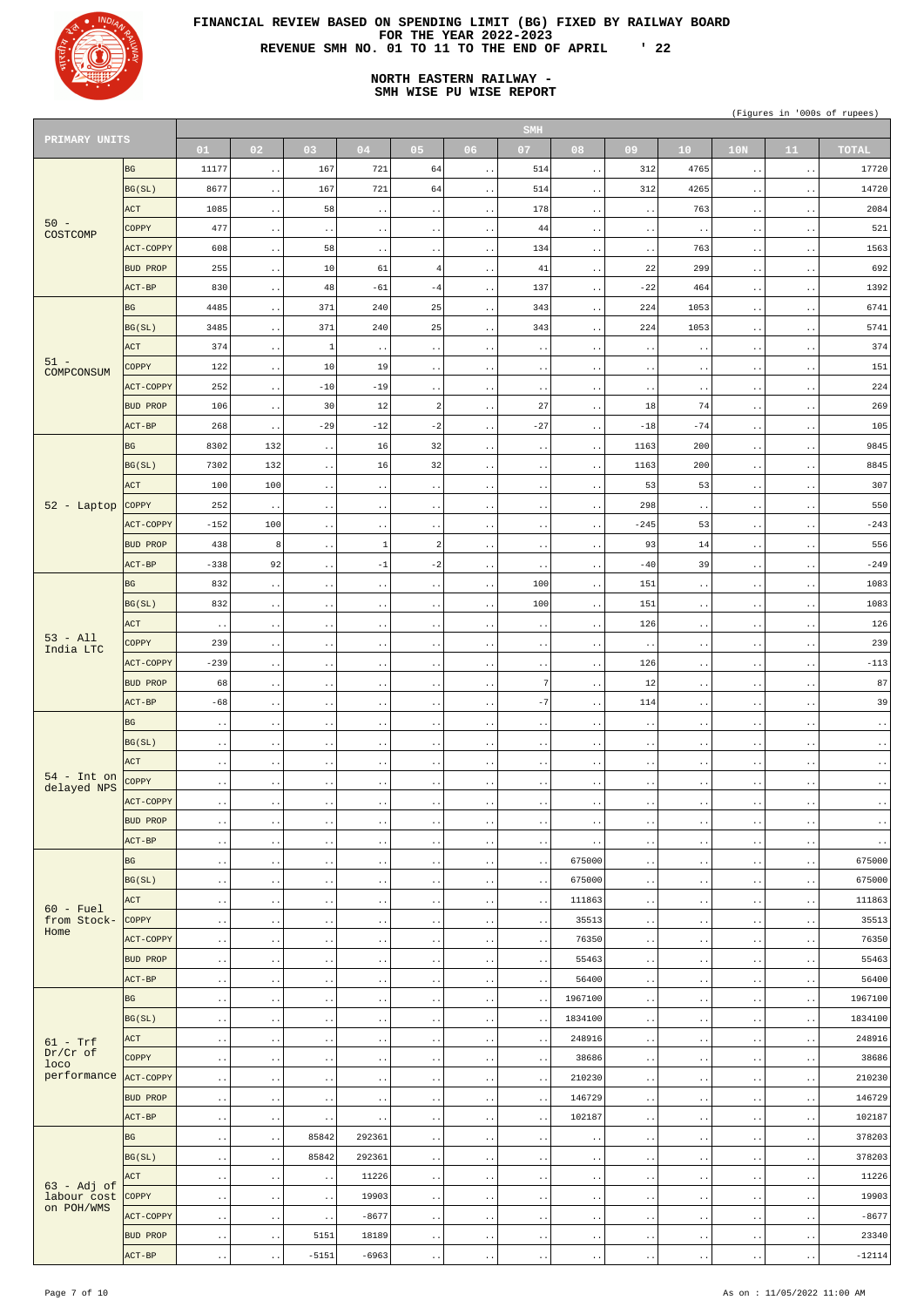

# **NORTH EASTERN RAILWAY - SMH WISE PU WISE REPORT**

| PRIMARY UNITS              |                  |                                 |                              |                                |                        |                                 |                              | <b>SMH</b>                      |                                  |                              |                                  |                                   |                        |                        |
|----------------------------|------------------|---------------------------------|------------------------------|--------------------------------|------------------------|---------------------------------|------------------------------|---------------------------------|----------------------------------|------------------------------|----------------------------------|-----------------------------------|------------------------|------------------------|
|                            |                  | 01                              | 02 <sub>1</sub>              | 03                             | 04                     | 05                              | 06 <sub>1</sub>              | 07                              | 08                               | 09                           | 10 <sub>1</sub>                  | 10 <sub>N</sub>                   | 11                     | <b>TOTAL</b>           |
|                            | <b>BG</b>        | $\ddot{\phantom{0}}$            | $\ddotsc$                    | 114720                         | 254841                 | $\ddot{\phantom{1}}$ .          | $\ddot{\phantom{1}}$ .       | $\ddot{\phantom{1}}$ .          | $\ddot{\phantom{0}}$             | $\ddot{\phantom{1}}$ .       | $\ddot{\phantom{1}}$ .           | $\ddot{\phantom{1}}$ .            | $\sim$ $\sim$          | 369561                 |
|                            | BG(SL)           | $\ddot{\phantom{1}}$ .          | $\ddotsc$                    | 114720                         | 254841                 | $\ddot{\phantom{1}}$ .          | $\bullet$ $\bullet$          | $\ddot{\phantom{1}}$ .          | $\ddot{\phantom{1}}$ .           | $\sim$ $\sim$                | $\ddot{\phantom{1}}$ .           | $\ddot{\phantom{0}}$ .            | $\sim$ $\sim$          | 369561                 |
| $64$ - Int                 | ACT              | $\ddot{\phantom{0}}$ .          | $\sim$ $\sim$                | $\ddot{\phantom{1}}$ .         | 9741                   | $\ddot{\phantom{1}}$ .          | $\bullet$ $\bullet$          | $\ddot{\phantom{1}}$ .          | $\ddot{\phantom{1}}$ .           | $\sim$ $\sim$                | $\ddot{\phantom{1}}$ .           | $\ddot{\phantom{1}}$ .            | $\sim$ $\sim$          | 9741                   |
| Rly Adj                    | <b>COPPY</b>     | $\ddot{\phantom{1}}$ .          | $\bullet$ $\bullet$          | $\ddot{\phantom{1}}$ .         | 20419                  | $\ddot{\phantom{a}}$ .          | $\bullet$ $\bullet$          | $\ddot{\phantom{1}}$ .          | $\ddot{\phantom{1}}$ .           | $\sim$ $\sim$                | $\bullet$ $\bullet$              | $\ddot{\phantom{0}}$ .            | $\sim$ $\sim$          | 20419                  |
| debits<br>materials        | <b>ACT-COPPY</b> | $\ddot{\phantom{1}}$ .          | $\ddot{\phantom{1}}$ .       | $\ddot{\phantom{1}}$ .         | $-10678$               | $\ddot{\phantom{1}}$ .          | $\bullet$ $\bullet$          | $\ddot{\phantom{1}}$ .          | $\ddot{\phantom{1}}$ .           | $\sim$ $\sim$                | $\ddot{\phantom{1}}$ .           | $\ddot{\phantom{1}}$ .            | $\sim$ $\sim$          | $-10678$               |
|                            | <b>BUD PROP</b>  | $\ddot{\phantom{1}}$ .          | $\bullet$ $\bullet$          | 6883                           | 17839                  | $\ddot{\phantom{1}}$ .          | $\bullet$ $\bullet$          | $\ddot{\phantom{1}}$ .          | $\ddot{\phantom{1}}$ .           | $\sim$ $\sim$                | $\sim$ $\sim$                    | $\ddotsc$                         | $\sim$ $\sim$          | 24722                  |
|                            | ACT-BP           | $\ddot{\phantom{1}}$ .          | $\sim$ $\sim$                | $-6883$                        | $-8098$                | $\ddot{\phantom{1}}$ .          | $\sim$ $\sim$                | $\ddot{\phantom{1}}$ .          | $\ddot{\phantom{1}}$ .           | $\sim$ $\sim$                | $\ddot{\phantom{1}}$ .           | $\ddot{\phantom{1}}$ .            | $\sim$ $\sim$          | $-14981$               |
|                            | <b>BG</b>        | 846                             | 42879                        | 1443                           | 3733                   | 11562                           | 15537                        | 417331                          | 1400                             | 22057                        | 1779                             | $\ddot{\phantom{1}}$ .            | $\sim$ $\sim$          | 518567                 |
|                            | BG(SL)           | 846                             | 42879                        | 1443                           | 3733                   | 11562                           | 15537                        | 404331                          | 1400                             | 22057                        | 1779                             | $\ddot{\phantom{1}}$ .            |                        | 505567                 |
|                            | ACT              | 300                             | 8944                         | 60                             | 1374                   | 2476                            | 3756                         | 1412                            |                                  | 2792                         | 316                              |                                   | $\sim$ $\sim$          | 21431                  |
| $72 -$                     |                  |                                 |                              |                                |                        |                                 |                              |                                 | $\ddot{\phantom{0}}$             |                              |                                  | $\ddot{\phantom{1}}$ .            | $\sim$ $\sim$          |                        |
| Central GST<br>(CGST)      | <b>COPPY</b>     | 156                             | 2211                         | 69                             | 51                     | 770                             | 279                          | 119                             | $\ddot{\phantom{1}}$ .           | 1400                         | 21                               | $\ddot{\phantom{1}}$ .            | $\sim$ $\sim$          | 5077                   |
|                            | ACT-COPPY        | 144                             | 6733                         | $-10$                          | 1323                   | 1706                            | 3477                         | 1293                            | $\ddot{\phantom{0}}$             | 1392                         | 295                              | $\ddot{\phantom{1}}$ .            | $\bullet$ $\bullet$    | 16353                  |
|                            | <b>BUD PROP</b>  | 93                              | 6432                         | 33                             | 224                    | 925                             | 1398                         | 32346                           | 112                              | 1765                         | 142                              | $\ddot{\phantom{1}}$ .            | $\sim$ $\sim$          | 43470                  |
|                            | ACT-BP           | 207                             | 2512                         | 27                             | 1150                   | 1551                            | 2358                         | $-30934$                        | $-112$                           | 1027                         | 174                              | $\ddot{\phantom{1}}$ .            | $\sim$ $\sim$          | $-22039$               |
|                            | <b>BG</b>        | 843                             | 42463                        | 1430                           | 4411                   | 11450                           | 15396                        | 417267                          | 1400                             | 21621                        | 1764                             | $\ddot{\phantom{1}}$ .            | $\sim$ $\sim$          | 518045                 |
|                            | BG(SL)           | 843                             | 42463                        | 1430                           | 4411                   | 11450                           | 15396                        | 404267                          | 1400                             | 21621                        | 1764                             | $\ddot{\phantom{1}}$ .            | $\sim$ $\sim$          | 505045                 |
|                            | ACT              | 300                             | 8937                         | 60                             | 1374                   | 2476                            | 3756                         | 1412                            | $\ddot{\phantom{1}}$ .           | 2792                         | 316                              | $\sim$ $\sim$                     | $\sim$ $\sim$          | 21423                  |
| $73 - State$<br>GST (SGST) | <b>COPPY</b>     | 156                             | 2211                         | 69                             | 51                     | 770                             | 279                          | 119                             | $\ddot{\phantom{1}}$ .           | 1400                         | 21                               | $\ddot{\phantom{1}}$ .            | $\sim$ $\sim$          | 5077                   |
|                            | ACT-COPPY        | 144                             | 6725                         | $-10$                          | 1323                   | 1706                            | 3477                         | 1293                            | $\ddot{\phantom{1}}$ .           | 1392                         | 295                              | $\ddot{\phantom{1}}$ .            | $\sim$ $\sim$          | 16346                  |
|                            | <b>BUD PROP</b>  | 93                              | 6369                         | 29                             | 265                    | 916                             | 1386                         | 32341                           | 112                              | 1730                         | 141                              | $\ddot{\phantom{1}}$ .            | $\sim$ $\sim$          | 43382                  |
|                            | ACT-BP           | 207                             | 2568                         | 31                             | 1109                   | 1560                            | 2370                         | $-30929$                        | $-112$                           | 1062                         | 175                              | $\ddotsc$                         | $\sim$ $\sim$          | $-21959$               |
|                            | <b>BG</b>        | 198                             | $\sim$ $\sim$                | $\bullet$ . $\bullet$          | $\ddot{\phantom{1}}$ . | 103                             | $\ddot{\phantom{1}}$ .       | $\ddot{\phantom{1}}$ .          | $\ddot{\phantom{1}}$ .           | $\sim$ $\sim$                | $\ddot{\phantom{1}}$ .           | $\ddot{\phantom{1}}$ .            | $\sim$ $\sim$          | 301                    |
|                            | BG(SL)           | 198                             | $\bullet$ $\bullet$          | $\bullet$ $\bullet$            | $\ddotsc$              | 103                             | $\ddot{\phantom{0}}$ .       | $\ddot{\phantom{1}}$ .          | $\ddot{\phantom{1}}$ .           | $\bullet$ $\bullet$          | $\bullet$ $\bullet$              | $\ddot{\phantom{1}}$ .            | $\sim$ $\sim$          | 301                    |
| 74 - Union                 | ACT              | $\ddot{\phantom{0}}$            | 7                            | $\ddotsc$                      | $\ddot{\phantom{0}}$   |                                 | $\ddotsc$                    | $\ddot{\phantom{0}}$            |                                  | $\ddot{\phantom{1}}$ .       | $\ddot{\phantom{1}}$ .           | $\ddot{\phantom{0}}$              | $\ddot{\phantom{1}}$ . | $7\phantom{.}$         |
| Territory                  | COPPY            | $\ddot{\phantom{1}}$ .          | $\cdot$ .                    | $\ddot{\phantom{1}}$ .         | $\ddot{\phantom{1}}$ . | $\ddot{\phantom{a}}$ .          | $\ddot{\phantom{a}}$ .       | $\ddot{\phantom{1}}$ .          | $\ddot{\phantom{1}}$ .           | $\sim$ $\sim$                | $\ddot{\phantom{1}}$ .           | $\ddot{\phantom{1}}$ .            | $\sim$ $\sim$          | $\ddot{\phantom{0}}$ . |
| GST (UTGST)                | ACT-COPPY        | $\ddot{\phantom{1}}$ .          | 7                            | $\bullet$ . $\bullet$          | $\ddot{\phantom{1}}$ . | $\ddot{\phantom{1}}$ .          | $\ddot{\phantom{1}}$ .       | $\ddot{\phantom{1}}$ .          | $\ddot{\phantom{1}}$ .           | $\ddot{\phantom{1}}$ .       | $\ddot{\phantom{1}}$ .           | $\ddot{\phantom{1}}$ .            | $\sim$ $\sim$          | $7\overline{ }$        |
|                            | <b>BUD PROP</b>  | 16                              | $\sim$ $\sim$                | $\ddot{\phantom{1}}$ .         | $\ddot{\phantom{1}}$ . | 8                               | $\ddot{\phantom{1}}$ .       | $\ddot{\phantom{1}}$ .          | $\ddot{\phantom{1}}$ .           | $\sim$ $\sim$                | $\ddot{\phantom{1}}$ .           | $\ddot{\phantom{1}}$ .            | $\ddot{\phantom{1}}$ . | $2\sqrt{4}$            |
|                            | ACT-BP           | $-16$                           | 7                            | $\ddot{\phantom{1}}$ .         | $\ddot{\phantom{1}}$ . | $-8$                            | $\sim$ $\sim$                | $\ddot{\phantom{1}}$ .          | $\ddot{\phantom{1}}$ .           | $\sim$ $\sim$                | $\ddot{\phantom{1}}$ .           | $\ddot{\phantom{1}}$ .            | $\sim$ $\sim$          | $-17$                  |
|                            | <b>BG</b>        | 741                             | 19712                        | 6257                           | 16317                  | 16845                           | 17536                        | 4140                            | $\ddot{\phantom{1}}$ .           | 889                          | 3028                             | $\ddot{\phantom{0}}$ .            | $\sim$ $\sim$          | 85465                  |
|                            | BG(SL)           | 741                             | 19712                        | 6257                           | 16317                  | 16845                           | 17536                        | 4140                            | $\ddot{\phantom{1}}$ .           | 889                          | 3028                             | $\ddot{\phantom{1}}$ .            | $\sim$ $\sim$          | 85465                  |
|                            | ACT              | 83                              | 2886                         | 781                            | 6531                   | 4661                            | 2986                         | 2697                            | $\ddot{\phantom{1}}$ .           | 1058                         | 325                              | $\ddotsc$                         | $\sim$ $\sim$          | 22008                  |
| $75 -$<br>Integrated       | <b>COPPY</b>     | 156                             | 632                          | 525                            | 631                    | 1606                            | 1083                         | 1356                            | $\ddot{\phantom{1}}$ .           | 787                          | .5                               | $\ddot{\phantom{1}}$ .            | $\sim$ $\sim$          | 6782                   |
| GST (IGST)                 | ACT-COPPY        | $-73$                           | 2253                         | 256                            | 5900                   | 3055                            | 1903                         | 1341                            | $\ddot{\phantom{0}}$             | 270                          | 320                              | $\ddotsc$                         | $\bullet$ $\bullet$    | 15226                  |
|                            | <b>BUD PROP</b>  | 67                              | 744                          | 196                            | 1262                   | 1348                            | 779                          | 331                             | $\ddot{\phantom{1}}$ .           | 71                           | 240                              | $\ddot{\phantom{1}}$ .            | $\sim$ $\sim$          | 5038                   |
|                            | ACT-BP           | 16                              | 2142                         | 585                            | 5269                   | 3313                            | 2207                         | 2366                            | $\ddot{\phantom{0}}$             | 987                          | 85                               | $\ddot{\phantom{1}}$ .            | $\bullet$ $\bullet$    | 16970                  |
|                            | <b>BG</b>        | $\ddot{\phantom{1}}$ .          | $\bullet$ $\bullet$          | $\bullet$ . $\bullet$          | $\ddot{\phantom{1}}$ . | $\ddot{\phantom{1}}$ .          | $\bullet$ $\bullet$          | $\ddot{\phantom{1}}$ .          | $\ddot{\phantom{1}}$ .           | $\ddot{\phantom{1}}$ .       | $\ddot{\phantom{1}}$ .           | $\ddot{\phantom{1}}$ .            | $\sim$ $\sim$          | $\sim$ $\sim$          |
|                            | BG(SL)           | $\ddot{\phantom{1}}$ .          | $\sim$ $\sim$                | $\ddot{\phantom{1}}$ .         | $\ddotsc$              | $\ddot{\phantom{1}}$ .          | $\bullet$ $\bullet$          | $\ddot{\phantom{1}}$ .          | $\ddot{\phantom{1}}$ .           | $\sim$ $\sim$                | $\ddot{\phantom{0}}$ .           | $\ddot{\phantom{1}}$ .            | $\sim$ $\sim$          | $\sim$ $\sim$          |
|                            | ACT              | $\ddot{\phantom{1}}$ .          | $\bullet$ $\bullet$          | $\bullet$ . $\bullet$          | $\ddot{\phantom{1}}$ . | $\ddot{\phantom{a}}$ .          | $\bullet$ $\bullet$          | $\ddot{\phantom{1}}$ .          | $\ddot{\phantom{0}}$             | $\sim$ $\sim$                | $\bullet$ $\bullet$              | $\ddot{\phantom{1}}$ .            | 1040                   | 1040                   |
| 98 - Credit<br>or          | COPPY            |                                 |                              |                                |                        |                                 |                              |                                 | 293                              |                              |                                  | $\ddot{\phantom{0}}$ .            | $\ddot{\phantom{1}}$   | 293                    |
| Recoveries                 | ACT-COPPY        | $\ddot{\phantom{1}}$ .          | $\sim$ $\sim$                | $\ddot{\phantom{1}}$ .         | $\ddotsc$              | $\ddot{\phantom{1}}$ .          | $\bullet$ $\bullet$          | $\ddot{\phantom{1}}$ .          | $-293$                           | $\bullet$ $\bullet$          | $\ddot{\phantom{1}}$ .           |                                   | 1040                   | 747                    |
|                            | <b>BUD PROP</b>  | $\ddot{\phantom{1}}$ .          | $\bullet$ $\bullet$          | $\ddot{\phantom{1}}$ .         | $\ddotsc$              | $\ddot{\phantom{a}}$ .          | $\ddot{\phantom{1}}$ .       | $\ddot{\phantom{1}}$ .          |                                  | $\bullet$ $\bullet$          | $\bullet$ $\bullet$              | $\ddot{\phantom{1}}$ .            |                        |                        |
|                            | ACT-BP           | $\ddot{\phantom{1}}$ .          | $\sim$ $\sim$                | $\ddot{\phantom{1}}$ .         | $\ddotsc$              | $\ddot{\phantom{1}}$ .          | $\bullet$ $\bullet$          | $\ddot{\phantom{1}}$ .          | $\ddot{\phantom{1}}$ .           | $\bullet$ $\bullet$          | $\ddot{\phantom{1}}$ .           | $\ddot{\phantom{0}}$ .            | $\ddotsc$              | $\sim$ $\sim$          |
|                            | <b>BG</b>        | $\ddot{\phantom{1}}$ .<br>19701 | $\bullet$ $\bullet$<br>38258 | $\ddot{\phantom{1}}$ .<br>1518 | $\ddotsc$<br>686       | $\ddot{\phantom{a}}$ .<br>68496 | $\bullet$ $\bullet$<br>17240 | $\ddot{\phantom{1}}$ .<br>29857 | $\ddot{\phantom{1}}$ .<br>809200 | $\bullet$ $\bullet$<br>91034 | $\ddot{\phantom{1}}$ .<br>661675 | $\ddot{\phantom{0}}$<br>$-105199$ | 1040<br>7581023        | 1040<br>9213489        |
|                            |                  |                                 |                              |                                |                        |                                 |                              |                                 |                                  |                              |                                  |                                   |                        |                        |
|                            | BG(SL)           | 19701                           | 34858                        | 1518                           | 686                    | 60796                           | 17240                        | 28957                           | 809200                           | 91034                        | 641675                           | $-155199$                         | 7581023                | 9131489                |
|                            | ACT              | 967                             | 595                          | 74                             | 219                    | 48242                           | 12394                        | 2151                            | 45090                            | 1579                         | 122538                           | 2620181                           | 680691                 | 3534721                |
| $99 - OB$                  | COPPY            | 643                             | 731                          | $-1$                           | 100                    | 190                             | 9303                         | 2281                            | 27395                            | $-25696$                     | 31093                            | 2416824                           | 546759                 | 3009621                |
|                            | ACT-COPPY        | 325                             | $-136$                       | 75                             | 119                    | 48052                           | 3091                         | $-130$                          | 17695                            | 27274                        | 91445                            | 203357                            | 133933                 | 525099                 |
|                            | <b>BUD PROP</b>  | 1379                            | 2789                         | 91                             | 60                     | 5472                            | 1207                         | 2317                            | 64736                            | 6372                         | 128335                           | 2416824                           | 1809                   | 2631391                |
|                            | ACT-BP           | $-412$                          | $-2194$                      | $-17$                          | 159                    | 42770                           | 11187                        | $-166$                          | $-19646$                         | $-4793$                      | $-5797$                          | 203357                            | 678882                 | 903330                 |
|                            | BG               | 4887000                         | 7021000                      | 1339000                        | 6383000                | 3722000                         | 5800000                      | 13212000                        | 6249000                          | 3816000                      | 4148199                          | $-105199$                         | 9710923                | 66182923               |
|                            | BG(SL)           | 4732297                         | 6649827                      | 1262540                        | 6140833                | 3526116                         | 5553104                      | 12929683                        | 6038419                          | 3576592                      | 4021788                          | $-155199$                         | 9710923                | 63986923               |
| TG - TOTAL                 | <b>ACT</b>       | 375771                          | 676724                       | 69840                          | 584372                 | 318420                          | 577290                       | 2841375                         | 499089                           | 568622                       | 423948                           | 2620181                           | 866675                 | 10422308               |
| <b>GROSS</b>               | COPPY            | 312930                          | 407901                       | 64379                          | 476727                 | 208376                          | 378520                       | 2864863                         | 142443                           | 411697                       | 245034                           | 2416824                           | 827661                 | 8757356                |
|                            | ACT-COPPY        | 62842                           | 268823                       | 5460                           | 107645                 | 110045                          | 198770                       | $-23488$                        | 356646                           | 156924                       | 178914                           | 203357                            | 39014                  | 1664952                |
|                            | <b>BUD PROP</b>  | 378448                          | 636179                       | 82083                          | 495927                 | 300372                          | 502728                       | 3478977                         | 476829                           | 583830                       | 418380                           | 2416824                           | 192784                 | 9963361                |
|                            | $ACT-BP$         | $-2677$                         | 40545                        | $-12243$                       | 88445                  | 18048                           | 74562                        | $-637602$                       | 22260                            | $-15208$                     | 5568                             | 203357                            | 673891                 | 458947                 |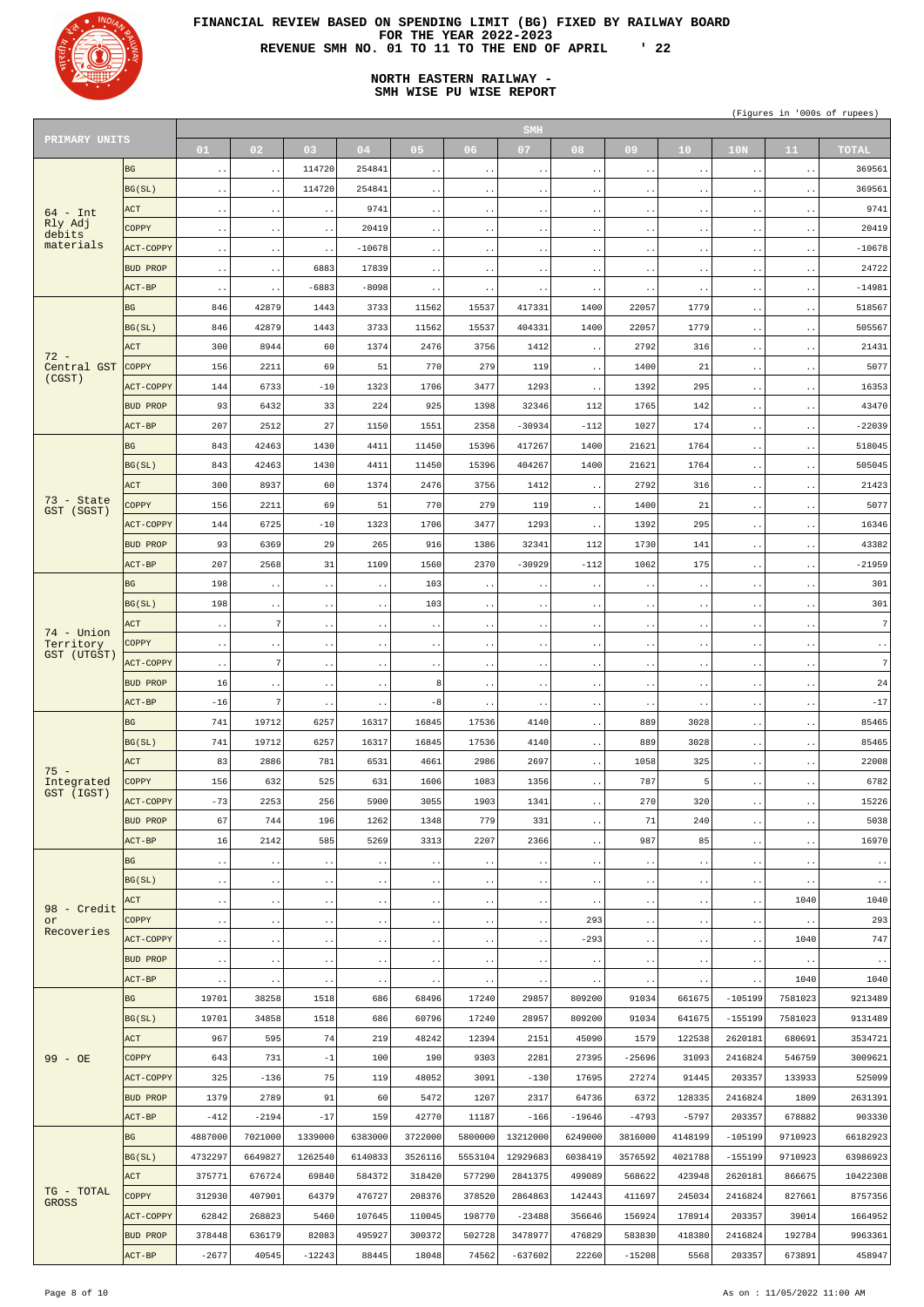

# **NORTH EASTERN RAILWAY - SMH WISE PU WISE REPORT**

| PRIMARY UNITS             |                 |                        |                        |               |                        |                        |               | <b>SMH</b>             |                        |                     |                        |                        |                        |                                     |
|---------------------------|-----------------|------------------------|------------------------|---------------|------------------------|------------------------|---------------|------------------------|------------------------|---------------------|------------------------|------------------------|------------------------|-------------------------------------|
|                           |                 | 01                     | 02                     | 03            | 04                     | 05                     | 06            | 07                     | 08                     | 09                  | 10 <sub>1</sub>        | 10 <sub>N</sub>        | 11                     | <b>TOTAL</b>                        |
|                           | <b>BG</b>       | $\sim$ $\sim$          | $\ddot{\phantom{1}}$ . | $-16000$      | $\ddot{\phantom{1}}$ . | $\ddot{\phantom{1}}$ . | $\sim$ $\sim$ | $-70000$               | $\ddot{\phantom{1}}$ . | $\sim$ $\sim$       | $\ddot{\phantom{1}}$ . | $-4000$                | $-7560923$             | $-7650923$                          |
|                           | BG(SL)          | $\ddot{\phantom{1}}$ . | $\ddot{\phantom{a}}$ . | $-16000$      | $\ddot{\phantom{1}}$ . | $\ddot{\phantom{1}}$ . | $\sim$ $\sim$ | $-70000$               | $\ddot{\phantom{1}}$ . | $\bullet$ $\bullet$ | $\ddot{\phantom{1}}$ . | $-4000$                | $-7560923$             | $-7650923$                          |
|                           | <b>ACT</b>      | $-157$                 | $\ddot{\phantom{a}}$ . | $-875$        | -33342                 | $-1077$                | $-1811$       | $\ddot{\phantom{1}}$ . | 321                    | $-85$               | $\ddot{\phantom{0}}$ . | $-1141$                | $-681041$              | $-719207$                           |
| $CR -$<br>Credits or      | COPPY           |                        |                        | $-2665$       | $-6838$                | $-329$                 | $-1849$       |                        |                        | $-36$               |                        | $-2066$                | $-545825$              | $-559607$                           |
| Recoveries                |                 | $\sim$ $\sim$          | $\bullet$ $\bullet$    |               |                        |                        |               | $\ddot{\phantom{1}}$ . | $\ddot{\phantom{a}}$ . |                     | $\ddot{\phantom{1}}$ . |                        |                        | $-159599$                           |
|                           | ACT-COPPY       | $-157$                 | $\ddot{\phantom{1}}$ . | 1790          | $-26504$               | $-748$                 | 39            | $\ddot{\phantom{1}}$ . | 321                    | $-49$               | $\ddot{\phantom{1}}$ . | 925                    | $-135217$              |                                     |
|                           | BUD PROP        | $\ddot{\phantom{1}}$ . | $\ddot{\phantom{a}}$ . | $-960$        | $\ddot{\phantom{1}}$ . | $\ddot{\phantom{1}}$ . | $\sim$ $\sim$ | $-5600$                | $\ddot{\phantom{1}}$ . | $\bullet$ $\bullet$ | $\ddot{\phantom{1}}$ . | $-2066$                | $\ddot{\phantom{0}}$ . | $-8626$                             |
|                           | $ACT-BP$        | $-157$                 | $\ddot{\phantom{0}}$ . | 85            | $-33342$               | $-1077$                | $-1811$       | 5600                   | 321                    | $-85$               | $\ddot{\phantom{1}}$ . | 925                    | $-681041$              | $-710581$                           |
|                           | <b>BG</b>       | 4887000                | 7021000                | 1323000       | 6383000                | 3722000                | 5800000       | 13142000               | 6249000                | 3816000             | 4148199                | $-109199$              | 2150000                | 58532000                            |
|                           | BG(SL)          | 4732297                | 6649827                | 1246540       | 6140833                | 3526116                | 5553104       | 12859683               | 6038419                | 3576592             | 4021788                | $-159199$              | 2150000                | 56336000                            |
|                           | ACT             | 375615                 | 676724                 | 68965         | 551030                 | 317344                 | 575479        | 2841375                | 499410                 | 568537              | 423948                 | 2619040                | 185634                 | 9703101                             |
| TN - TOTAL<br><b>NET</b>  | <b>COPPY</b>    | 312930                 | 407901                 | 61715         | 469889                 | 208047                 | 376671        | 2864863                | 142443                 | 411661              | 245034                 | 2414758                | 281837                 | 8197749                             |
|                           | ACT-COPPY       | 62685                  | 268823                 | 7250          | 81141                  | 109297                 | 198809        | $-23488$               | 356967                 | 156875              | 178914                 | 204283                 | $-96203$               | 1505353                             |
|                           | <b>BUD PROP</b> | 378448                 | 636179                 | 81123         | 495927                 | 300372                 | 502728        | 3473377                | 476829                 | 583830              | 418380                 | 2414758                | 192784                 | 9954735                             |
|                           | $ACT-BP$        | $-2833$                | 40545                  | $-12158$      | 55103                  | 16972                  | 72751         | $-632002$              | 22581                  | $-15293$            | 5568                   | 204282                 | $-7150$                | $-251634$                           |
|                           | <b>BG</b>       | 4504080                | 5272749                | 797100        | 4565813                | 2491272                | 4869300       | 7119471                | 20967                  | 3149373             | 2937858                | $\ddot{\phantom{1}}$ . | 2129900                | 37857883                            |
|                           | BG(SL)          | 4379477                | 5102986                | 776724        | 4474111                | 2422378                | 4724435       | 6911434                | 20386                  | 2973265             | 2841787                | $\ddot{\phantom{0}}$ . | 2129900                | 36756883                            |
| $SN - Staff$              | ACT             | 346008                 | 441514                 | 55647         | 396492                 | 202129                 | 416895        | 612943                 | 1186                   | 521047              | 268849                 | $\ddot{\phantom{1}}$ . | 184944                 | 3447653                             |
| Cost (Non                 | COPPY           | 295880                 | 348686                 | 49128         | 383390                 | 161724                 | 328013        | 503361                 | 1202                   | 398692              | 201961                 | $\ddotsc$              | 280903                 | 2952942                             |
| Controllabl<br>e)         | ACT-COPPY       | 50128                  | 92828                  | 6519          | 13101                  | 40405                  | 88882         | 109581                 | $-16$                  | 122354              | 66889                  | $\ddot{\phantom{1}}$ . | $-95959$               | 494711                              |
|                           | BUD PROP        | 359702                 | 454425                 | 62316         | 383210                 | 209531                 | 421932        | 617811                 | 1778                   | 531247              | 251082                 |                        | 190975                 | 3484009                             |
|                           | $ACT-BP$        | $-13694$               | $-12911$               | $-6669$       | 13282                  | $-7402$                | $-5037$       | $-4868$                | $-592$                 | $-10200$            | 17767                  | $\ddotsc$              | $-6031$                | $-36356$                            |
|                           |                 |                        |                        |               |                        |                        |               |                        |                        |                     |                        | $\ddot{\phantom{0}}$ . |                        |                                     |
|                           | <b>BG</b>       | 48209                  | 268118                 | 5893          | 75115                  | 139182                 | 87114         | 283983                 | 431                    | 11826               | 144952                 | $\ddotsc$              | $\sim$ $\sim$          | 1064823                             |
|                           | BG(SL)          | 48209                  | 237018                 | 5493          | 71715                  | 119682                 | 84614         | 265983                 | 431                    | 10026               | 141652                 | $\ddotsc$              | $\ddot{\phantom{1}}$ . | 984823                              |
| $SC - Staff$<br>Cost      | ACT             | 9046                   | 44959                  | 1029          | 20459                  | 19985                  | 16602         | 37730                  | 59                     | 1489                | 24293                  | $\ddot{\phantom{0}}$   | $\sim$ $\sim$          | 175651                              |
| (Controllab               | COPPY           | 2587                   | 13300                  | 135           | 3534                   | 6541                   | 4149          | 14641                  | $\overline{3}$         | 497                 | 9776                   | $\sim$ $\sim$          | $\ddot{\phantom{1}}$ . | 55162                               |
| le)                       | ACT-COPPY       | 6458                   | 31659                  | 894           | 16926                  | 13444                  | 12453         | 23089                  | 55                     | 993                 | 14518                  | $\ddot{\phantom{1}}$ . | $\sim$ $\sim$          | 120489                              |
|                           | BUD PROP        | 3856                   | 29505                  | 439           | 4569                   | 9577                   | 5860          | 21071                  | 31                     | 534                 | 15571                  | $\sim$ $\sim$          | $\ddot{\phantom{1}}$ . | 91013                               |
|                           | $ACT-BP$        |                        |                        |               |                        |                        |               | 16659                  |                        |                     |                        |                        |                        |                                     |
|                           |                 | 5190                   | 15454                  | 590           | 15890                  | 10408                  | 10742         |                        | 28                     | 955                 | 8722                   | $\ddot{\phantom{0}}$ . | $\ddot{\phantom{1}}$ . |                                     |
|                           | <b>BG</b>       | $\ddot{\phantom{0}}$ . | $\ddot{\phantom{1}}$ . | $\cdot$ .     | $\ddot{\phantom{1}}$ . | $\ddot{\phantom{1}}$ . | $\sim$ $\sim$ | $\ddot{\phantom{1}}$ . | 6227602                | $\bullet$ $\bullet$ | $\ddot{\phantom{1}}$ . | $\ddotsc$              | $\ddot{\phantom{1}}$ . | 84638<br>6227602                    |
|                           | BG(SL)          | $\sim$ $\sim$          | $\ddot{\phantom{1}}$ . | $\sim$ $\sim$ | $\ddot{\phantom{1}}$ . | $\ddot{\phantom{1}}$ . | $\sim$ $\sim$ | $\ddot{\phantom{1}}$ . | 6017602                | $\sim$ $\sim$       | $\ddot{\phantom{1}}$ . | $\ddot{\phantom{0}}$ . | $\ddot{\phantom{1}}$ . |                                     |
|                           | <b>ACT</b>      | $\ddot{\phantom{1}}$ . | $\ddot{\phantom{a}}$ . | $\cdot$ .     | $\ddot{\phantom{1}}$ . | $\ddot{\phantom{1}}$ . | $\sim$ $\sim$ | $\ddot{\phantom{1}}$ . | 497844                 | $\bullet$ $\bullet$ | $\ddot{\phantom{1}}$ . | $\ddot{\phantom{1}}$ . | $\ddot{\phantom{1}}$ . | 6017602<br>497844                   |
| $FU$ - $Fuel$             | <b>COPPY</b>    | $\sim$ $\sim$          | $\bullet$ .            | $\sim$ $\sim$ | $\ddot{\phantom{1}}$ . | $\ddot{\phantom{1}}$ . | $\sim$ $\sim$ | $\ddot{\phantom{1}}$ . | 140944                 | $\bullet$ $\bullet$ | $\ddot{\phantom{1}}$ . | $\ddot{\phantom{0}}$ . | $\ddot{\phantom{1}}$ . |                                     |
|                           | ACT-COPPY       |                        | $\ddot{\phantom{a}}$ . | $\cdot$ .     |                        | $\ddot{\phantom{1}}$ . | $\sim$ $\sim$ |                        | 356900                 | $\bullet$ $\bullet$ |                        | $\ddot{\phantom{1}}$ . | $\ddot{\phantom{1}}$ . |                                     |
|                           | BUD PROP        | $\ddot{\phantom{1}}$ . |                        |               | $\ddot{\phantom{1}}$ . |                        |               | $\ddot{\phantom{0}}$ . | 475020                 |                     | $\ddot{\phantom{1}}$ . |                        |                        |                                     |
|                           |                 | $\sim$ $\sim$          | $\ddot{\phantom{1}}$ . | $\sim$ $\sim$ | $\ddot{\phantom{1}}$ . | $\ddot{\phantom{1}}$ . | $\sim$ $\sim$ | $\ddot{\phantom{1}}$ . |                        | $\bullet$ $\bullet$ | $\ddot{\phantom{1}}$ . | $\ddot{\phantom{0}}$ . | $\ddot{\phantom{1}}$ . |                                     |
|                           | $ACT-BP$        | $\cdot$ .              | $\ddot{\phantom{1}}$ . | $\cdot$ .     | $\ddot{\phantom{1}}$ . | $\ddot{\phantom{1}}$ . | $\sim$ $\sim$ | $\ddot{\phantom{1}}$ . | 22824                  | $\bullet$ $\bullet$ | $\ddot{\phantom{1}}$ . | $\ddot{\phantom{1}}$ . | $\ddot{\phantom{1}}$ . | 140944<br>356900<br>475020<br>22824 |
|                           | <b>BG</b>       | 8433                   | 130787                 | 171688        | 247120                 | 177920                 | 85427         | 7491                   | $\ddotsc$              | 6921                | 5744                   | $\ddot{\phantom{1}}$ . | $\ddot{\phantom{1}}$ . | 841531                              |
|                           | BG(SL)          | 8433                   | 118077                 | 150004        | 218105                 | 170630                 | 77126         | 7491                   | $\ddot{\phantom{1}}$ . | 6921                | 5744                   | $\ddot{\phantom{1}}$ . | $\ddot{\phantom{1}}$ . | 762531                              |
| STK - Stock<br>Material - | ACT             | 407                    | 89296                  | 7779          | 8374                   | $-16284$               | 1350          | 229                    | $\ddot{\phantom{1}}$ . | 1793                | $\ddot{\phantom{1}}$ . | $\ddotsc$              | $\ddot{\phantom{1}}$ . | 92945                               |
| Other than                | <b>COPPY</b>    | 73                     | 1190                   | 6213          | 4230                   | 3134                   | 3106          | 124                    | $\ddot{\phantom{1}}$ . | 32                  | 51                     | $\ddotsc$              | $\ddot{\phantom{1}}$ . | 18153                               |
| Fuel                      | ACT-COPPY       | 334                    | 88106                  | 1566          | 4144                   | $-19418$               | $-1755$       | 106                    | $\ddot{\phantom{1}}$ . | 1761                | $-51$                  | $\ddot{\phantom{1}}$ . | $\ddot{\phantom{1}}$ . | 74792                               |
|                           | BUD PROP        | 693                    | 3542                   | 3000          | 8543                   | 13652                  | 3962          | 449                    | $\ddot{\phantom{1}}$ . | 484                 | 287                    | $\ddotsc$              | $\ddot{\phantom{1}}$ . | 34612                               |
|                           | $ACT-BP$        | $-286$                 | 85754                  | 4779          | $-169$                 | $-29936$               | $-2612$       | $-220$                 | $\ddot{\phantom{1}}$ . | 1309                | $-287$                 | $\ddot{\phantom{1}}$ . | $\ddot{\phantom{1}}$ . | 58333                               |
|                           | <b>BG</b>       | 9958                   | 266136                 | 172706        | 1201969                | 196446                 | 20099         | 10692                  | $\sim$ $\sim$          | 135645              | 11155                  | $\ddotsc$              | $\ddot{\phantom{1}}$ . | 2024806                             |
|                           | BG(SL)          | 9958                   | 231136                 | 157706        | 1111969                | 181446                 | 15099         | 15692                  | $\ddot{\phantom{a}}$ . | 135645              | 11155                  | $\ddot{\phantom{1}}$ . | $\ddot{\phantom{1}}$ . | 1869806                             |
|                           | ACT             | 1222                   | $-64888$               | 5229          | 101772                 | 36160                  | 4326          | 1090                   | $\ddot{\phantom{1}}$ . | 16410               | 1691                   | $\ddotsc$              | $\ddot{\phantom{1}}$ . | 103013                              |
| $NSTK - 28$ ,<br>35 & 64  | <b>COPPY</b>    | 707                    | 1746                   | 3761          | 79223                  | 15353                  | 2244          | 436                    | $\ddot{\phantom{1}}$ . | 8601                | 239                    | $\ddot{\phantom{a}}$ . | $\ddot{\phantom{1}}$ . | 112310                              |
|                           | ACT-COPPY       | 515                    | $-66634$               | 1469          | 22548                  | 20808                  | 2082          | 654                    | $\ddot{\phantom{a}}$ . | 7809                | 1452                   | $\ddot{\phantom{0}}$ . | $\ddot{\phantom{1}}$ . | $-9297$                             |
|                           | BUD PROP        | 795                    | 18486                  | 11181         | 86055                  | 14518                  | 906           | 707                    | $\ddot{\phantom{a}}$ . | 7154                | 558                    | $\ddot{\phantom{1}}$ . | $\sim$ $\sim$          | 140360                              |
|                           | $ACT-BP$        | 427                    | $-83374$               | $-5952$       | 15717                  | 21642                  | 3420          | 383                    | $\ddot{\phantom{0}}$ . | 9256                | 1133                   | $\bullet$ $\bullet$    | $\ddot{\phantom{1}}$ . | $-37347$                            |
|                           | <b>BG</b>       | 287909                 | 161125                 | 108113        | 120657                 | 384443                 | 304313        | 5338518                | $\ddot{\phantom{a}}$ . | 279127              | 1009756                | $-109199$              | 20100                  | 7904862                             |
|                           | BG(SL)          | 257809                 | 156925                 | 108113        | 111107                 | 355243                 | 303183        | 5309238                | $\sim$ $\sim$          | 265627              | 987716                 | $-159199$              | 20100                  |                                     |
|                           | ACT             | 16854                  | 24186                  | $-1304$       | $-20005$               | 22784                  | 56145         | 2145293                | 321                    | $-9053$             | 125495                 | 2619040                | 690                    |                                     |
| OP - OTHER                | <b>COPPY</b>    | 13396                  | 7534                   | $-493$        | $-3745$                | $-17230$               | 27366         | 2327928                | 293                    | $-14924$            | 31675                  | 2414758                | 934                    | 7715862<br>4980446<br>4787493       |
| <b>PUS</b>                | ACT-COPPY       | 3457                   | 16652                  | $-811$        | $-16260$               | 40013                  | 28779         | $-182635$              | 28                     | 5871                | 93820                  | 204283                 | $-244$                 | 192953                              |
|                           | <b>BUD PROP</b> | 11747                  | 17707                  | 1762          | 4320                   | 30955                  | 28230         | 2798354                |                        | 16645               | 149792                 | 2414758                | 1809                   | 5476079                             |
|                           | $ACT-BP$        | 5107                   | 6479                   | $-3066$       | $-24325$               | $-8171$                | 27915         | $-653061$              | $\sim$ $\sim$<br>321   | $-25698$            | $-24297$               | 204282                 | $-1119$                | $-495633$                           |